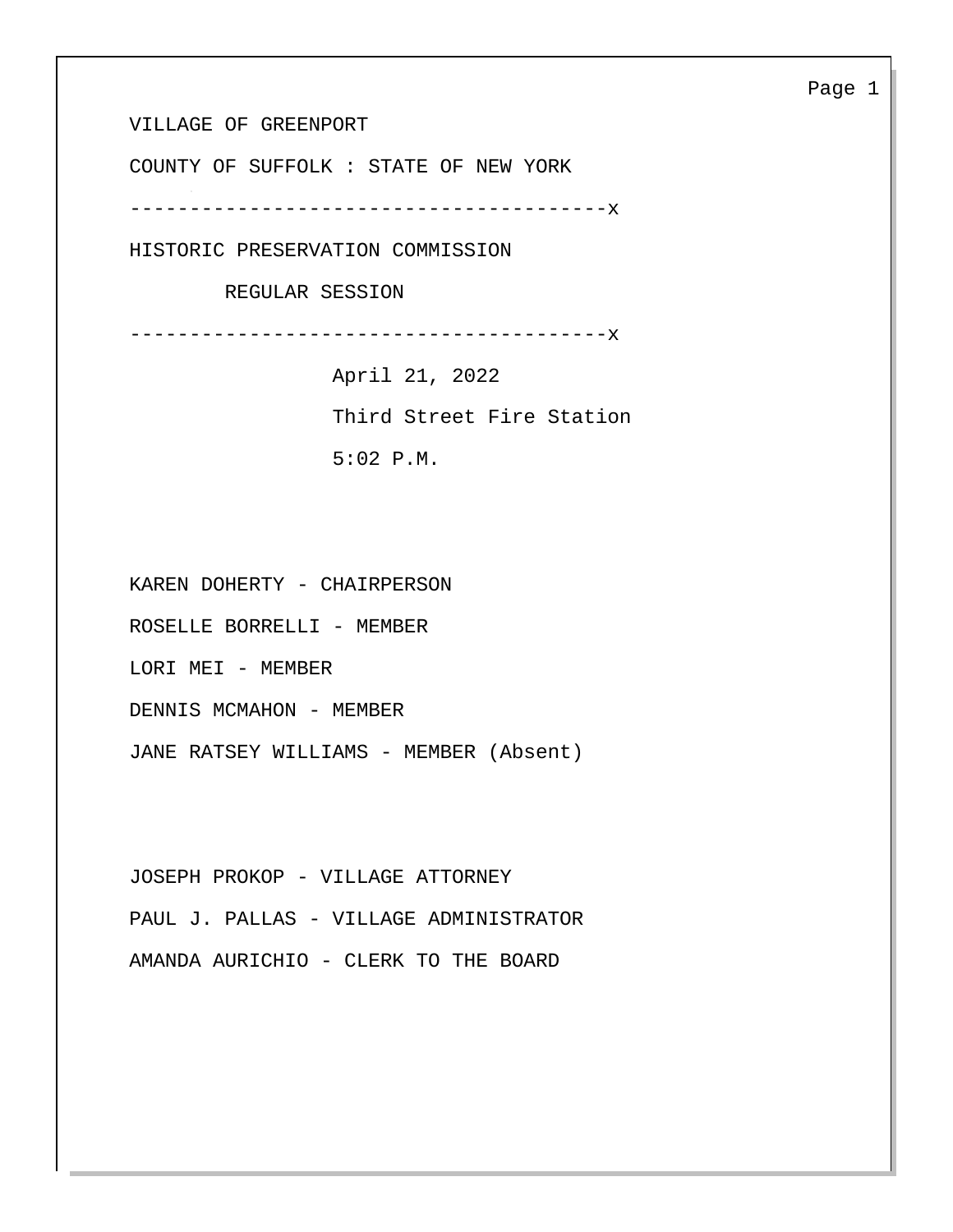|              |                |                                            |      | Page 2 |  |
|--------------|----------------|--------------------------------------------|------|--------|--|
| $\mathbf{1}$ |                | INDEX                                      |      |        |  |
| 2            | ITEM           | DESCRIPTION                                | PAGE |        |  |
| $\mathbf{3}$ | $\mathbf{1}$   | 145 CENTRAL AVENUE                         | 4    |        |  |
| 4            |                | Applicant: Tom Innamorato                  |      |        |  |
| 5            | $2^{\circ}$    | 145 CENTRAL AVENUE                         | 15   |        |  |
| 6            |                | Applicant: Tom Innamorato                  |      |        |  |
| 7            | $\mathbf{3}$   | 711 MAIN STREET                            | 26   |        |  |
| 8            |                | Applicant: Danielle Rodger                 |      |        |  |
| $\mathsf 9$  | $\overline{4}$ | 471 MAIN STREET                            | 28   |        |  |
| 10           |                | Applicant: Shebeest Greenport LLC          |      |        |  |
| 11           | 5              | 102 MAIN STREET                            | 31   |        |  |
| 12           |                | Applicant: ST Preston and Son              |      |        |  |
| 13           | 6              | 118 BROAD STREET                           | 33   |        |  |
| 14           |                | Applicant: Mary Kathleen and               |      |        |  |
| 15           |                | George Beatty                              |      |        |  |
| 16           | 7              | 111 MAIN STREET                            | 37   |        |  |
| 17           |                | Applicant: PWIB Claudio Real Estate LLC    |      |        |  |
| 18           | 8              | Update on the revisions to the Historic    |      |        |  |
| 19           |                | Preservation Commission brochure, "A Guide |      |        |  |
| 20           |                | To Architectural Review In The Historic    |      |        |  |
| 21           |                | District."                                 | 46   |        |  |
| 22           | 9              | Motion to accept and approve the Minutes   |      |        |  |
| 23           |                | Of the March 17, 2022 Regular Meeting      | 47   |        |  |
| 24           |                |                                            |      |        |  |
| 25           |                |                                            |      |        |  |
|              |                |                                            |      |        |  |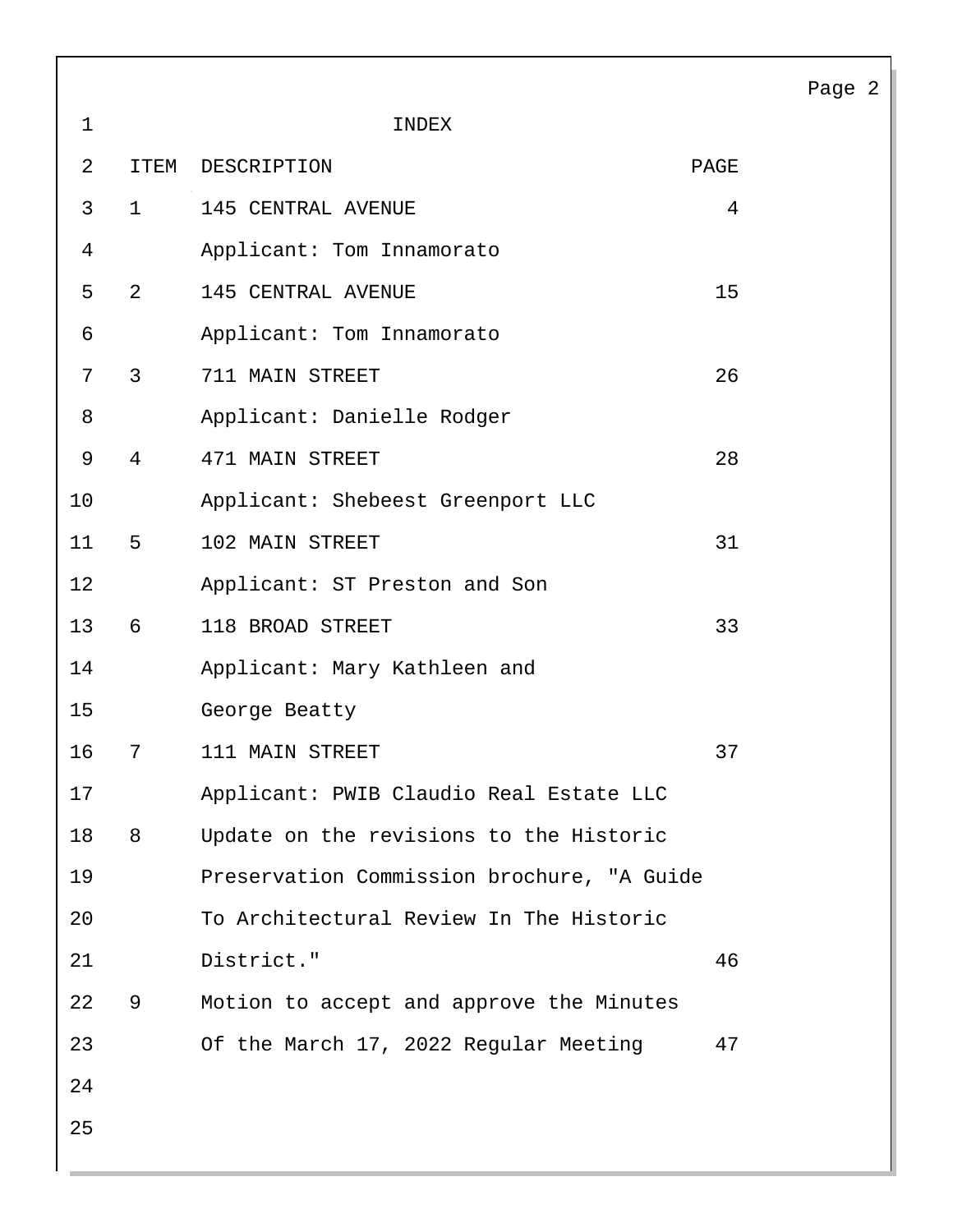|                |      |                                      |      | Page 3 |  |
|----------------|------|--------------------------------------|------|--------|--|
| $1\,$          |      | INDEX                                |      |        |  |
| $\sqrt{2}$     | ITEM | DESCRIPTION                          | PAGE |        |  |
| $\mathsf{3}$   |      |                                      |      |        |  |
| $\overline{4}$ | 10   | Motion to schedule the next Historic |      |        |  |
| 5              |      | Preservation Commission meeting for  |      |        |  |
| $\epsilon$     |      | 5:00 PM on May 19, 2022 at the Third |      |        |  |
| 7              |      | Street Fire Station                  | 47   |        |  |
| $\,8\,$        | 11   | Motion to adjourn                    | 48   |        |  |
| $\mathsf 9$    |      |                                      |      |        |  |
| $10$           |      |                                      |      |        |  |
| 11             |      |                                      |      |        |  |
| 12             |      |                                      |      |        |  |
| 13             |      |                                      |      |        |  |
| 14             |      |                                      |      |        |  |
| 15             |      |                                      |      |        |  |
| 16             |      |                                      |      |        |  |
| $17\,$         |      |                                      |      |        |  |
| $18\,$         |      |                                      |      |        |  |
| 19             |      |                                      |      |        |  |
| $20\,$         |      |                                      |      |        |  |
| $21\,$         |      |                                      |      |        |  |
| 22             |      |                                      |      |        |  |
| 23             |      |                                      |      |        |  |
| 24             |      |                                      |      |        |  |
| 25             |      |                                      |      |        |  |
|                |      |                                      |      |        |  |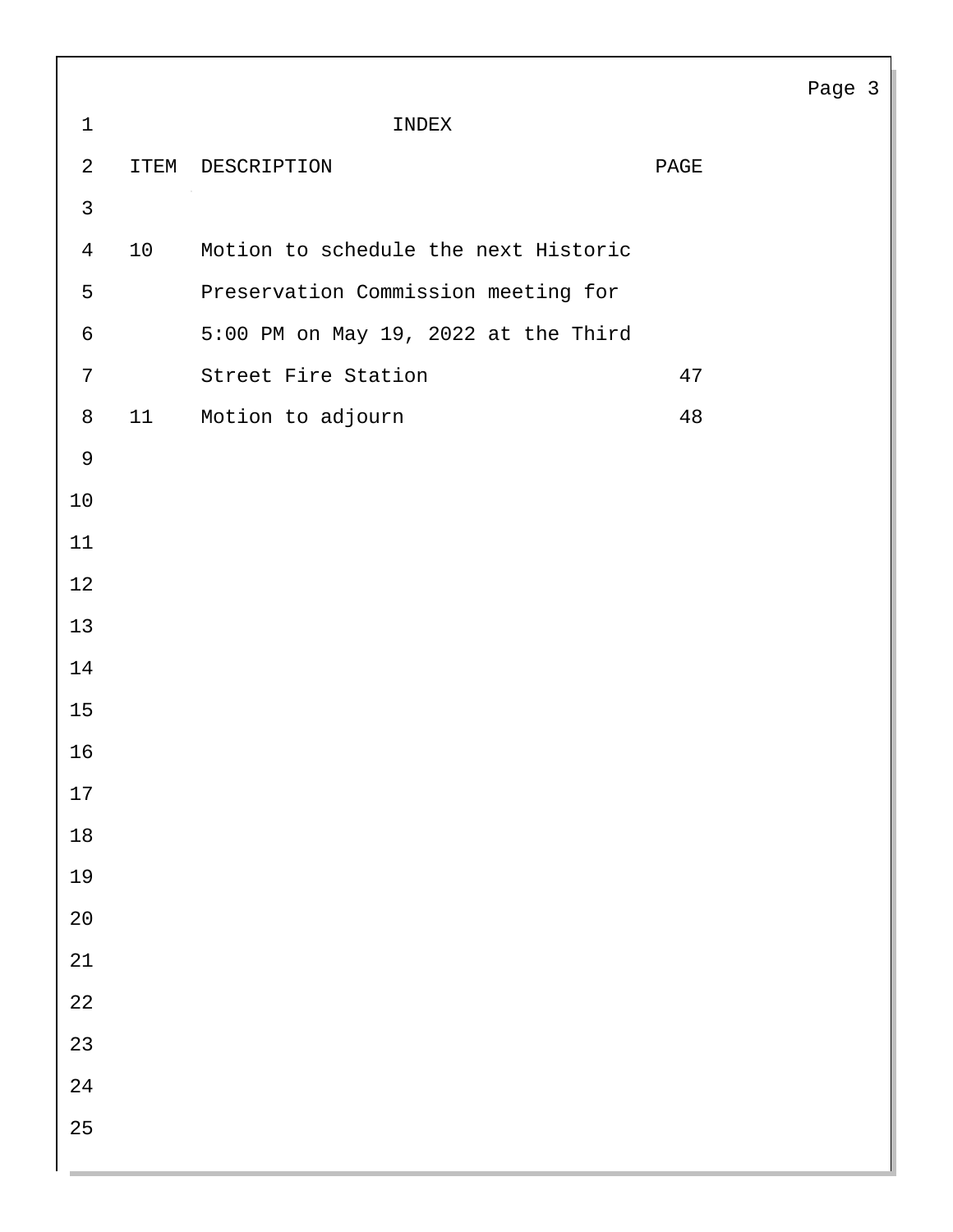|             |                                                    | Page 4 |  |
|-------------|----------------------------------------------------|--------|--|
| $\mathbf 1$ | (The Meeting was Called to Order at 5:02 PM).      |        |  |
| 2           | CHAIRPERSON DOHERTY: This is a public hearing      |        |  |
| 3           | of the Historic Preservation Commission, April     |        |  |
| 4           | 21st, 2022, at the Third Street fire station.      |        |  |
| 5           | I am Karen Doherty, and I'm the Chairperson        |        |  |
| 6           | of the Historic Preservation Commission.           |        |  |
| 7           | Would the members of the Commission please         |        |  |
| 8           | introduce yourselves.                              |        |  |
| 9           | MEMBER MCMAHON: Dennis McMahon.                    |        |  |
| 10          | MEMBER MEI: Lori Mei.                              |        |  |
| 11          | MEMBER BORELLI: Roselle Borrelli:                  |        |  |
| 12          | CHAIRPERSON DOHERTY: We have a quorum.             |        |  |
| 13          | We will now move to agenda Item No. $1 -$          |        |  |
| 14          | 145 Central Avenue.                                |        |  |
| 15          | I would like to confirm with Ms. Amanda            |        |  |
| 16          | Aurichio, Clerk to the Board, that notice of the   |        |  |
| 17          | hearing was published and the meeting of notices   |        |  |
| 18          | was done.                                          |        |  |
| 19          | MS. AURICHIO: Yes.                                 |        |  |
| 20          | CHAIRPERSON DOHERTY: Since this meeting was        |        |  |
| 21          | properly advertised, we can hold a public hearing. |        |  |
| 22          | Item No. 1 in our agenda is 145 Central            |        |  |
| 23          | Avenue. A public hearing regarding the application |        |  |
| 24          | of Tom Innamorato.                                 |        |  |
| 25          | The applicant seeks approval to remove the         |        |  |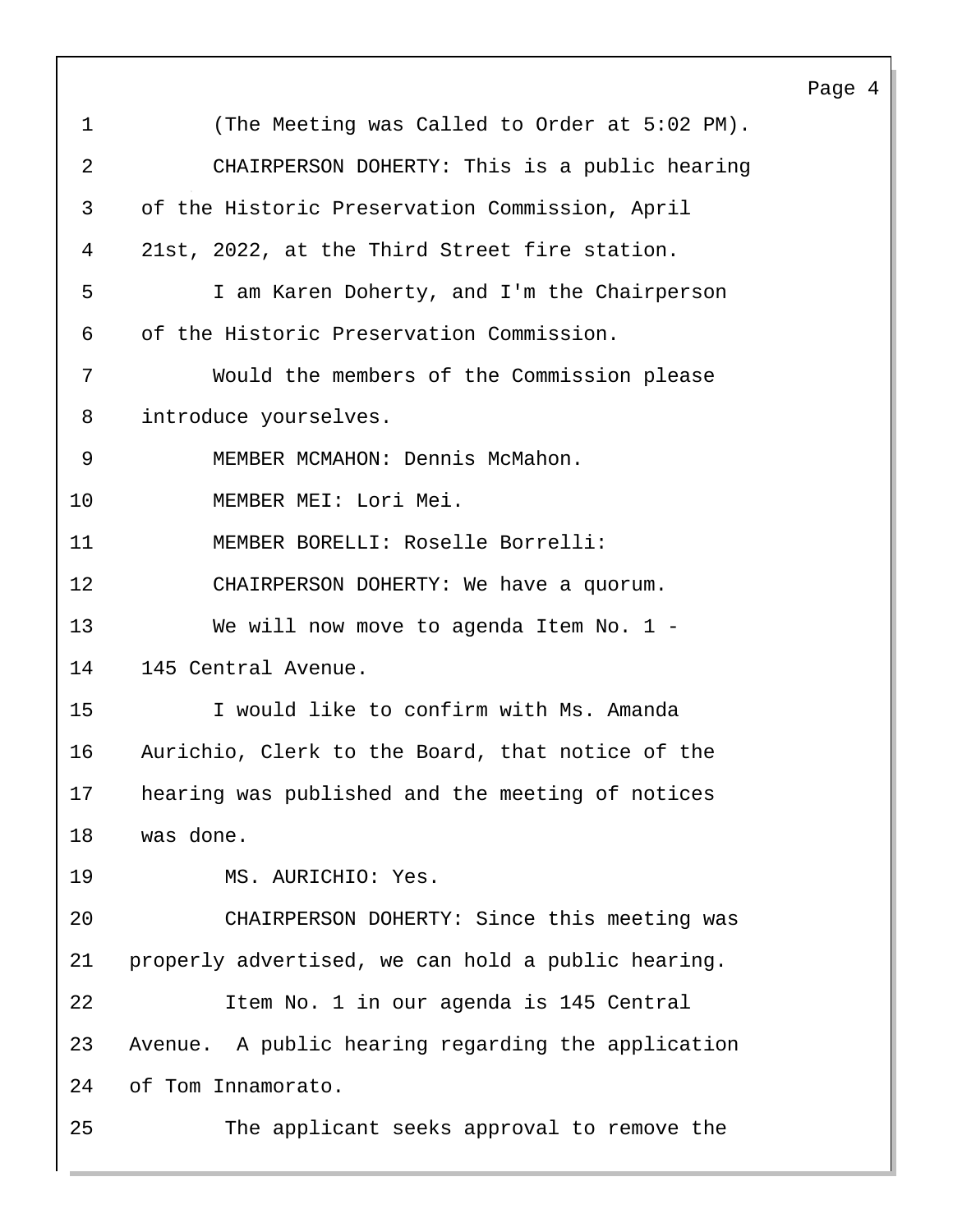older additions on the rear of the house and add a 569 square-foot addition. The roof will be raised to allow for usable space inside. The slope of the roof will remain the same. SCTM# 1001-5.-2-2. 5 As Chairperson of the Historic Preservation Commission, I'm opening the public hearing on the application of Tom Innamorato for the property listed on 145 Central Avenue in the historic district. The proposed work on the property qualifies as a major alteration. 11 Would the applicant or his representative like to address the Commission. 13 Please state your name and address for the record, and briefly describe the project for us. 15 MR. SIDOR: My name is Ryan Sidor and I work for Robert F. Brown, Architect, 205 Bay Avenue in Greenport. 18 So the project is, we are removing two wings that were older additions on the back of the house, they are one story, and making a squared off, cleaner addition in the back. 22 The proposed addition is less square footage than the existing, but we are proposing a two-story addition in the back. 25 And then in the front we'll be raising the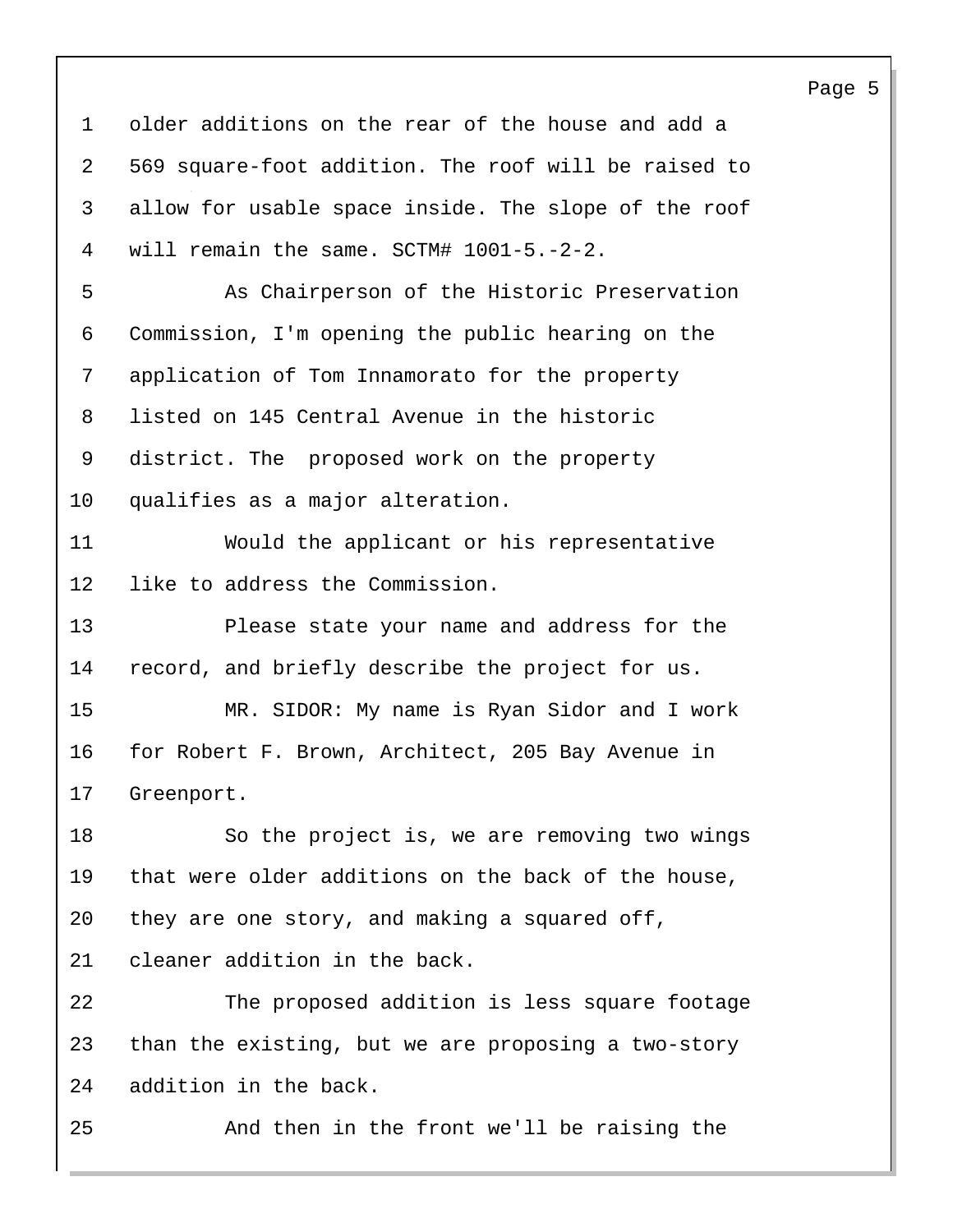Page 6 sill height two feet to allow for indoor space to be more useable. Right now it currently sits at four feet and more than half the room upstairs is unusable. 5 CHAIRPERSON DOHERTY: Do you have any other comments? 7 MR. SIDOR: I will answer some questions but I don't really know what else to say. 9 CHAIRPERSON DOHERTY: I believe that the members of the HPC have to hold their questions outside the of public hearing, once the public hearing is closed, but we can take questions from members of the public now. 14 If there are any members of the public that would like to come forward and address the application. And if you can please limit your comments to no more than four minutes. 18 MS. SHANK: Oh, really. 19 CHAIRPERSON DOHERTY: Thank you. Yes. 20 MS. SHANK: My name is Ruth Shank, 320 Carpenter Street. I live on the corner between, on Carpenter and Central. 23 First off, I noticed on the notice for the public hearing it says Tuesday, April 21st. 25 CHAIRPERSON DOHERTY: Okay.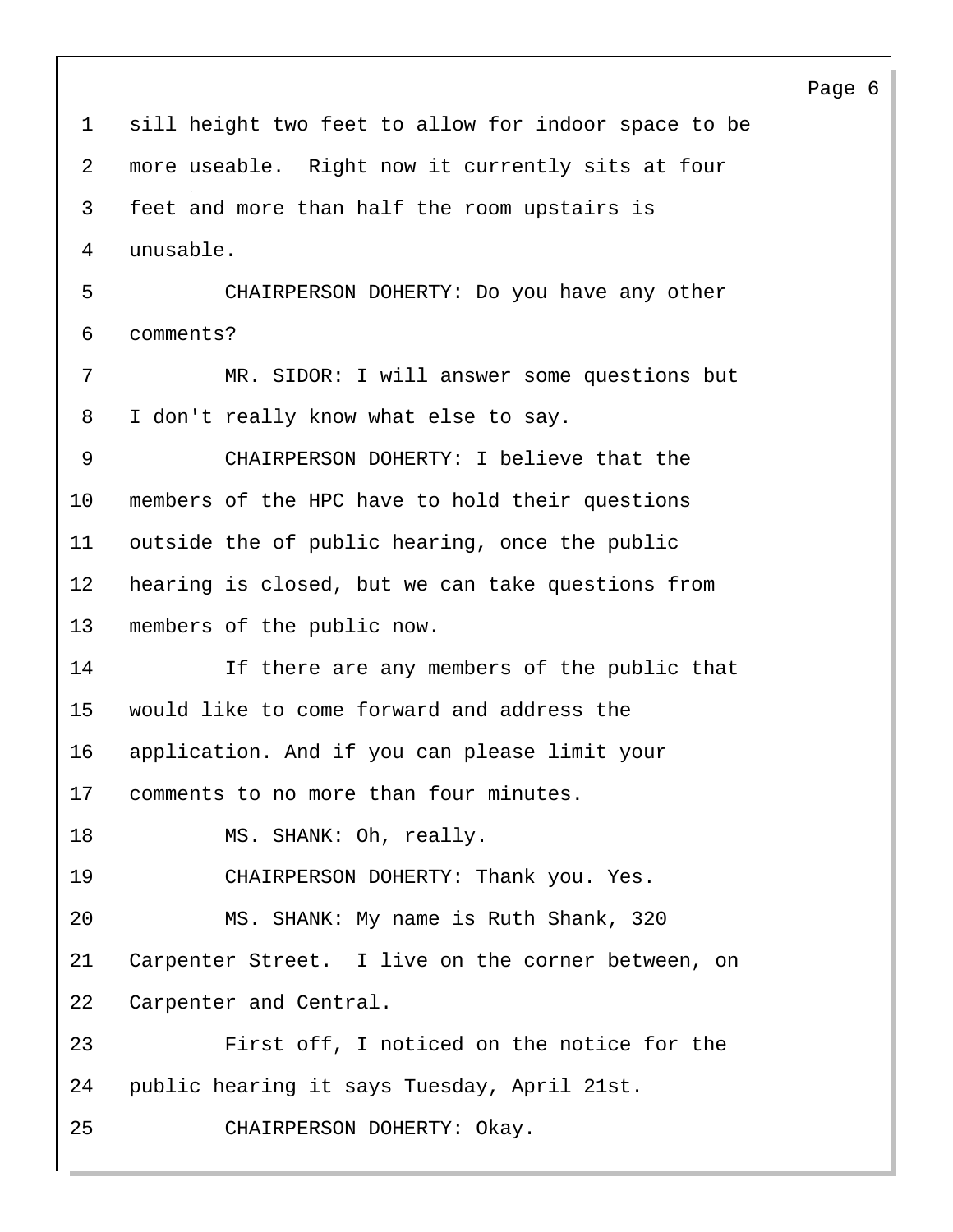Page 7 1 MS. SHANK: So, because it's Thursday, so I hope that some people that were going to come are not confused. 4 CHAIRPERSON DOHERTY: To my knowledge there were no e-mails or inquiries at all about the hearing. 7 MS. SHANK: I understand. What I'm saying is the date is wrong. 9 CHAIRPERSON DOHERTY: Yes. 10 MS. SHANK: My first question is, I was a little confused looking at the drawing. The windows on the east side, second floor, are original six over six. Then in the drawings it says replace by six over six, but on the drawing it's six over one. So I don't know if that's a discrepancy. Then the ones in the front are one over one. 17 So I really, really, really do not think you should take out historic windows with old glass, there are only three of them -- that I think I saw -- so they could replace the new ones with Andersen, divided light, six over six to match. But I don't think -- taking out the eyebrow windows on the top is totally wrong. That's a very, very historic thing. My house has them and it's one or two others in the village. So I think that is a big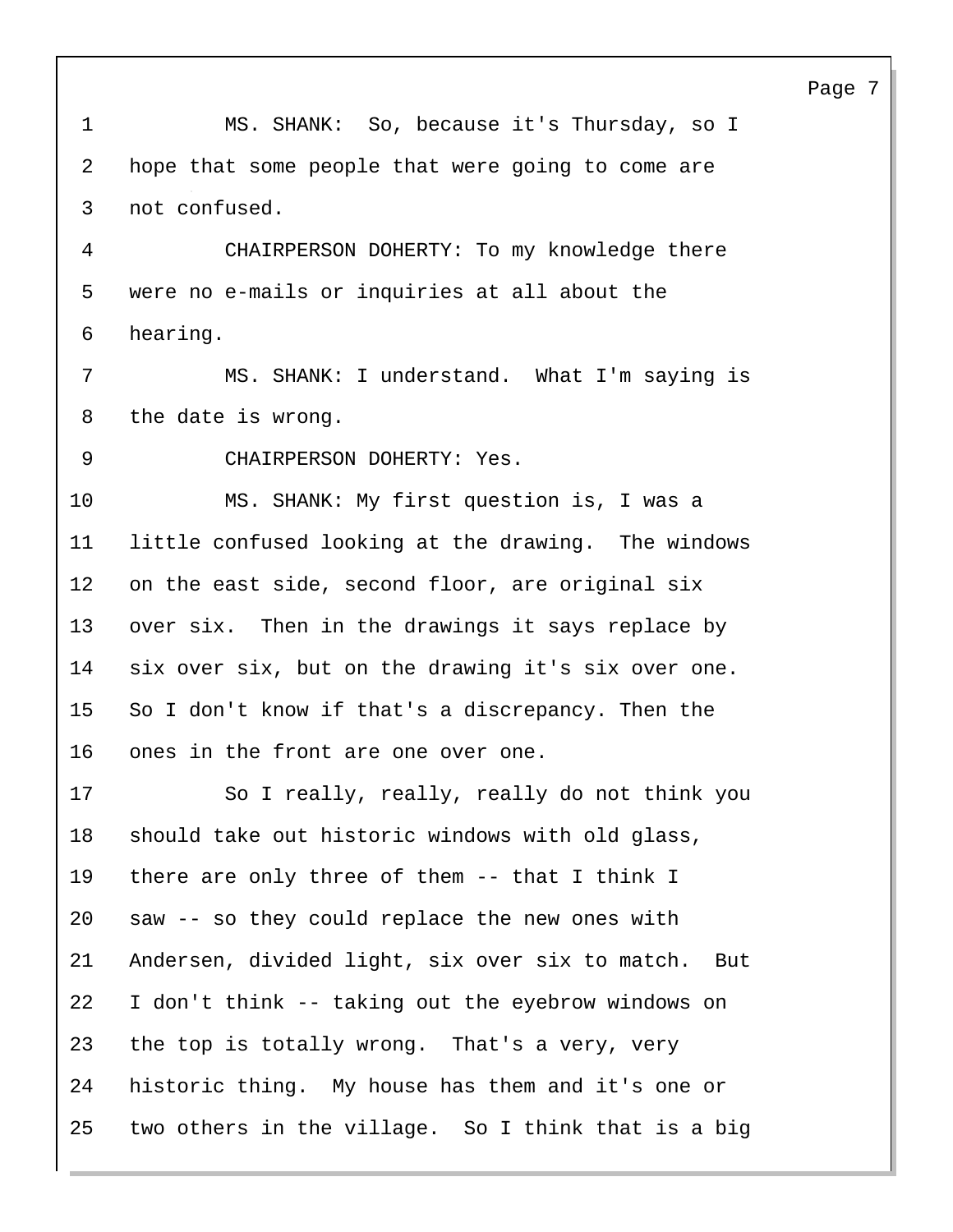mistake.

| 2  | Regarding the roof height, I have the same          |
|----|-----------------------------------------------------|
| 3  | house, same profile. My son is 6'1" and he stays    |
| 4  | upstairs with no problem. He can stand up, I mean   |
| 5  | obviously he can't walk where it slants down, but   |
| 6  | there is plenty of room to move around in. And I    |
| 7  | think changing the roof line and the character is   |
| 8  | not being historically correct.                     |
| 9  | We only have a few older houses. Why make           |
| 10 | these changes? Okay, that's my comments.            |
| 11 | CHAIRPERSON DOHERTY: Thank you. Would               |
| 12 | anyone else like to comment? Please come forward.   |
| 13 | Would you please state your name and address        |
| 14 | for the record.                                     |
| 15 | MR. MARTIN: Yes. Good evening, my name is           |
| 16 | Eli Martin, I live at 182 Central Avenue, at the    |
| 17 | corner of Carpenter.                                |
| 18 | Um, I'm kind of a little disappointed in the        |
| 19 | presentation by the applicant. It seems to me there |
| 20 | should be a little bit more presented so that the   |
| 21 | public and the Board can understand what is         |
| 22 | happening.                                          |
| 23 | CHAIRPERSON DOHERTY: I can answer that right        |
| 24 | away. The site plan and the application are on      |
| 25 | line.                                               |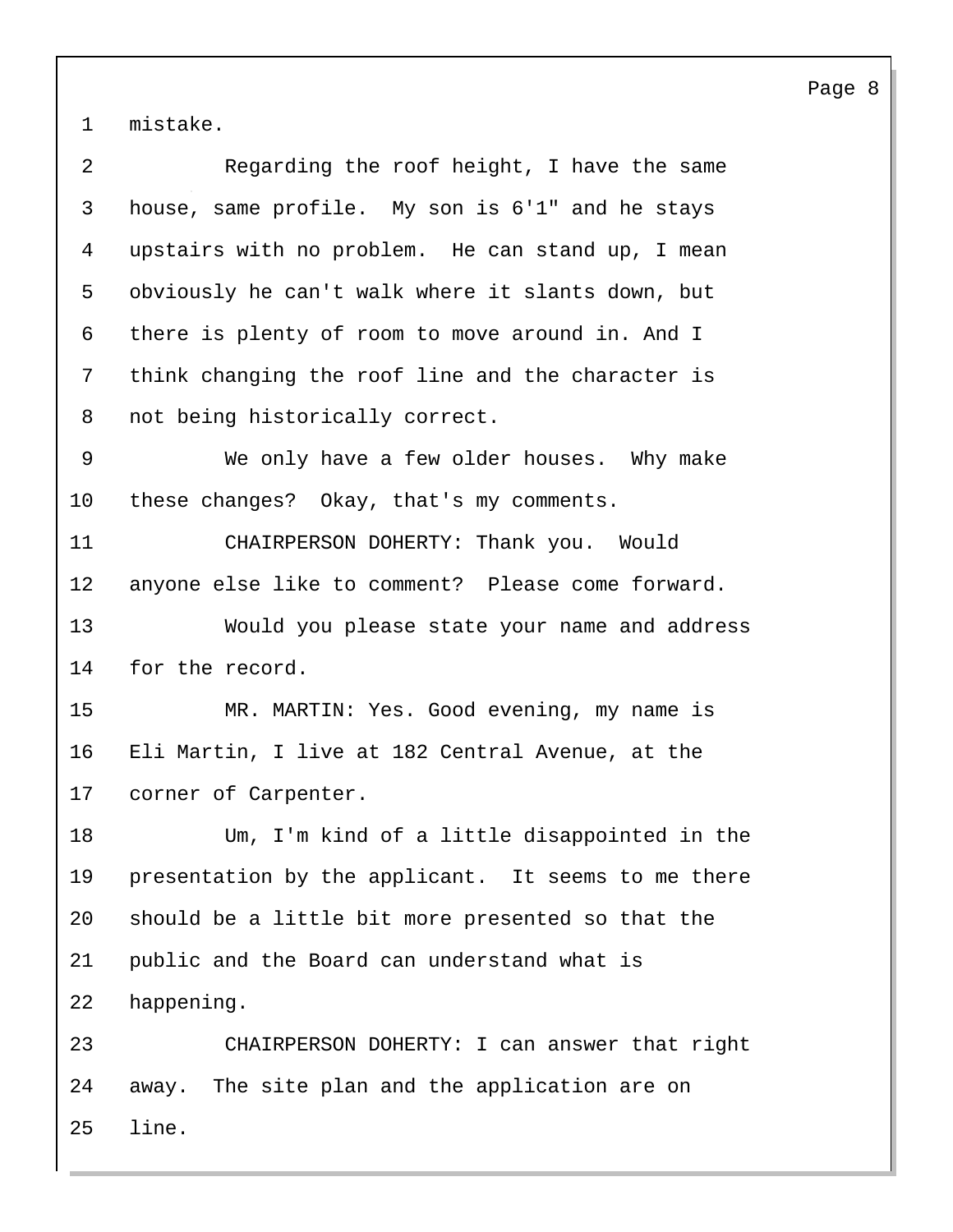1 MR. MARTIN: No, I saw that. I saw that. 2 I'm also an architect, by the way. 3 The houses are really of the character of maybe 1830's Greek revival. It has really, the three-band windows are so defining to make the house and it's volume, very significant. You see that in Ruth's house around the corner on Carpenter Street, there are a couple of houses that have that. It has a classic porch which butts right up to the three-band. In enlarging that and raising the roof, it changes the entire character of the volume of the house.

13 Now this is a very deep lot. I think it's about 132 feet deep, something like that. Maybe 50 feet wide.

16 Lot coverage is not the issue. I'm sure the Zoning Board would be very, very open to lot coverage issues. There is so much room in the back to create a more contemporary addition that you would not see from the streetscape and not diminish the overall volume and character of that building. It's a really very significant building on the block. So.

24 Now, I don't know if this Board by ordinance has the power to follow the Secretary of Interior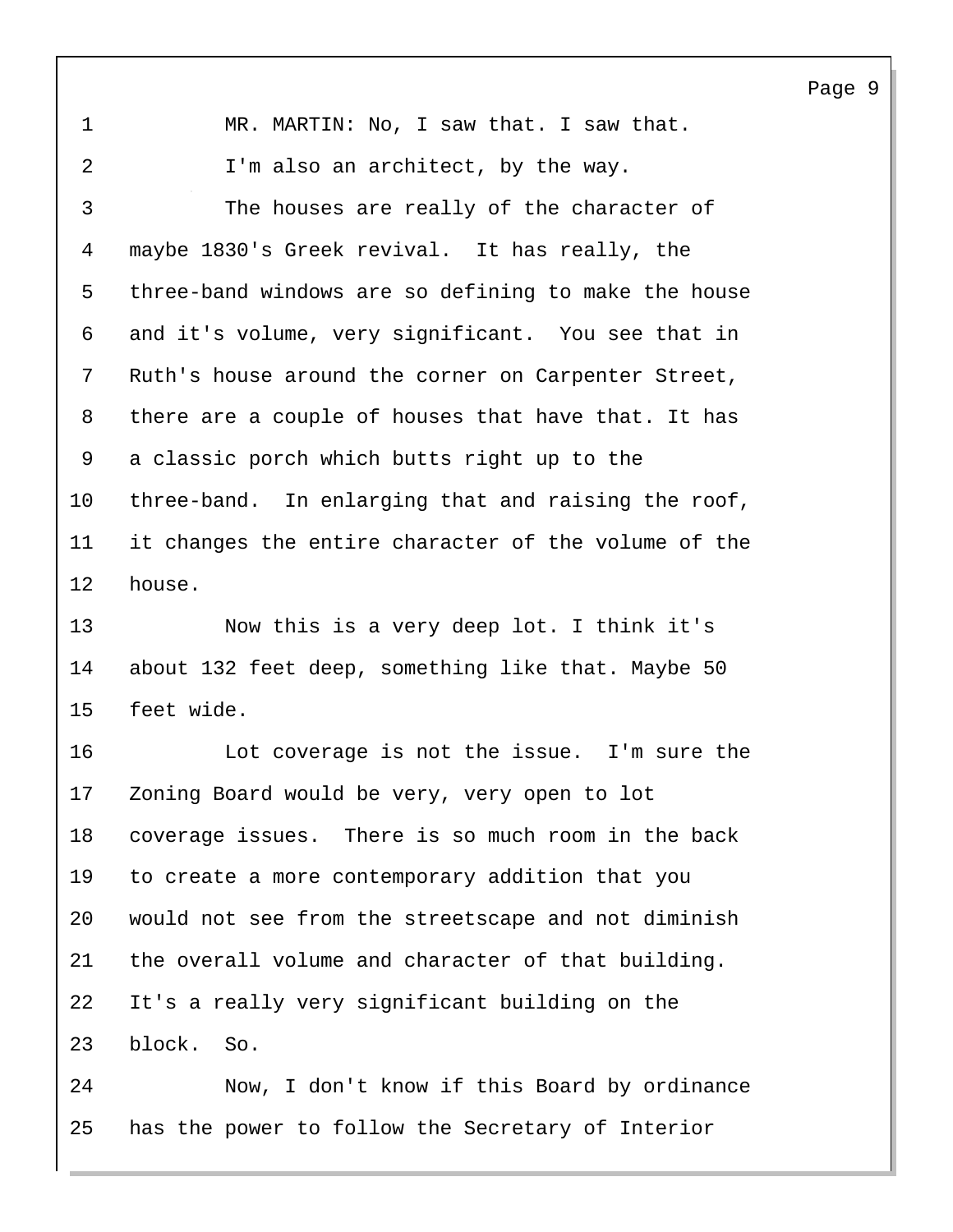guidelines for historic rehabilitation. 2 Do you know if that's the case? 3 CHAIRPERSON DOHERTY: We follow our code and our guidelines, and they were developed from those guidelines. 6 MR. MARTIN: Okay, because I have some, and I don't want to bore you, but I have some excerpts that I quickly just Xeroxed. It says here, now this is from, and I can give them to you if you want, okay? 11 The designing additions to roofs such as residential, office or storage spaces; elevator housing; decks and terraces; or dormers or skylights when required by the new use so that they are inconspicuous from the public right-of-way and do not damage or obscure character-defining features. 17 Raising the roof is obscuring a character-defining feature of that building. 19 Older proportions: The new windows which are being proposed in the first band, if you look carefully at the drawing, the proportions are very different. They are a little taller, they are a little less wide. Just really changes that building significantly. 25 So I have a couple of other quotes here, but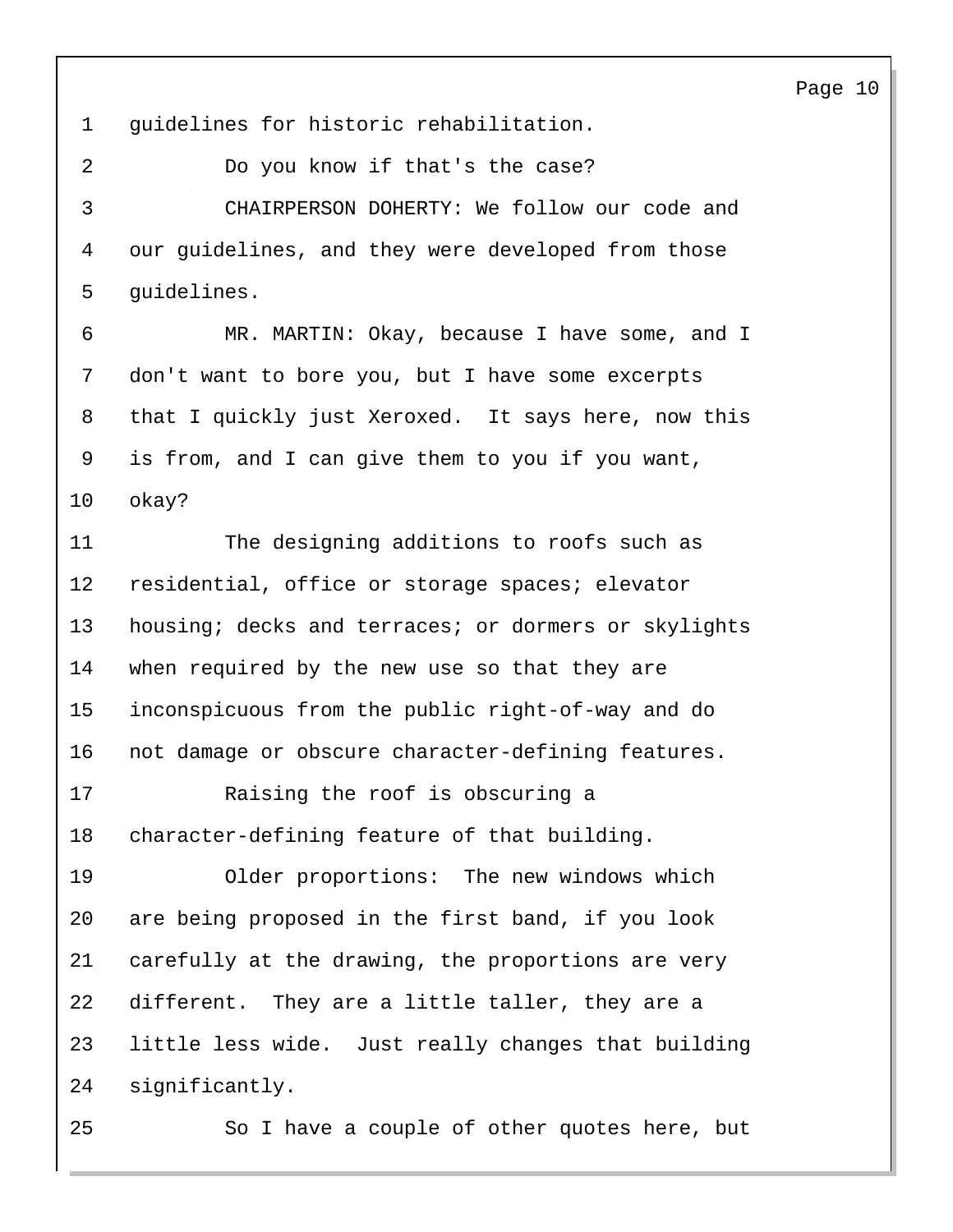I think you get the point. I don't want to belabor it.

3 But this is a very significant house. I'm thrilled that they are going to do something with it.

6 I also don't see other work that is proposed on, like the porch columns, you know, railings, decking, just seems void of any kind of real direction. So it just seems, just focussing on, I don't see a section from the building, which would be nice to see the height of that upper story.

12 There are many houses with that one-and-a-half story look, and they are traditional bedrooms, as there are in this case, and they are more than adequate for a bedroom. They have been for 200 years, so, okay? Thank you, very much.

17 CHAIRPERSON DOHERTY: Thank you.

18 MR. MARTIN: One more thing. I really would like to see them go back to the drawing board and come up with something more interesting to preserve the original configure of that house. Okay? Thank you.

23 CHAIRPERSON DOHERTY: Thank you.

24 MR. SIDOR: Just to address some of the questions. First, the porch will remain untouched.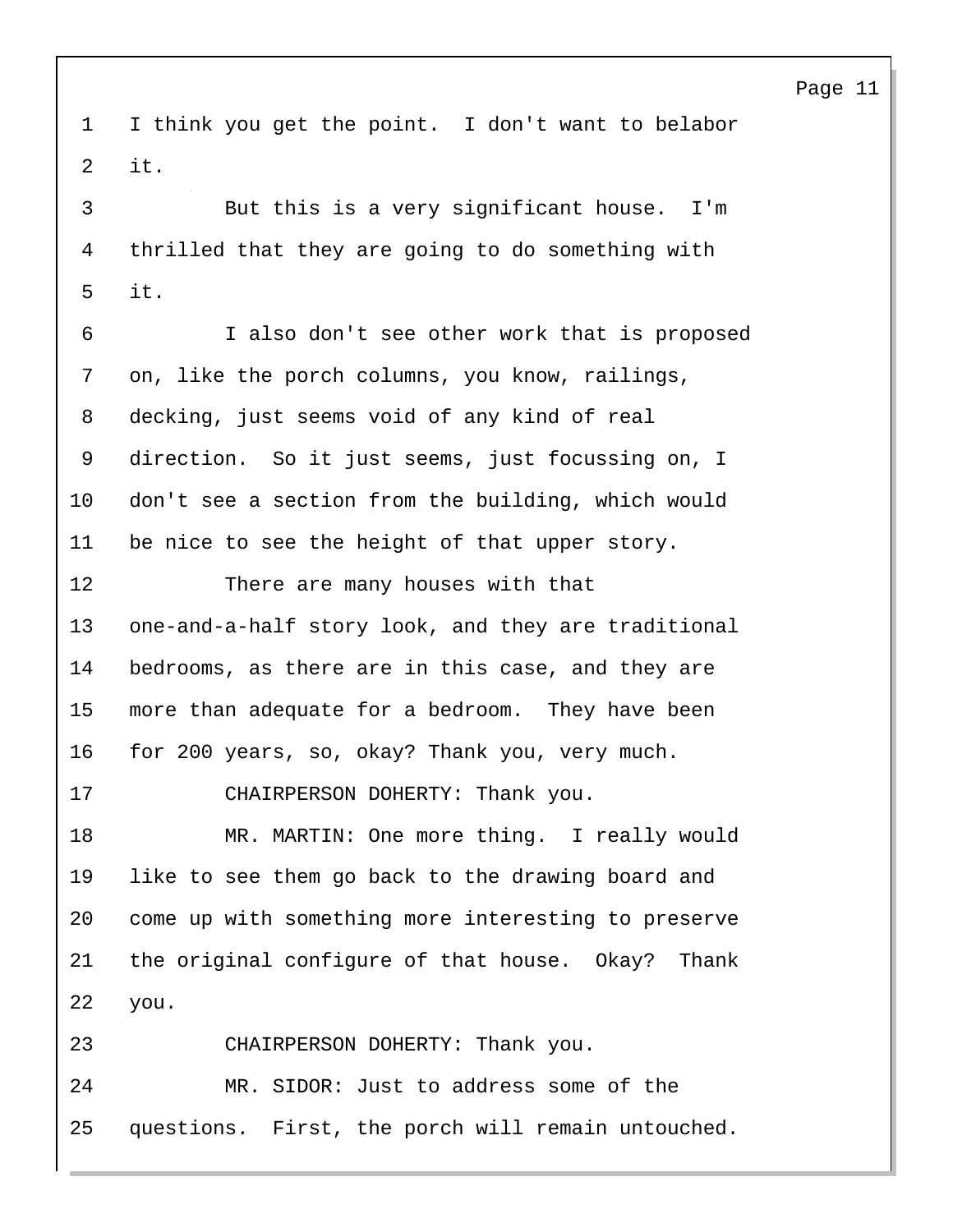There is no changes to the front of the porch. 2 And, second, most of the window changes are to meet energy codes. Because it is a significant renovation, all the house has to be brought up to meet New York state energy codes, and none of the existing windows, especially the older ones, will pass that requirement. 8 And in the drawing, I believe it does show six over six on the top windows, and six over one on the bottom, which is what is existing now. 11 CHAIRPERSON DOHERTY: Thank you. Are there any members of the public that -- okay, can you please state your name and address. 14 MR. INNAMORATO: Tom Innamorato. I'm the owner of the house. 16 So, I want to keep the house, you know, I want to move into the house. That's my plan. I want to retire here. I love this town. I been here since 2003. And I'm trying to keep the house, the appearance of the house up, as much as I can, until we do the renovation. 22 I'm keeping the front porch. I was told to rip the whole front porch off and rebuild it. I said, no, I want to keep it as it is, and restore it. I'm a contractor. So I want to keep the look of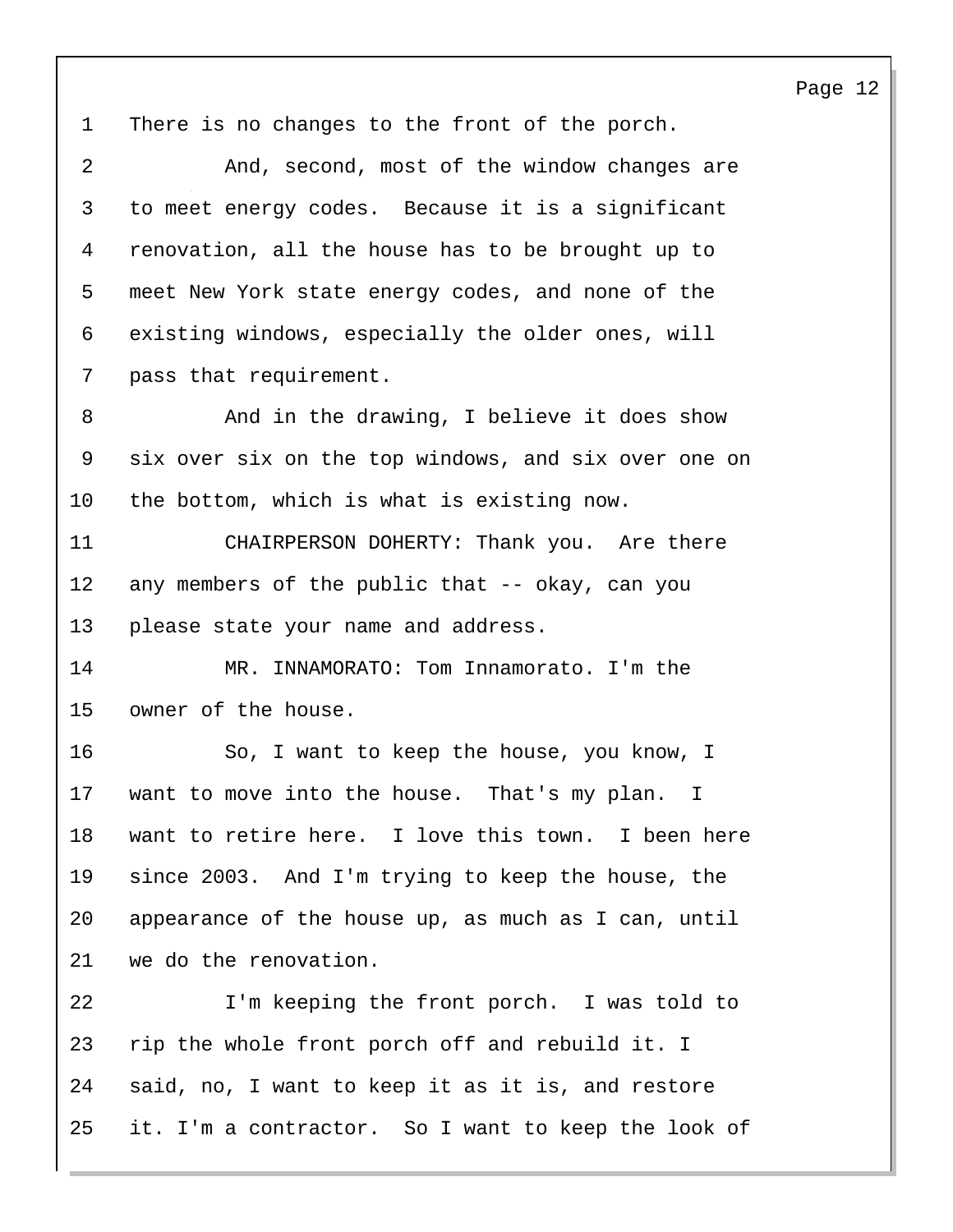the house the same.

| 2  | Raising the roof height is not going to              |
|----|------------------------------------------------------|
| 3  | change the look of the house. The pitch of the roof  |
| 4  | is going to remain the same. There will still be two |
| 5  | feet of chimney exposed up on top, and the windows   |
| 6  | will be also eyebrow windows, a little taller and a  |
| 7  | little higher up on the wall. But I will copy the    |
| 8  | 17-pane with mullets inside the window, so it looks  |
| 9  | the same. I want to keep the look of the house the   |
| 10 | same.                                                |
| 11 | I love the house. And I do agree, I think            |
| 12 | it stands out on the block. Other people think       |
| 13 | it's, you know, it's let go and it's a dump or       |
| 14 | whatever, but it's going to be much nicer.           |
| 15 | And my neighbor across the street, she               |
| 16 | bought that little cottage, which I thought was      |
| 17 | awesome. It had that iron railing, that iron fence,  |
| 18 | cast iron fence in front, and she knocked the whole  |
| 19 | thing down and built a modern house. So I'm not      |
| 20 | sure how she was able do that. But I'm not trying    |
| 21 | to do that. I want to keep the integrity and the     |
| 22 | look of the house as it is.                          |
| 23 | CHAIRPERSON DOHERTY: I was going to tell             |
| 24 | you, if you are going to work on the porch or deck   |
| 25 | at all --                                            |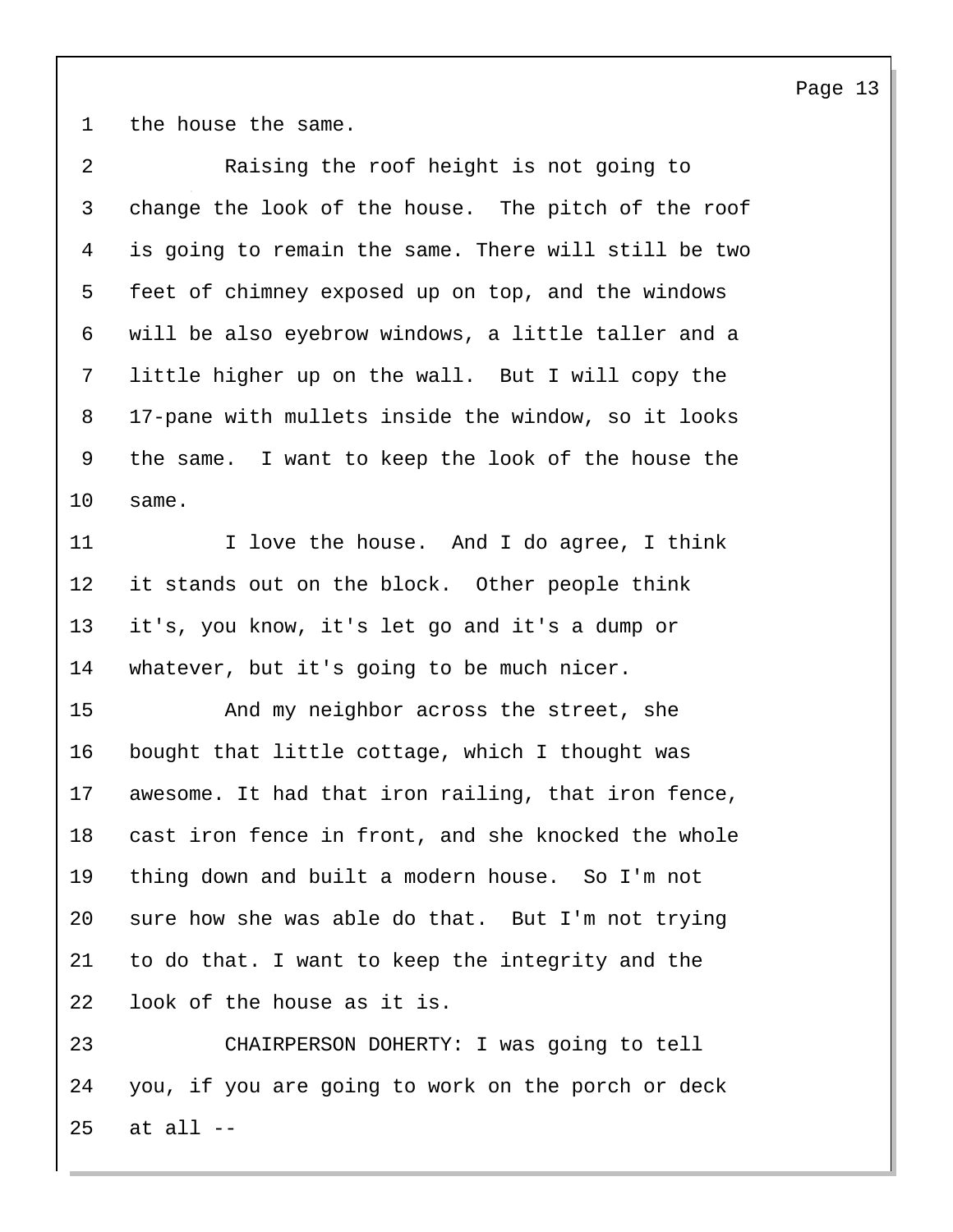1 MR. INNAMORATO: I did work on those twice already. I'm going to do it correctly. 3 CHAIRPERSON DOHERTY: Okay. You would have to indicate that in your application. 5 MR. INNAMORATO: Okay. 6 CHAIRPERSON DOHERTY: Even if you replace it as is. You need to. 8 MR. INNAMORATO: Okay. The upstairs bedroom, the wall height is about this high (indicating). The eyebrow window, you know. So you walk up to it, it's like six feet of space. It's really unusable unless you bend down or sit on a chair. It's not really usable space. So being that I want to live there, you know, 200 years ago, it was okay. But, you know, now, it doesn't work now. 16 So, and I want to keep the look of the house, you know, I don't want to change the look of the house. I don't think the look of the house is going to change. The pitch of the roof will remain the same, it will have the same windows, and it will look the same, so. 22 CHAIRPERSON DOHERTY: Thank you. 23 Is there anyone else who would like to speak on this application? 25 (No response).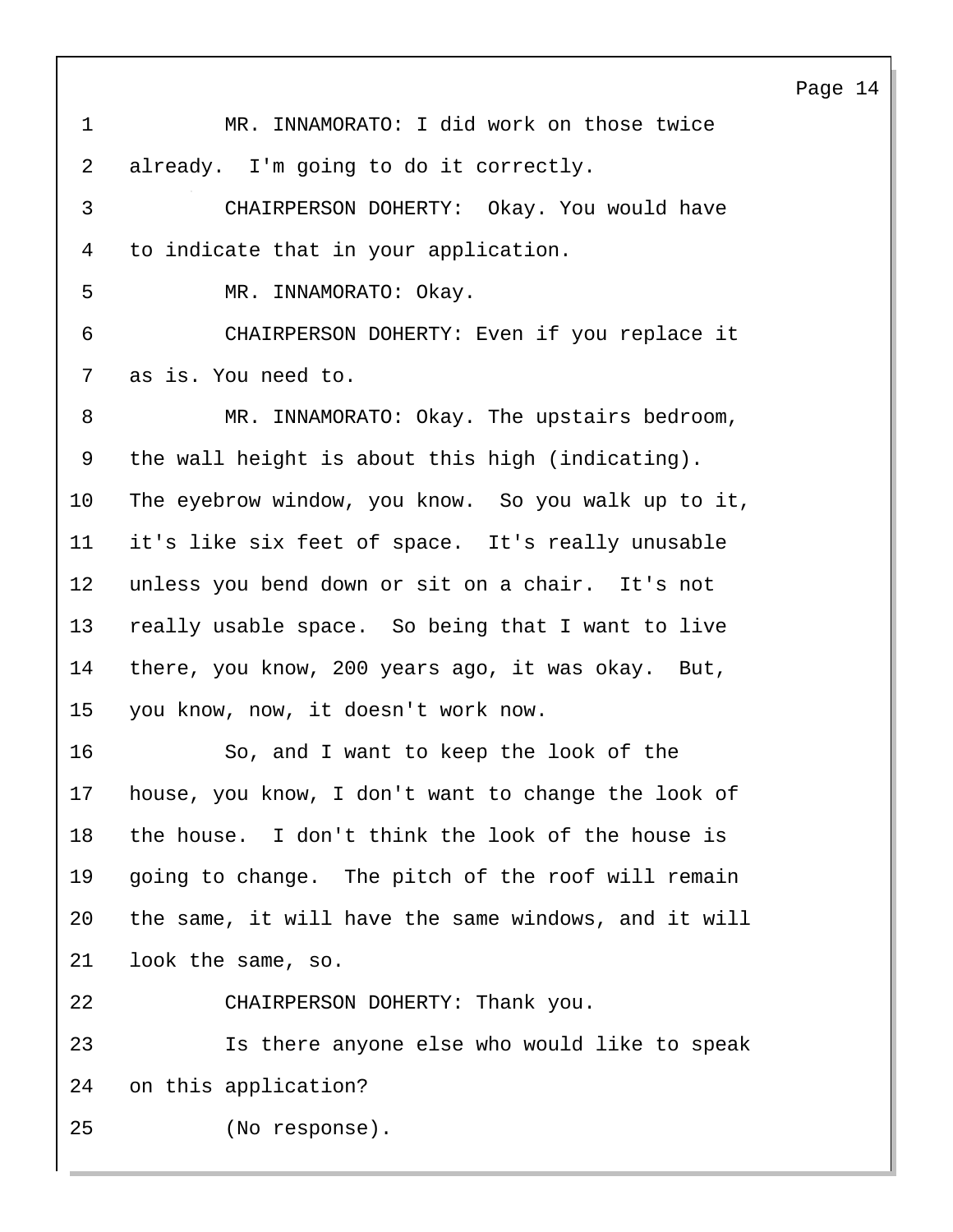1 Since there are no further questions, I 2 would like to close the public hearing. 3 I make a motion to close the hearing. Do I 4 have a second? 5 MEMBER MEI: Second. 6 CHAIRPERSON DOHERTY: All in favor? 7 MEMBER MCMAHON: Aye. 8 MEMBER MEI: Aye. 9 MEMBER BORRELLI: Aye. 10 CHAIRPERSON DOHERTY: Aye. The hearing is 11 closed. 12 **I** would like to now move to agenda 13 Item No. 2 - 145 Central Avenue. Discussion and 14 possible motion on the application applied for by 15 Tom Innamorato, for the property located at 145 16 Central Avenue, Greenport, New York 11944, 17 SCTM# 1001-5.-2-2 18 Are there any questions that the members of 19 the Commission would like to ask? 20 MEMBER MEI: I have some questions about the 21 chimneys. So it looks to me as if the chimneys are 22 original. Is that the case? 23 MR. SIDOR: We believe so, yes 24 MEMBER MEI: So it was not very clear what 25 you are doing with the chimneys, you are raising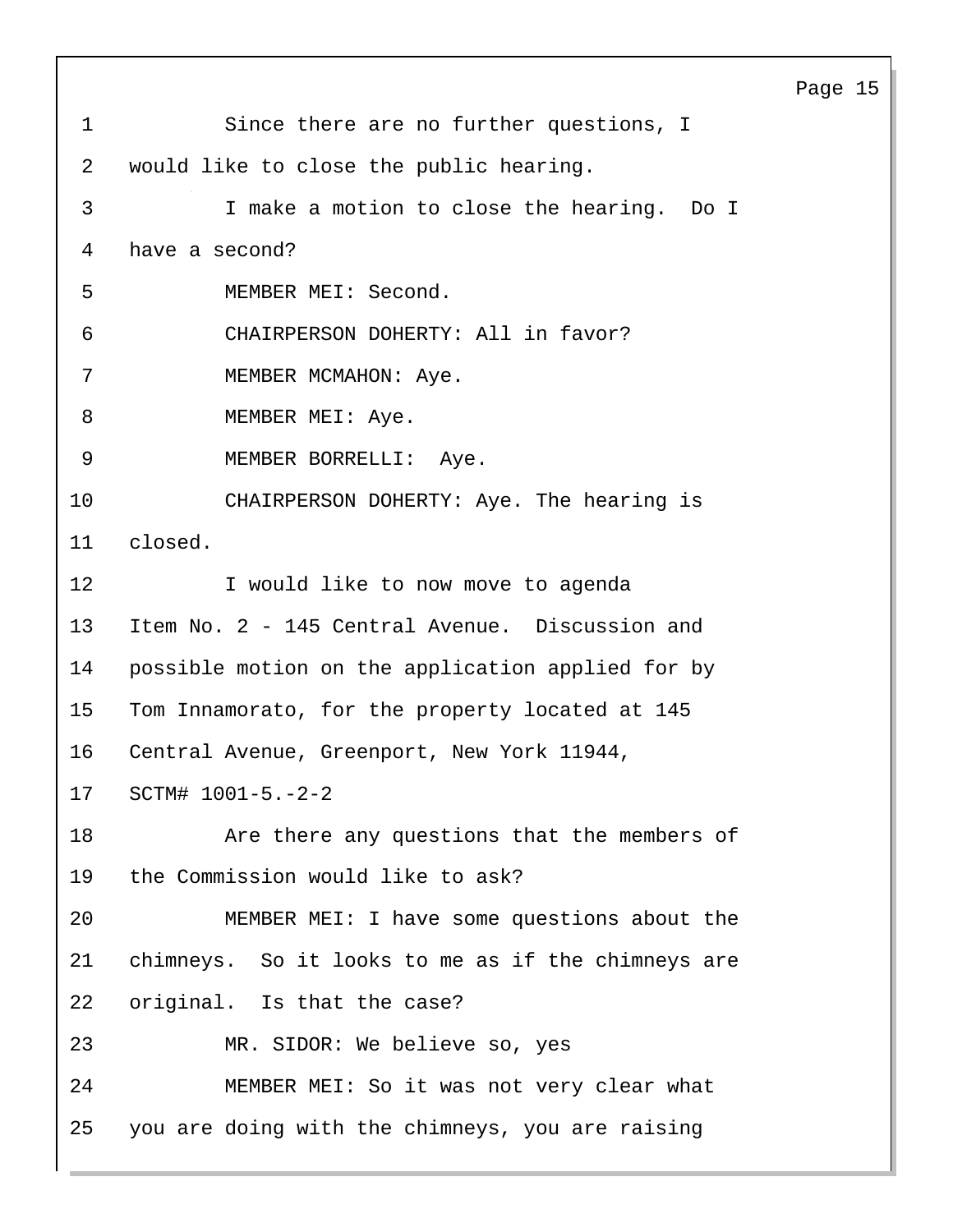them?

| $\overline{2}$ | MR. SIDOR: Yes. So the building code states          |
|----------------|------------------------------------------------------|
| $\mathsf{3}$   | that the chimneys have to be two feet taller than    |
| 4              | the tallest roof within ten feet. And we intend to   |
| 5              | raise the chimneys with the roof as well.            |
| 6              | MEMBER MEI: And they'll be in the same               |
| 7              | place, they'll just be taller?                       |
| 8              | MR. SIDOR: Yes. We are not moving the                |
| 9              | chimneys, we are just raising them.                  |
| 10             | MEMBER MEI: So could you explain a little            |
| 11             | bit, you keep saying about the pitch, you know, the  |
| 12             | pitch of the roof will be the same. How can, even if |
| 13             | you look at the pictures, it looks very different.   |
| 14             | So can you tell us a little bit about --             |
| 15             | MR. SIDOR: So, yes. The soffits will be              |
| 16             | raised. That's for the inside space. And the         |
| 17             | overall ridge of the house is getting raised as      |
| 18             | well. But the roof pitch is remaining the same.      |
| 19             | MEMBER BORRELLI: I just have a couple of, I          |
| 20             | don't know if they are questions. Maybe they are     |
| 21             | questions, I'm not sure.                             |
| 22             | Okay, so with Mr. Innamorato's statement             |
| 23             | there about how it's not going to change the house,  |
| 24             | I totally disagree. I think that the house on the    |
| 25             | side, I understand that you want to raise the roof   |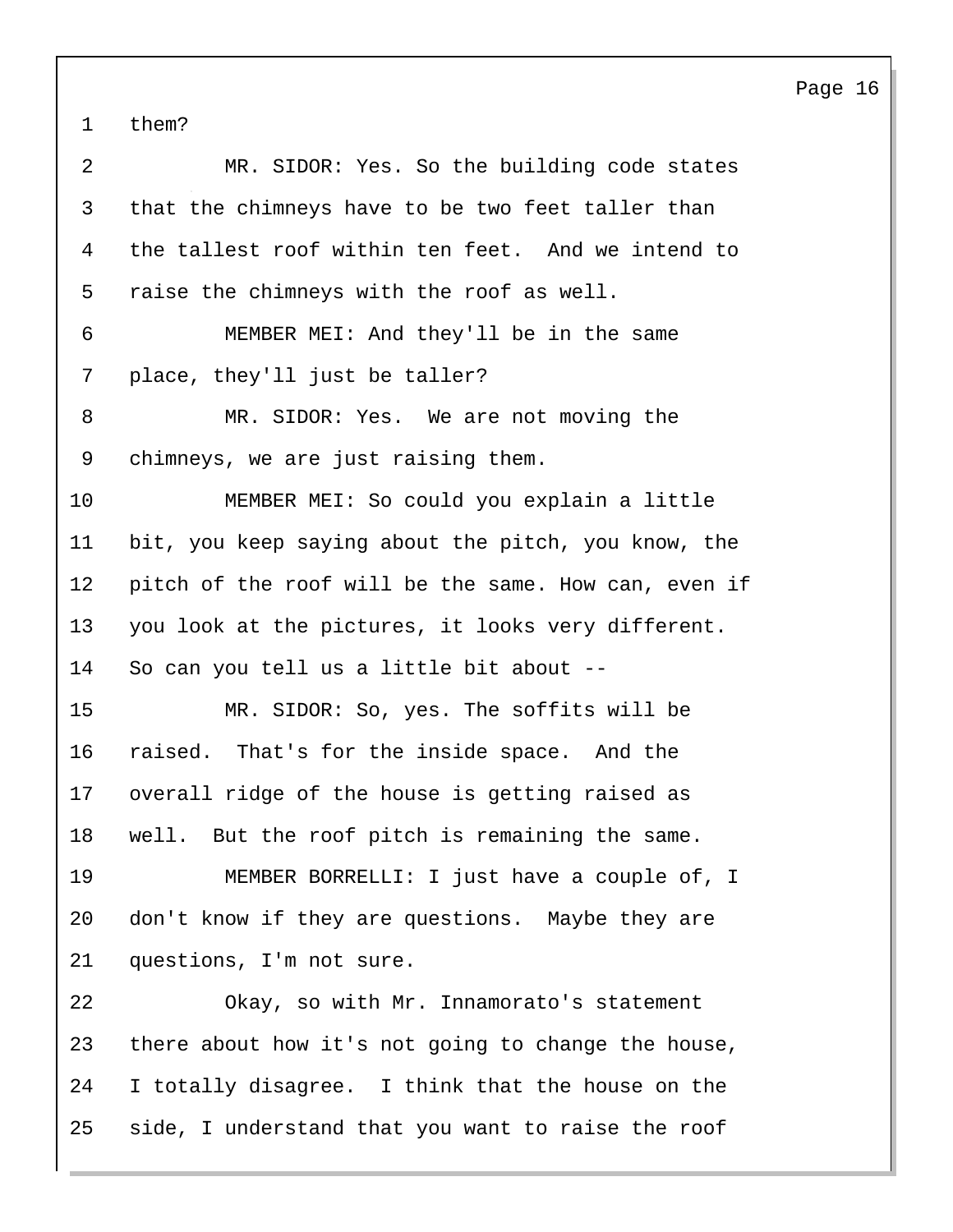and you are trying to keep everything the same and great. But these houses were built on Carpenter Street because most everyone that lived on Carpenter Street were carpenters or were ship carpenters and they were working on the boats and the whaling ships. And they were real carpenters.

7 We have a few houses, Ruth's house, there is another house, a yellow house with green that sits right next to Clarke's Garden. It's a very typical -- it's not really saltbox. It's more like a cottage-type of house, an old-fashioned sort of cottage house here. And those windows are specific, the way it's built, actually with those windows on top, sitting on the roof, on the porch roof, I mean that's the style, that's the way it was.

16 So for me to purchase an old house like that in the historic Village of Greenport, knowing that you are in an historic, you know, within historic constraints, and then you want to change the look of the house. To me it looks like a boarding house that you might find, we used to have them Meson Ole, in front of the Menhaden hotel now, that looks like that.

24 So you actually changed it from one the carpenter houses to a boarding house, it looks to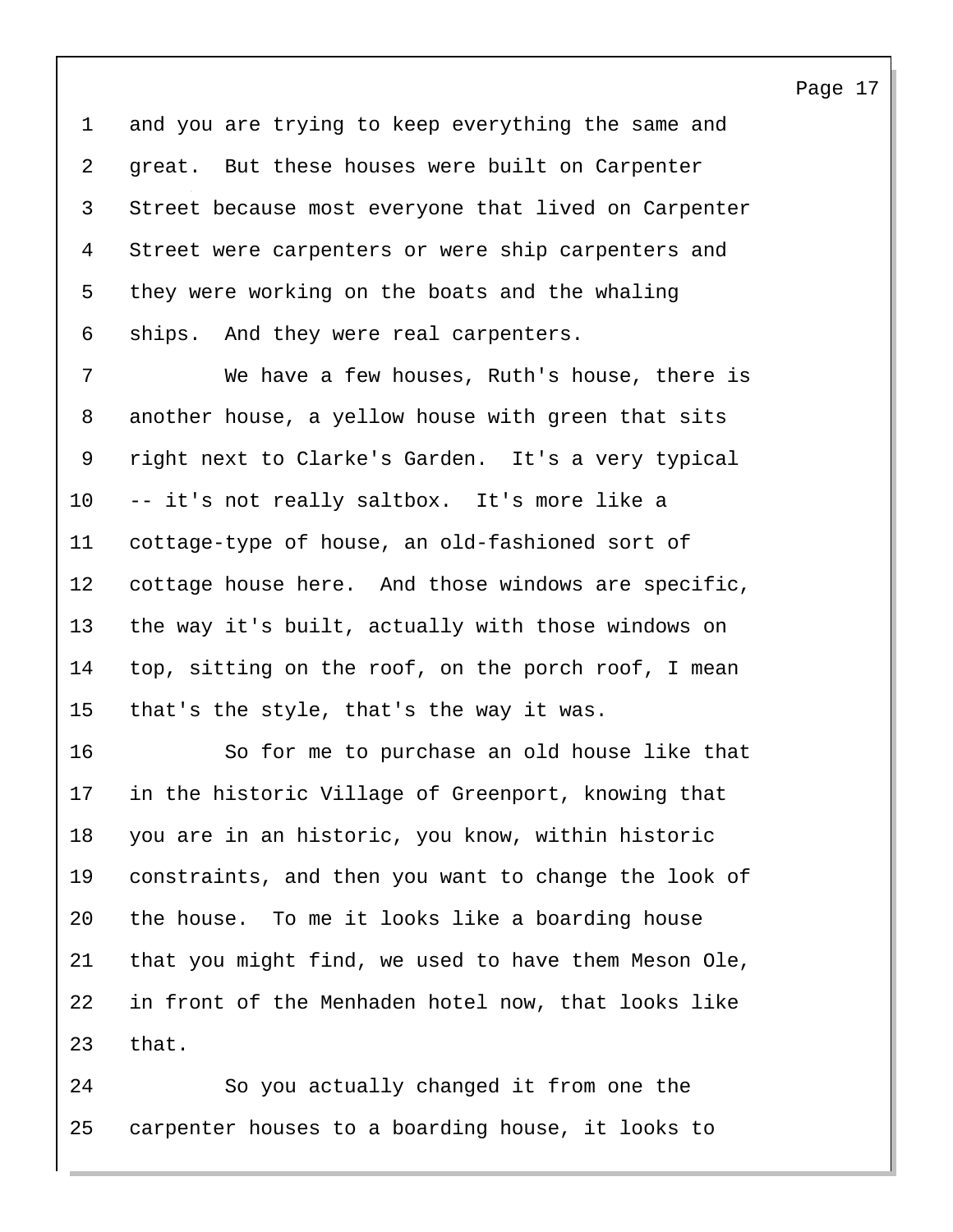me. It does change the look of it.

2 And the back of it, I don't actually mind what you are trying to accomplish in the back. I mean I'm for possibly doing something in the back to fix it, but the front of the house I actually, I think the house is, the way it's made, that's the reason why they were made that way. And somebody that buys it has to love the look of it. But if you are buying that house in the historic district because you wanted to make more bedroom space, I think maybe those were the things you should have thought of possibly before purchase.

13 I don't know, because there are other people who want to buy historic houses to preserve them the way they actual are, and raising the roof on an old house like that, it is going to change the look of it.

18 MR. INNAMORATO: I disagree with that. You still have --

20 MEMBER BORRELLI: But the proportions have changed. The proportions have changed. So the little eyebrow windows or the little windows, whatever you call them, are no longer sitting on the roof of the porch.

25 So the proportion, by putting on a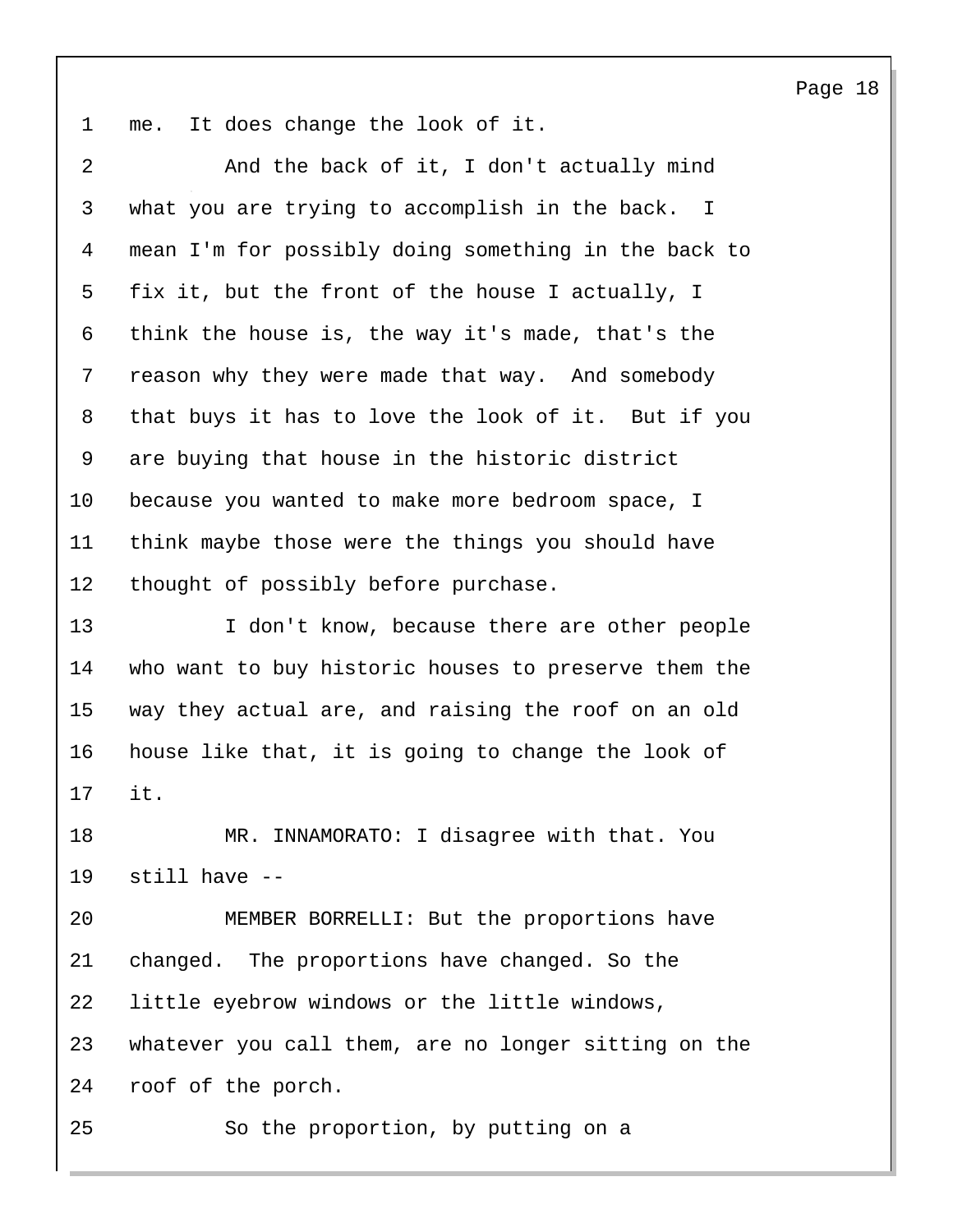second-story, you have now changed the proportion of the house. 3 So to me, like I said, it looks like a carpenter-style house that is perfect on Carpenter Street, as opposed to the Meson Ole that is a boarding house, which has a whole different function in a different area of the historic area of Greenport. 9 MR. INNAMORATO: I want to maintain the look and -- 11 MEMBER BORRELLI: No, I understand what you want to do. I'm just saying that that is what it is actually doing. 14 MR. INNAMORATO: (Continuing) the location -- 15 MEMBER BORRELLI: Right. I get it. I'm not disagreeing with the esthetics of it, but to me, the house itself, the way it sits, the way it was built, has a specific purpose. And it was beautiful. 19 So now, like I said, you would be more apt to convince me that you would like to do the back of the house, which I'm not, you know, that we don't see it from the front, it's not changing the look of the house, it's actually probably improving upon it because the back of it doesn't look so great. As long as we can agree maybe on the windows, as Ruth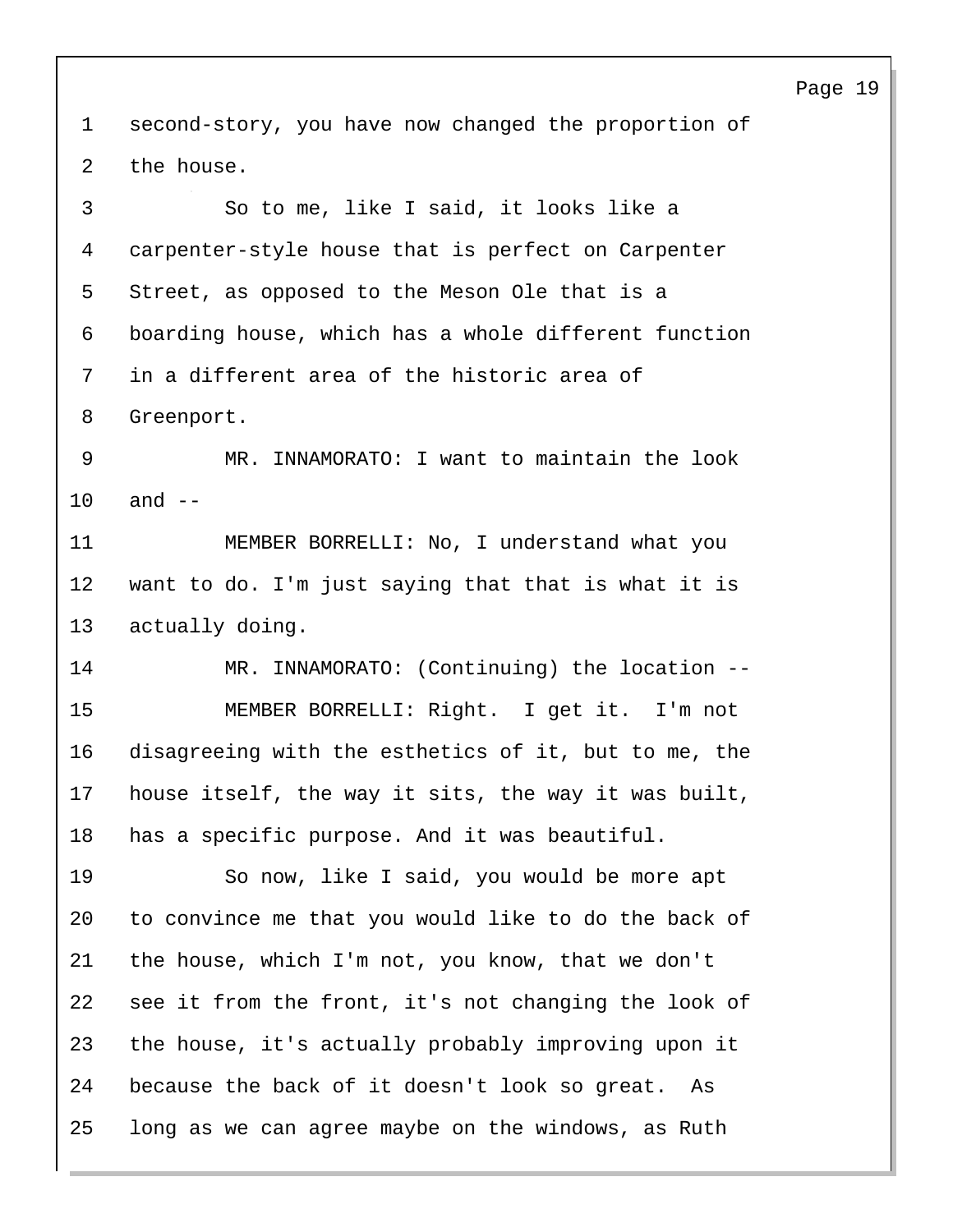said, and also on the chimneys, as to what would happen to the chimneys. The back of it, I really have no issues with, but the front, I've got issues with.

5 MEMBER MCMAHON: I understand the practicality of change. The fact that it remains the same pitch is a plus. It doesn't look as much like a saltbox as it used to. That's a given. I think the fact that they are trying to replicate the style in regard to the little saltbox or whatever that's, the feel, is a good thing. I understand the fact that those windows are being pulled off of the roof line, changes the immediate look. I'm not concerned with the chimneys because they are what they are.

16 It's very tough. Because, you know what, you have to make some of these houses practical in regard to their use, and as everybody stated, the back side of the house, the streetscape is less of a concern. And we would like them to be functional and habitable. And I think we need a little bit more information in regard to decking and posts and ballisters.

24 In regard to, I know that it's particularly very hard at the house and trying to make things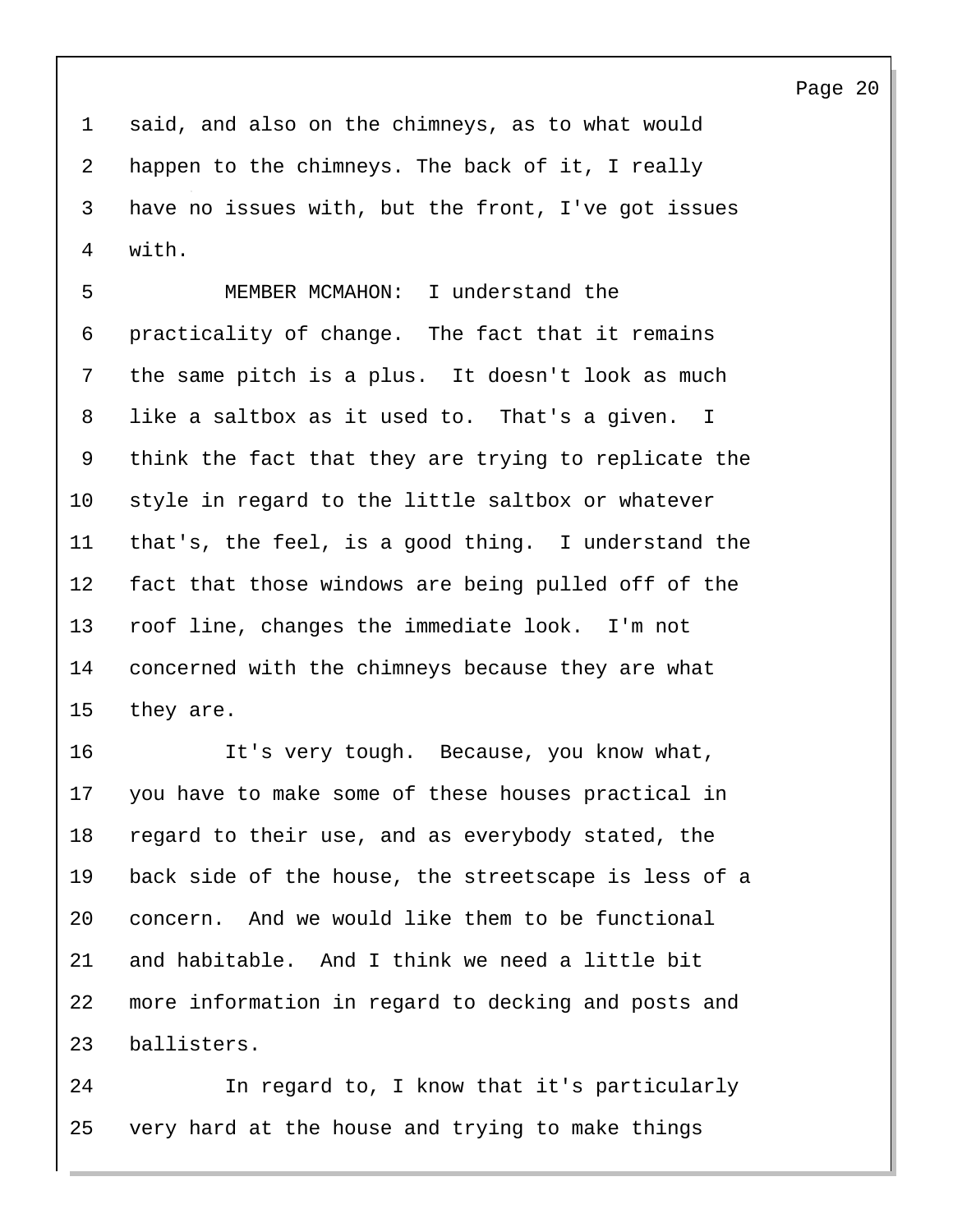happen, and keep it compatible, but I'm a little torn between the fact that it look less like a saltbox.

4 I lived on Carpenter Street, in a very similar situation. My head height is a little more generous in my particular building. I did have to walk from four feet on three sides of my bedroom, um, two sides of my bedroom, and it was something that I did have to contend with. It was not that tight though, I'll say.

11 You know, if there was something that, if there was a happy medium, I would love to hear about it.

14 The fact that you are looking at the house and you see more roof than you used to should not throw you off though. Because the pitch is traditionally the same.

18 MEMBER BORRELLI: Dennis, if I can interject right there, at that point. One more concern I have is that by blowing up the second floor there, the second story, that it's actually going to now, apart from the look is going to change a bit, um, but I'm afraid that it is going to eat up the other houses on Carpenter Street that weren't designed to be maybe as grand in stature, and it's going to be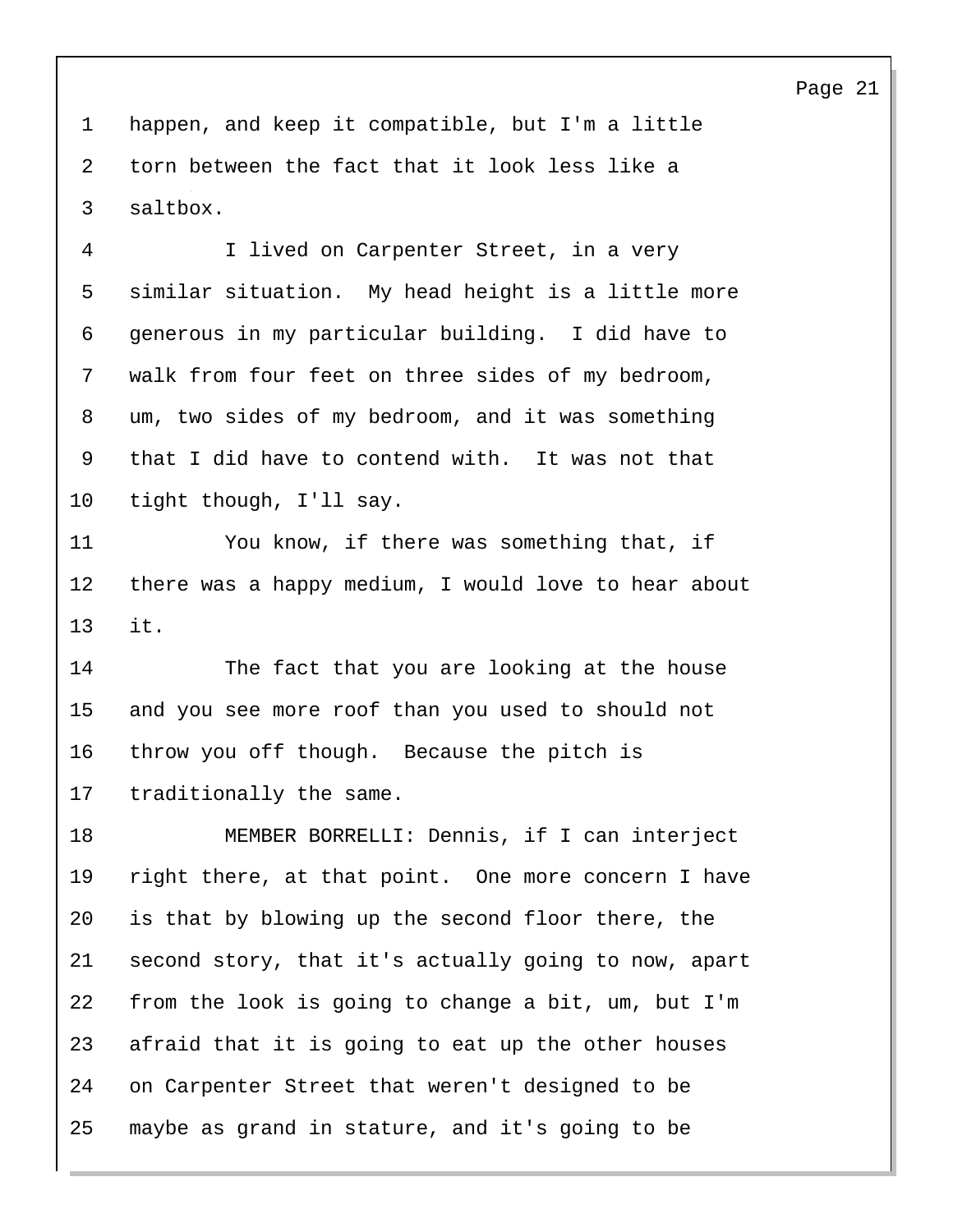outnumbered, outnumbering the rest of the carpenter houses that are on Carpenter Street. You know, it was not meant to be so tall. 4 MEMBER MCMAHON: I just addressed the next door neighbor, and it was not necessarily for this reason. It was with regard to a ZBA issue with regard to parking. But that is a three-story building. And the one next door is very much like a saltbox as well, and it has a grander -- everybody outshines that particular house. 11 CHAIRPERSON DOHERTY: Do you have anymore comments? 13 MEMBER MCMAHON: I don't. 14 CHAIRPERSON DOHERTY: Do you have anything you want to say before I comment as Chair? 16 MR. SIDOR: Just that the neighbor houses are all taller than this house, and the one to the west is a saltbox, but they built a big shed dormer right in the front, and that's something we did not want to do. 21 CHAIRPERSON DOHERTY: Okay. 22 MEMBER BORRELLI: But the bigger houses are not this style house, that I remember. 24 MR. SIDOR: Yes, I believe you are correct. 25 MEMBER BORRELLI: So this is what they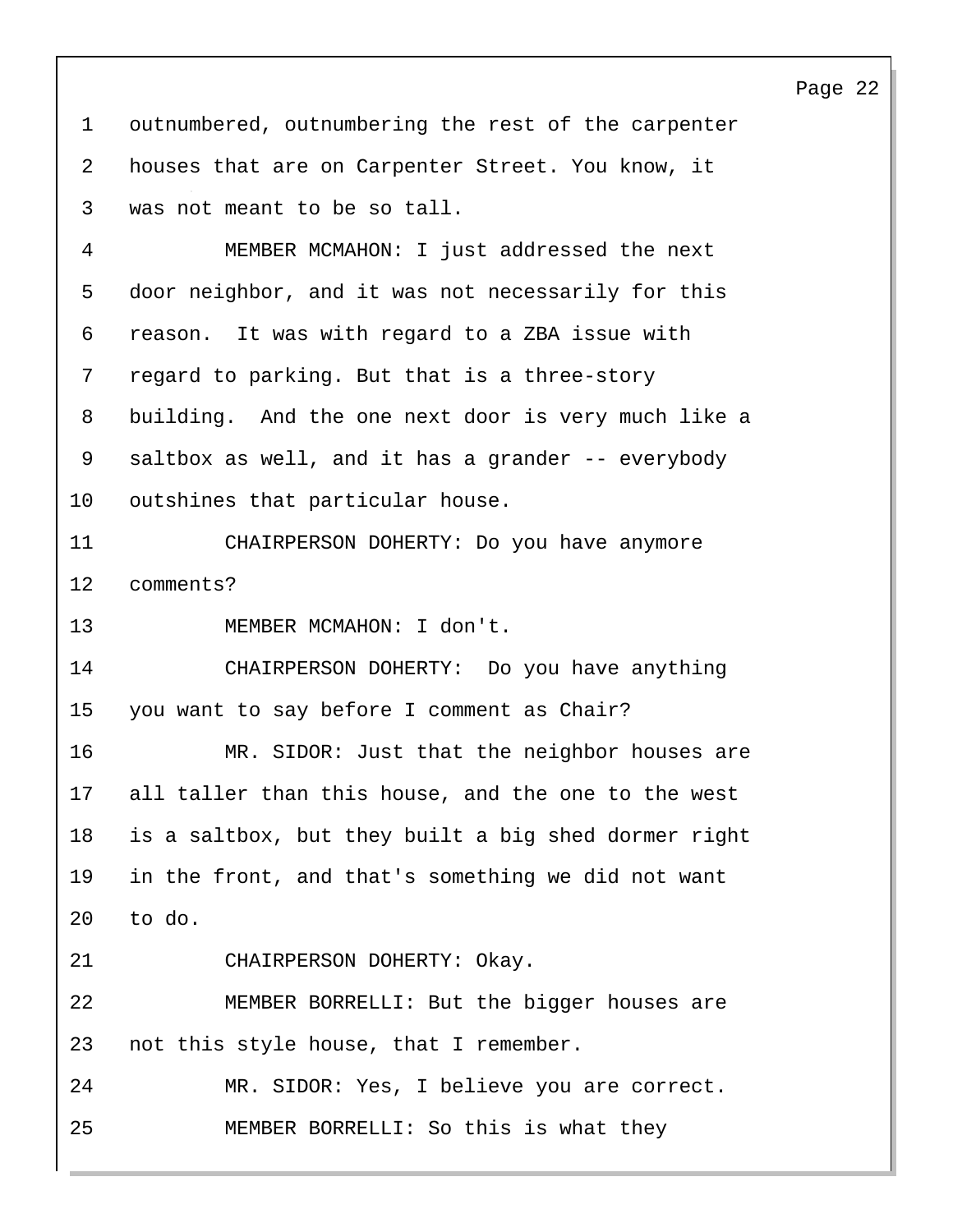consider, it's not even considered that. It's a one-and-a-half story house. And a true one-and-a-half story house is the blue house on First Street to the left of the library. That's a true one-and-a-half story. It sort of fits under a mansard roof, and it's square, and you've got a half a story that is actually probably more functional. 8 But these little houses, the saltboxes, the

 cottage types, the Carpenter Street houses, it's not exactly a one-and-a-half story. It's like a one-and-a-quarter story, or something like that. But again, that's the way they were built, and if you love that style, that's what you are buying.

14 CHAIRPERSON DOHERTY: I'm going to give my comments now as Chair on this application.

16 According to an inventory form filed in the New York State Historic Preservation Office of Cultural Resources inventory system, the house was built in 1838 to 1858, and in the 1890s the front porch and rear additions were added. The house is one of the oldest houses in Greenport. Actually, one of the oldest historic homes in Greenport, even the additions are very old.

24 In the approvals criteria, 76-6, there are two key criteria the HPC needs to consider and weigh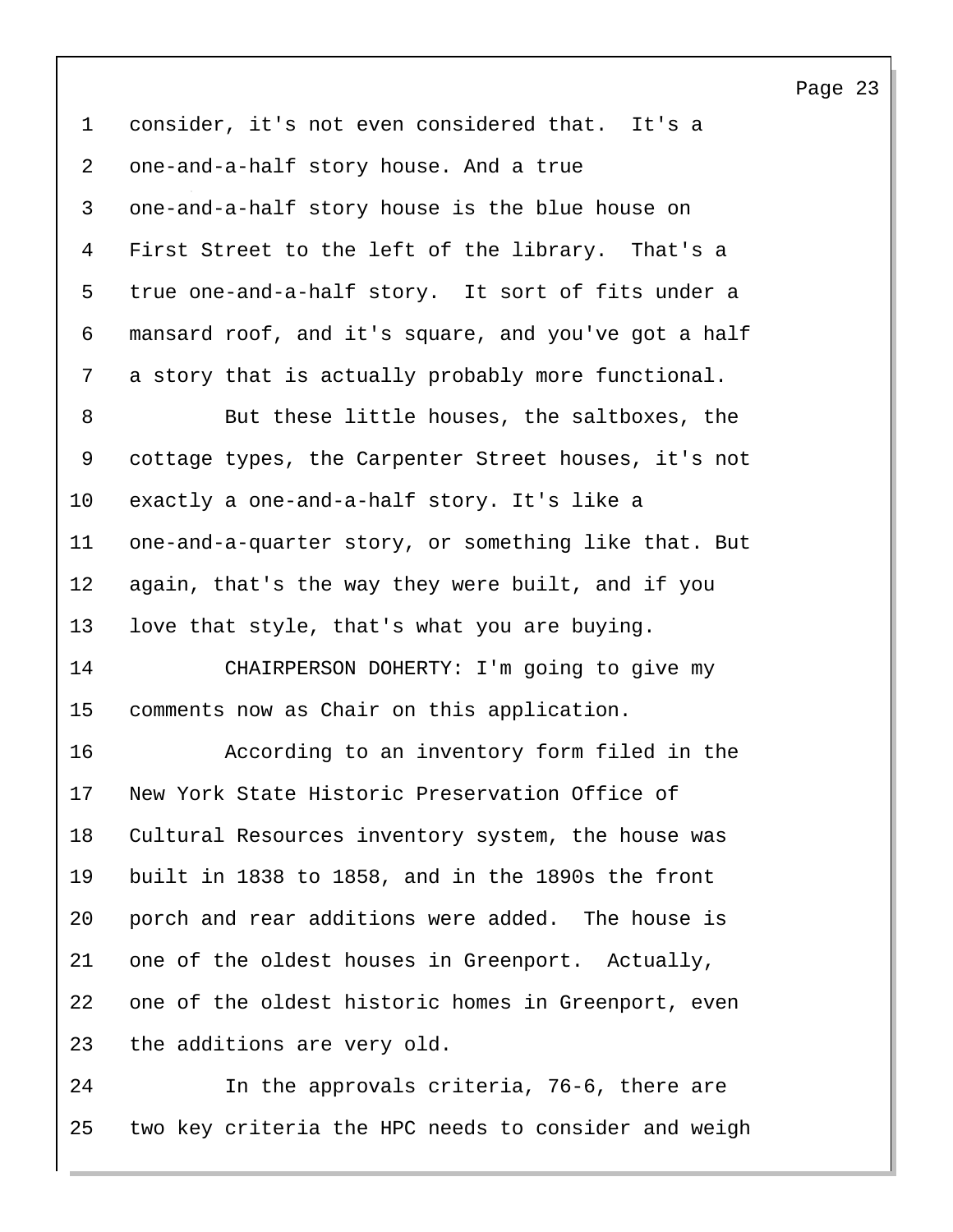as we consider applications.

| 2  | Number one, properties which contribute to         |
|----|----------------------------------------------------|
| 3  | the character of the historic district shall be    |
| 4  | retained --                                        |
| 5  | Do you think you can ask the firehouse guys        |
| 6  | to quiet down?                                     |
| 7  | (There is a momentary pause in this                |
| 8  | proceedingdue to noise from the                    |
| 9  | firehouse).                                        |
| 10 | CHAIRPERSON DOHERTY: (Continuing). Okay.<br>In     |
| 11 | the approvals criteria, 76-6, there are two key    |
| 12 | criteria we need to consider and weigh as the HPC  |
| 13 | considers applications.                            |
| 14 | Number one, properties which contribute to         |
| 15 | the character of the historic district shall be    |
| 16 | retained with their historic features altered as   |
| 17 | little as possible.                                |
| 18 | Second, any alteration of an existing              |
| 19 | property shall be compatible with the historic     |
| 20 | character or with the character of the surrounding |
| 21 | historic district.                                 |
| 22 | In the case of 145 Central Avenue, raising         |
| 23 | the roof line so high, changing the scale of the   |
| 24 | facade so substantially, completely alters the     |
| 25 | historic integrity of the house. It also changes   |
|    |                                                    |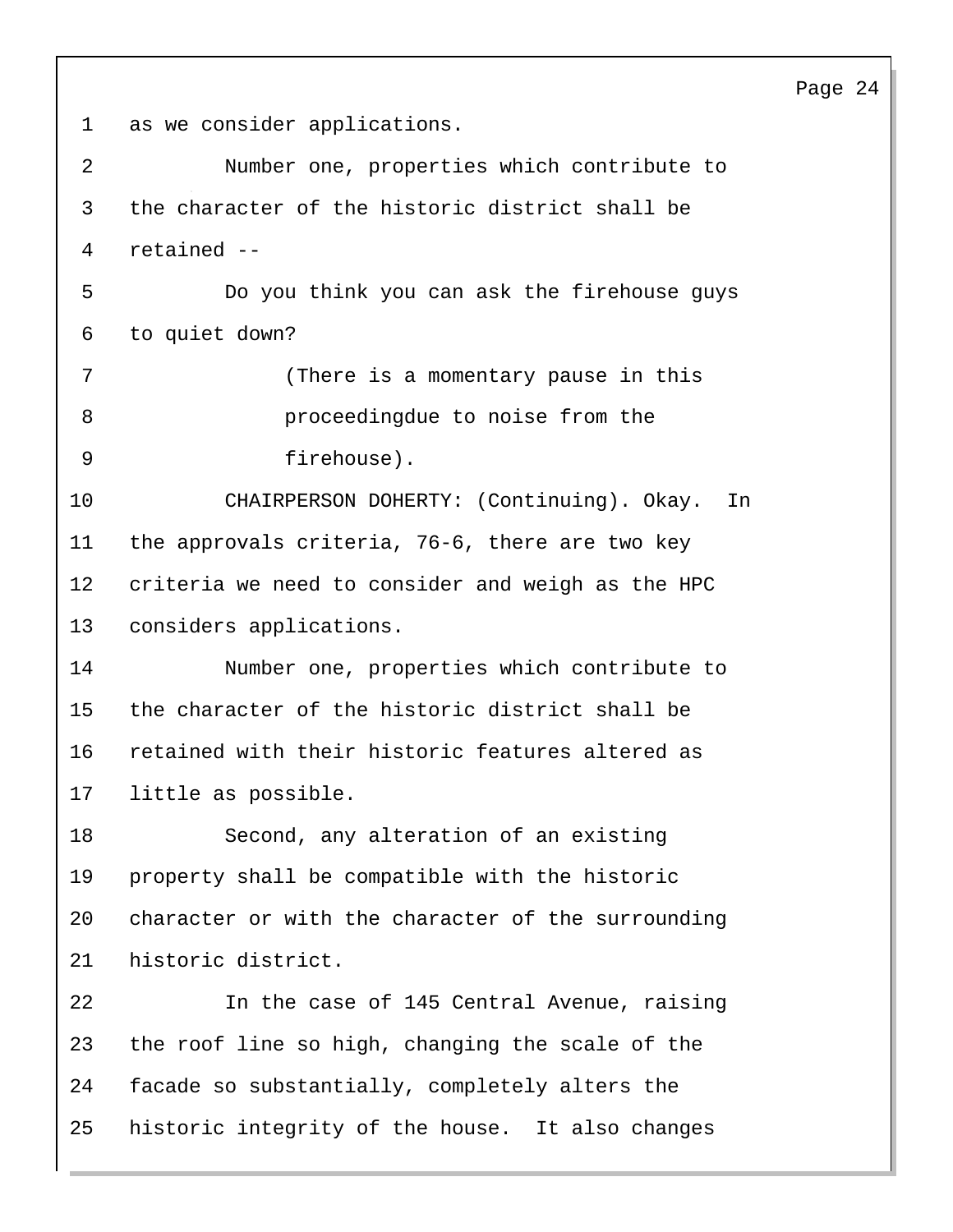1 the streetscape for the neighboring historic homes. 2 From the review of the application against 3 the code governing the historic district, the 4 proposed renovations are not in keeping with our 5 approvals criteria. 6 As we vote, I would like to note we are only 7 voting on the work and site plan described in your 8 application of October 8th, 2021, and letter of 9 March 16th, 2022. 10 I make a motion to deny the application as 11 it is not in keeping with the criteria of Greenport 12 Village Code section 76-7. 13 Is there a second? 14 MEMBER MEI: Second. 15 CHAIRPERSON DOHERTY: All in favor? 16 MEMBER MCMAHON: Aye. 17 MEMBER MEI: Aye. 18 MEMBER BORRELLI: Aye. 19 CHAIRPERSON DOHERTY: Aye. Anyone opposed to 20 denying the application? 21 MEMBER BORRELLI: Can I make maybe a 22 suggestion on it? I don't know how to exactly 23 formally do it. But I would deny the application of 24 the front work -- 25 CHAIRPERSON DOHERTY: What I would like them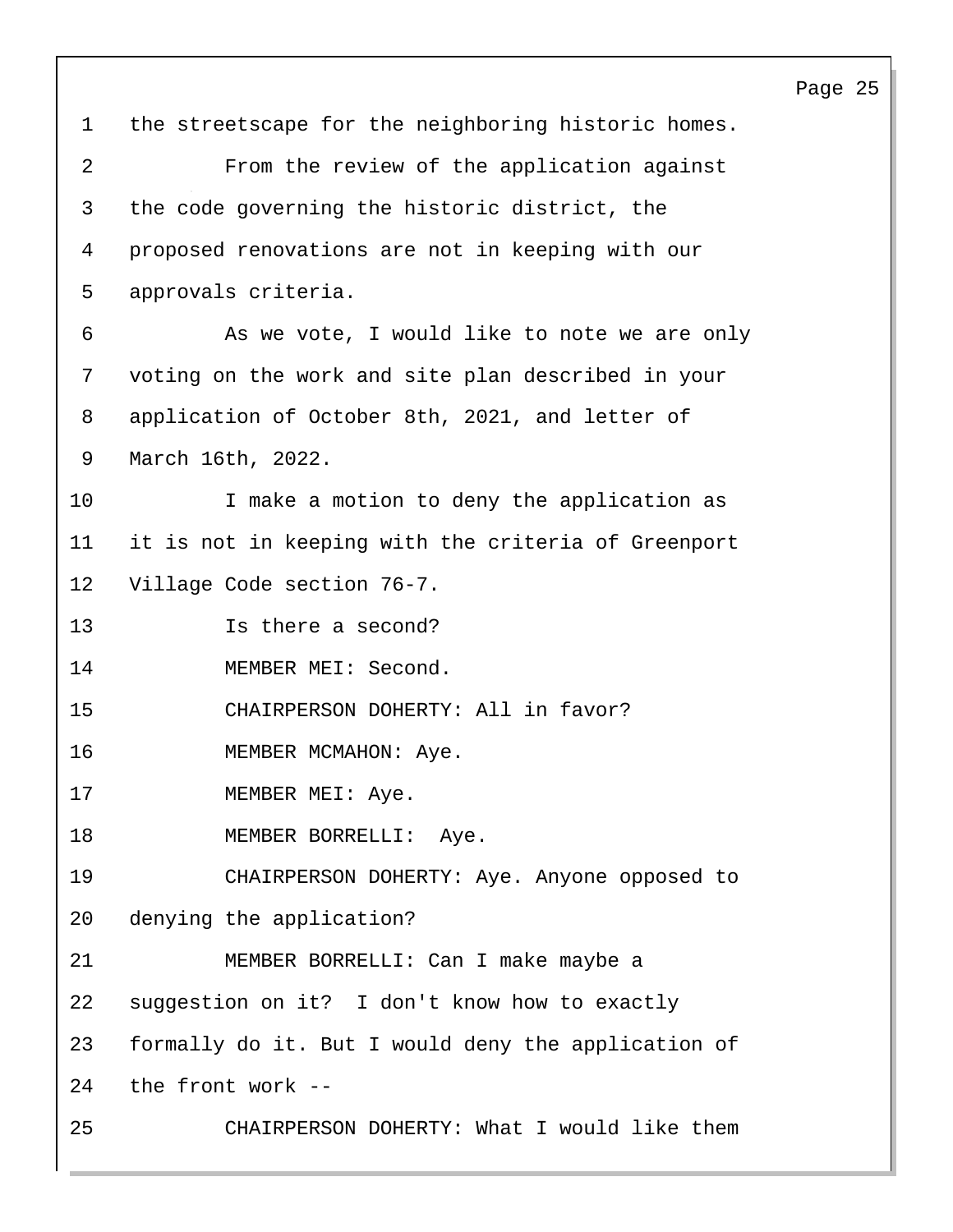Page 26 1 to do is to come back with a revised application. 2 MEMBER BORRELLI: Okay, then I -- 3 CHAIRPERSON DOHERTY: So we are voting on the 4 application as it is now. 5 MEMBER BORRELLI: Okay. 6 CHAIRPERSON DOHERTY: All those in favor of 7 denying the application, say aye. 8 MEMBER MEI: Aye. 9 MEMBER MCMAHON: Ayes. 10 MEMBER BORRELLI: Aye. 11 CHAIRPERSON DOHERTY: Aye. Anyone opposed to 12 denying the application? 13 (Negative response). 14 Motion carries. Application is denied, 15 however, I encourage the applicant and the architect 16 to revise their plans, leaving the front of the 17 house intact, and considering expanding the 18 structure in the back. Thank you. 19 We will now move to agenda Item No. 3 - 20 711 Main Street. Discussion and possible motion on 21 the application of Danielle Rodger. 22 The applicant seeks approval to remove the 23 existing chainlink fence and put up a Victorian 24 picket wood fence. SCTM# 1001-2.-5-39. 25 Is the owner or representative present?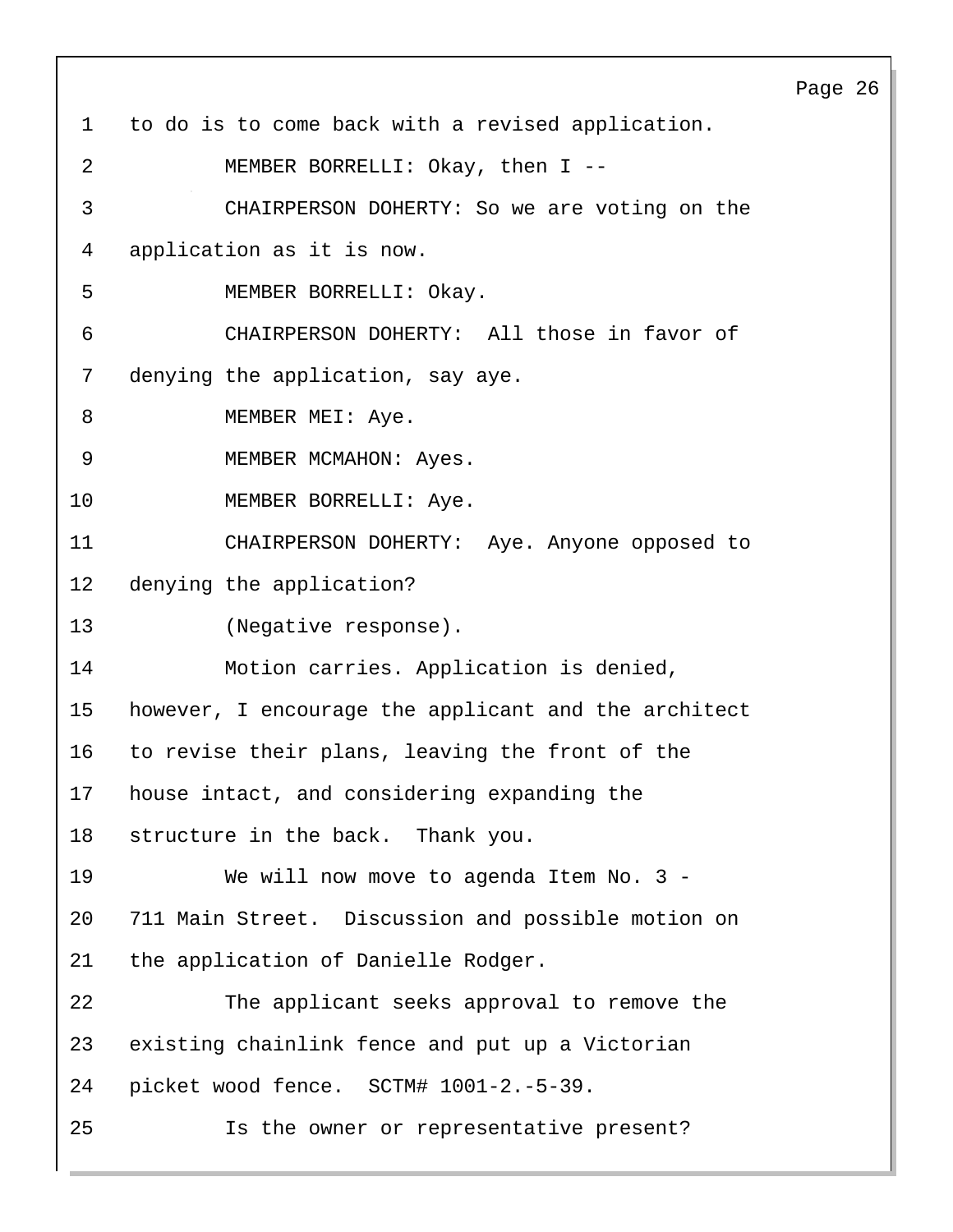1 Can you please state your name and address 2 for the record. 3 MS. RODGER: Danielle Rodger, 711 Main 4 Street. 5 CHAIRPERSON DOHERTY: Can you please describe 6 the project for us a little. 7 MR. LOVELESS: Taber Loveless, owner of 711 8 Main Street. So basically there is a chainlink 9 fence in the front of the property that separates, 10 more or less, the front facade and the backyard, and 11 we would just like to replace it with something more 12 esthetically pleasing. 13 MS. RODGER: Something more traditional and 14 esthetic. 15 CHAIRPERSON DOHERTY: Okay. Anyone else from 16 the Board? 17 (No response). 18 I just have one question. Will you be 19 having a gate in the fence? 20 MR. LOVELACE: There is a gate. The only 21 thing we might do is reverse the swing or change the 22 swing from left to right/right to left. But there 23 is already a stone pathway that goes to that fence 24 so, yes, a gateway. 25 CHAIRPERSON DOHERTY: Okay. Thank you, very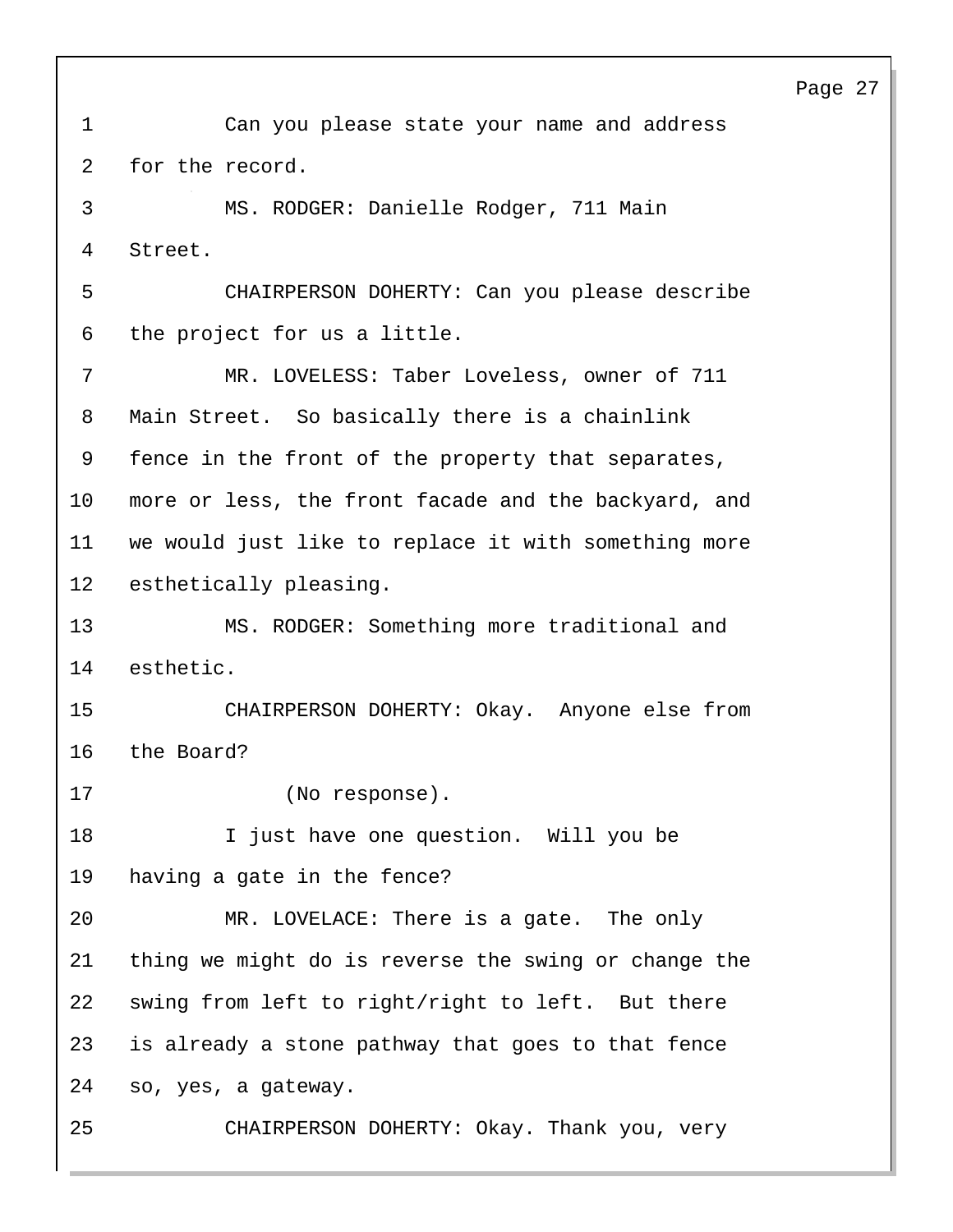1 much. If there are no further questions, I would 2 like to vote on the application. I would like to 3 note that we are only voting on the work and site 4 plan described in your application of March 30th, 5 2022. For any other changes or additions you will 6 need to come before the HPC for a certificate of 7 appropriateness. 8 Thank you, for your attention to these 9 requirements. 10 I make a motion to approve the application 11 and issue a certificate of appropriateness. The 12 application is in keeping with the criteria of 13 Greenport Village Code Section 76-7. 14 Is there a second? 15 MEMBER MEI: I'll second. 16 CHAIRPERSON DOHERTY: All in favor? 17 MEMBER MCMAHON: Aye. 18 MEMBER MEI: Aye. 19 MEMBER BORRELLI: Aye. 20 CHAIRPERSON DOHERTY: Aye. Motion carries. 21 The application is approved, and thank you for 22 making that lovely change. 23 Agenda Item No. 4, 471 Main Street. 24 Discussion and possible motion on the application of 25 Shebeest Greenport LLC.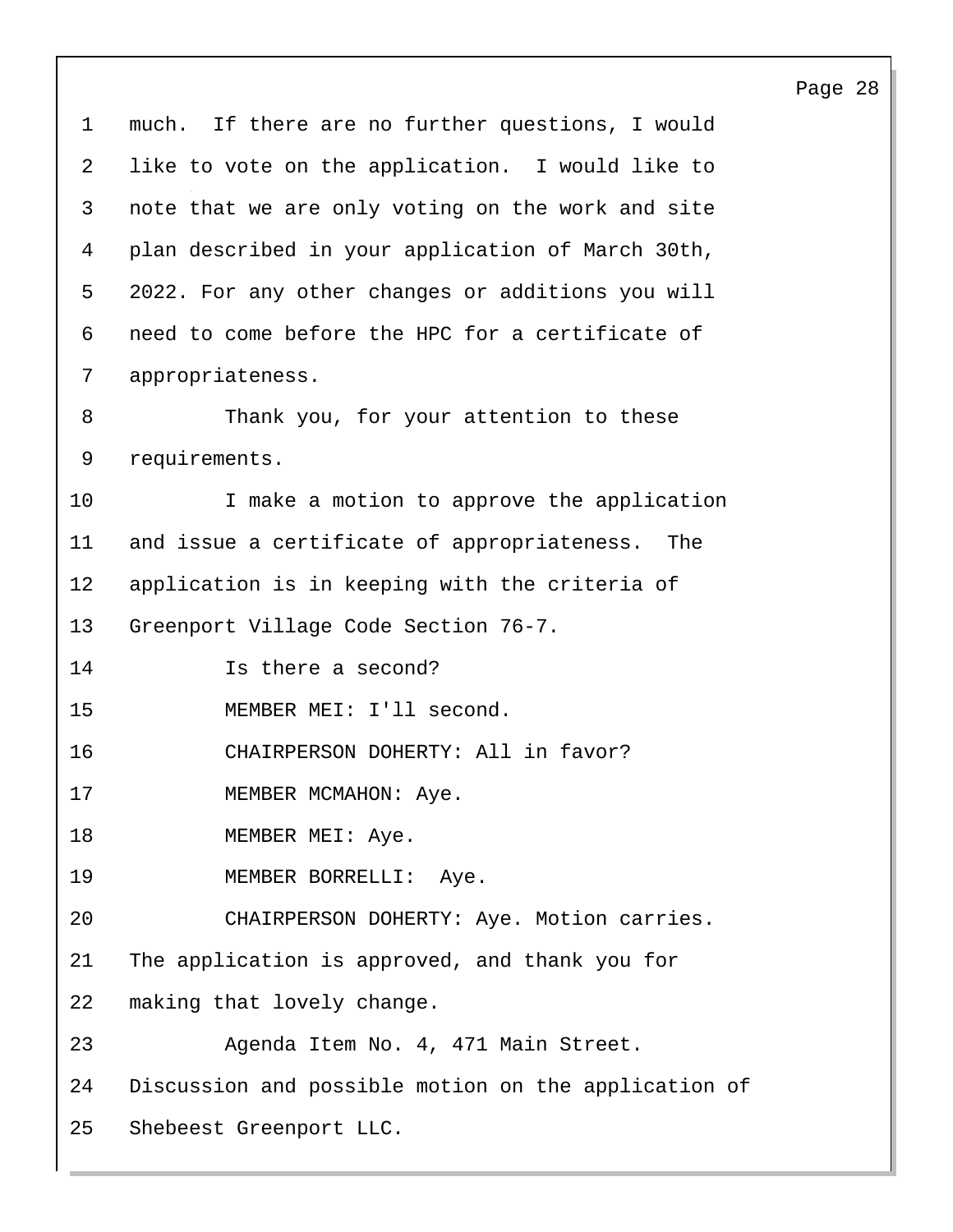1 The applicant seeks approval to install a 2 red retractable awning to protect outdoor seating 3 area. SCTM# 1001-4.-7-21.

4 If you can please state your name and 5 address for the record and briefly describe the 6 project.

7 MS. DEMARCHELIER: Emily Demarchelier, 10 8 Wave Road, Shelter Island, for my business 471 Main 9 Street.

10 Just getting a retractable awning to replace the red umbrellas that I had there since I've been opened, just to better protect the tables when it rains. And it would also be replacing the signage that I have there. So the signage would be removed and the signage would on the valance of the retractable awning.

17 CHAIRPERSON DOHERTY: Okay, any questions? 18 (Negative response).

19 CHAIRPERSON DOHERTY: I just had a quick 20 question. Is it red or is it burgundy? Because I 21 think your brand now is more burgundy.

22 MS. DEMARCHELIER: No, it's red.

23 CHAIRPERSON DOHERTY: So it's red?

24 MS. DEMARCHELIER: Yes.

25 CHAIRPERSON DOHERTY: Okay. All right.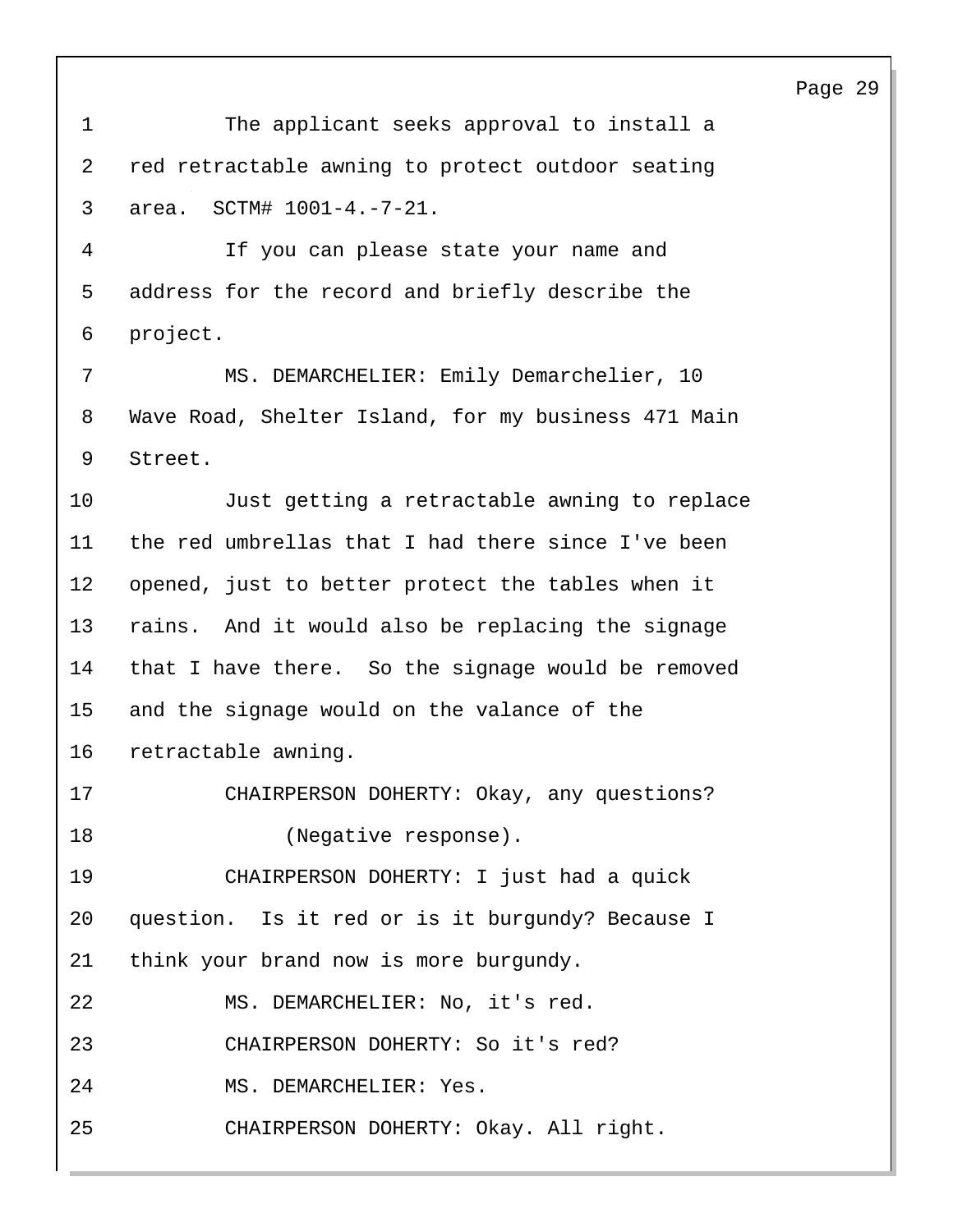Page 30 1 MR. PROKOP: I think you should ask when it 2 will be retracted. 3 CHAIRPERSON DOHERTY: Okay. Is it retracted, 4 what, during the winter or -- 5 MS. DEMARCHELIER: When it rains. So it 6 would go out when it rains to protect the tables and 7 then when we close we would bring it in so, you 8 know, to protect it. 9 CHAIRPERSON DOHERTY: Okay, looks very nice. 10 Okay, great. Thank you. 11 MS. DEMARCHELIER: Thank you, very much. 12 CHAIRPERSON DOHERTY: So I would like to note 13 we are only voting on the work described in your 14 March 3rd application. For any other changes or 15 additions you would need to come back to the HPC for 16 a certificate of appropriateness. 17 MS. DEMARCHELIER: Thank you. 18 CHAIRPERSON DOHERTY: I make a motion to 19 approve the application and issue a certificate of 20 appropriateness as the application is in keeping 21 with the criteria of Greenport Village Code Section 22 76-7. 23 Is there a second? 24 MEMBER BORRELLI: I'll second. 25 CHAIRPERSON DOHERTY: All in favor?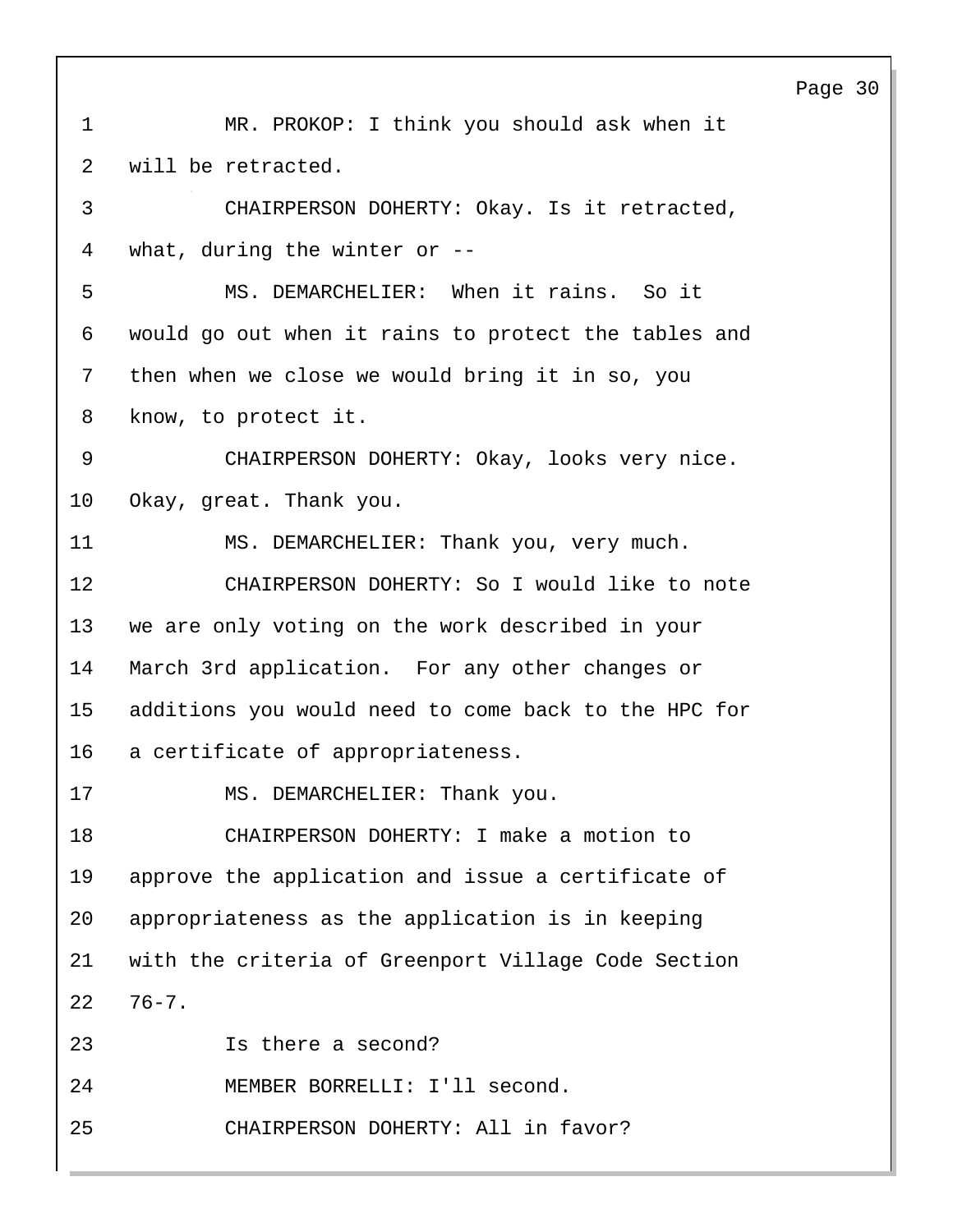1 MEMBER MCMAHON: Aye. 2 MEMBER MEI: Aye. 3 MEMBER BORRELLI: Aye. 4 CHAIRPERSON DOHERTY: Aye. All ayes. Motion 5 carries, the application is approved. Thank you, 6 very much. 7 Agenda Item No. 5, 102 Main Street. 8 Discussion and possible motion on the application of 9 ST Preston and Son. The applicant seeks approval to 10 install a new roof at Fortino's Tavern. 11 SCTM# 1001-5.-3-12.2. 12 If you can please state your name and 13 address for the record, and briefly describe the 14 project for us. 15 MR. FORTINO: Hi. Mike and Nicky Fortino, we 16 own Fortino's Tavern, 102 Main Street. We've got a 17 leaky roof and we are looking to get a new one. 18 CHAIRPERSON DOHERTY: Any questions? 19 MEMBER BORRELLI: Nicky, are you leaving it 20 at the same pitch, the same everything? What kind 21 of stuff are you putting on it? 22 MR. FORTINO: It's basically going to be the 23 same exact thing. Just new. 24 MS. FORTINO: (Displaying for the Board). 25 That's the shingle that we have now.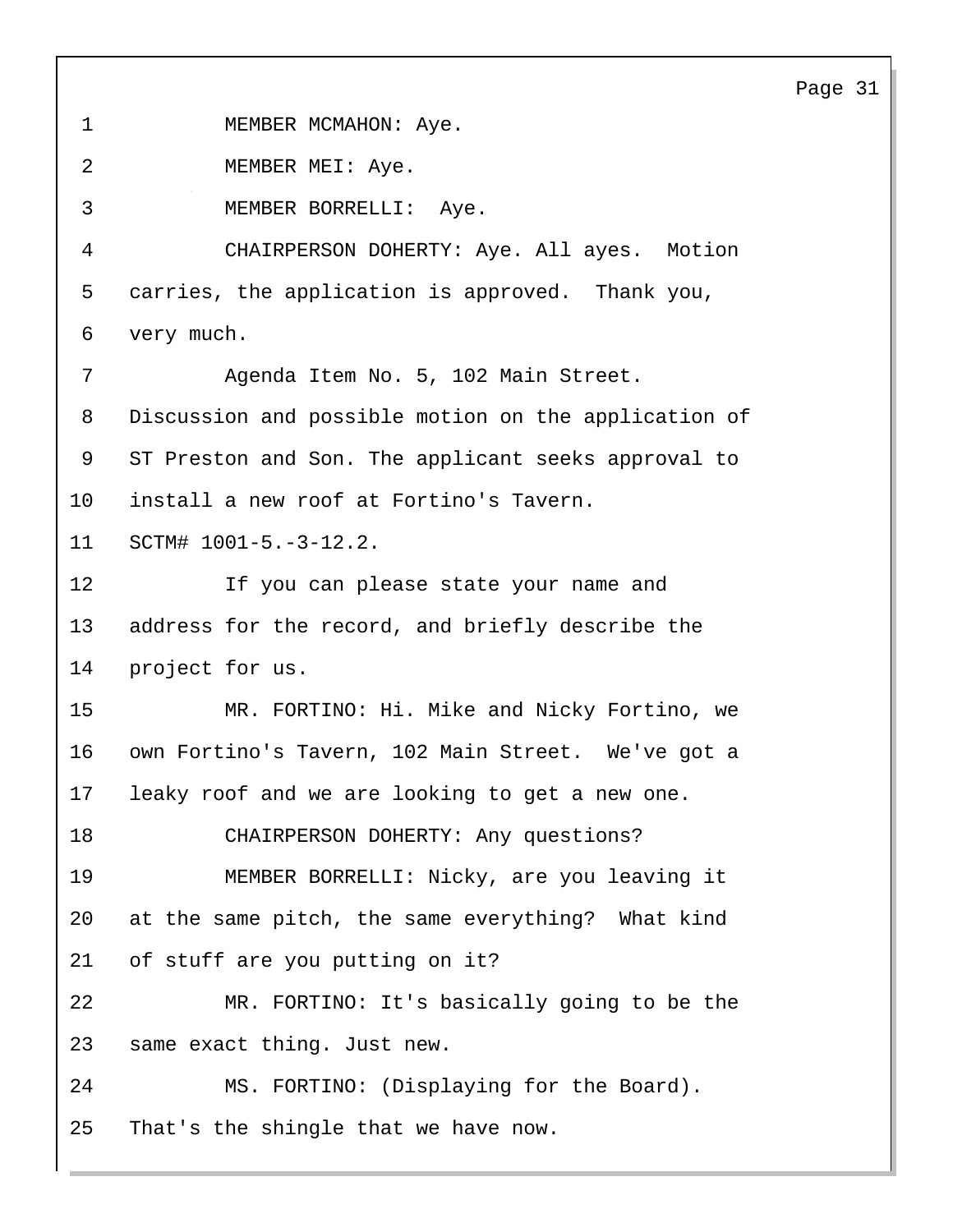1 MR. FORTINO: They actually didn't have the 2 same color. 3 MEMBER BORRELLI: It's red, right? 4 MR. FORTINO: No, the building is red, the 5 shingles are green. 6 He didn't have the exact same color, which 7 is why he's putting it off until June. He can get 8 the same color, but it will take about a month, 9 month and a half. 10 CHAIRPERSON DOHERTY: So, for the record, 11 since we didn't have a sample, so it's a Timberline. 12 What is the color? 13 MS. FORTINO: Hunter green. 14 CHAIRPERSON DOHERTY: Hunter green? 15 MR. FORTINO: Hunter green, yes. So it's 16 exactly the same that it was. It's kind of looking 17 pretty shoddy right now, so it is going to look 18 really nice when it's done. 19 MEMBER BORRELLI: And not leaking. 20 MR. FORTINO: And not leaking. 21 CHAIRPERSON DOHERTY: Okay, thank you, very 22 much. 23 MR. FORTINO: Thank you. 24 CHAIRPERSON DOHERTY: Since there are no 25 further questions, I would like to vote on the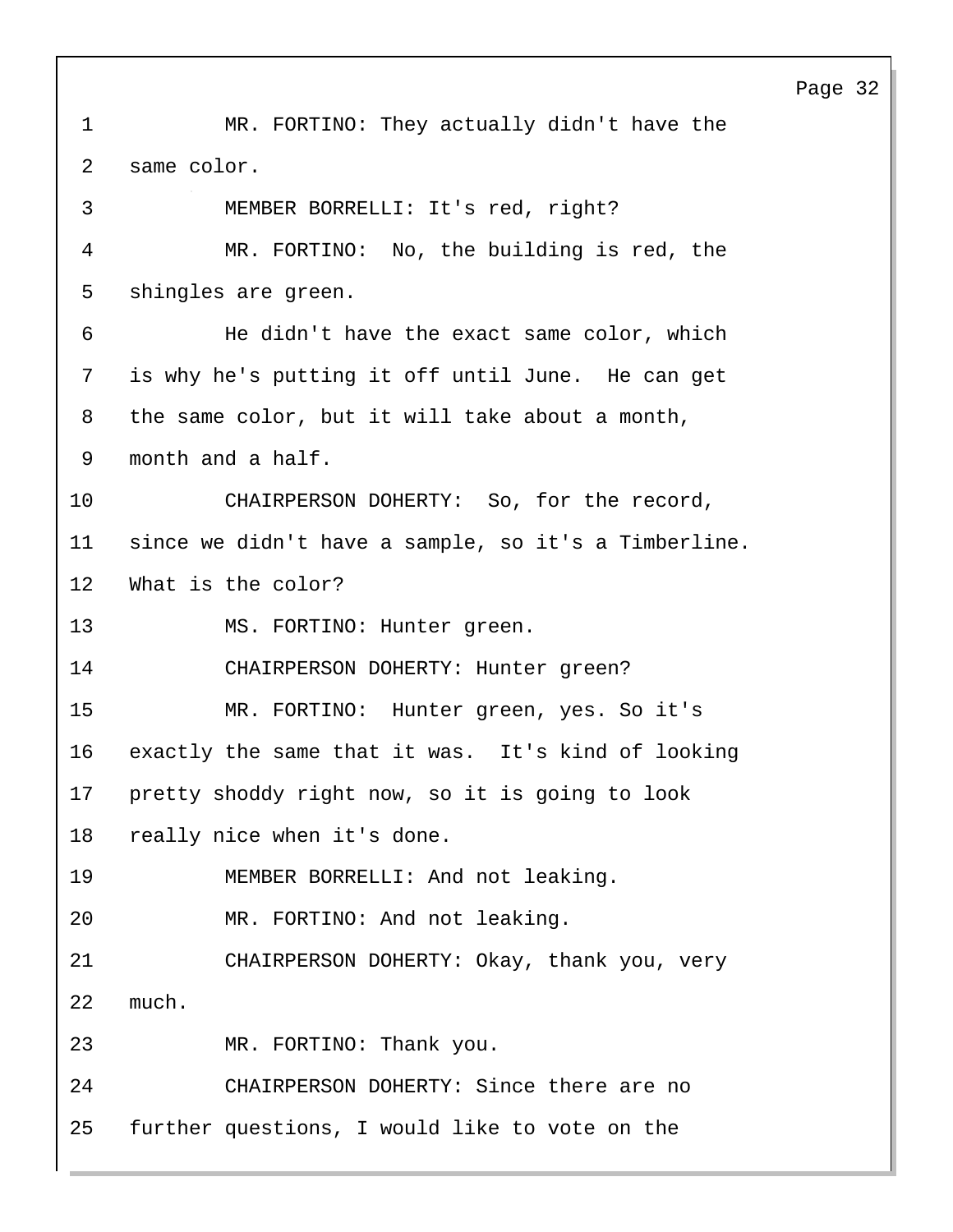1 application.

| 2  | I would like to note we are only voting on           |
|----|------------------------------------------------------|
| 3  | the work described in your application of April 7th, |
| 4  | 2022. For any other changes or additions you'll      |
| 5  | need to come back on the HPC for a certificate of    |
| 6  | appropriateness. Thank you, very much.               |
| 7  | I make a motion to approve the application           |
| 8  | and issue a certificate of appropriateness, as the   |
| 9  | application is in keeping with criteria of Greenport |
| 10 | Village Code, Section 76-7.                          |
| 11 | Is there a second?                                   |
| 12 | MEMBER MEI: I second.                                |
| 13 | CHAIRPERSON DOHERTY: All in favor?                   |
| 14 | MEMBER MCMAHON: Aye.                                 |
| 15 | MEMBER MEI: Aye.                                     |
| 16 | MEMBER BORRELLI: Aye.                                |
| 17 | CHAIRPERSON DOHERTY: Aye. The motion                 |
| 18 | carries. The application is approved. Thank you.     |
| 19 | Agenda Item No. 6, 118 Broad Street.                 |
| 20 | Discussion and possible motion on the application of |
| 21 | Mary Kathleen and George Beatty.                     |
| 22 | The applicants seek approval to remove               |
| 23 | existing additions at the back of the house and add  |
| 24 | a 540 square-foot addition. SCTM# 1001-2.-5-27.      |
| 25 | I'll note the representative is present.<br>If       |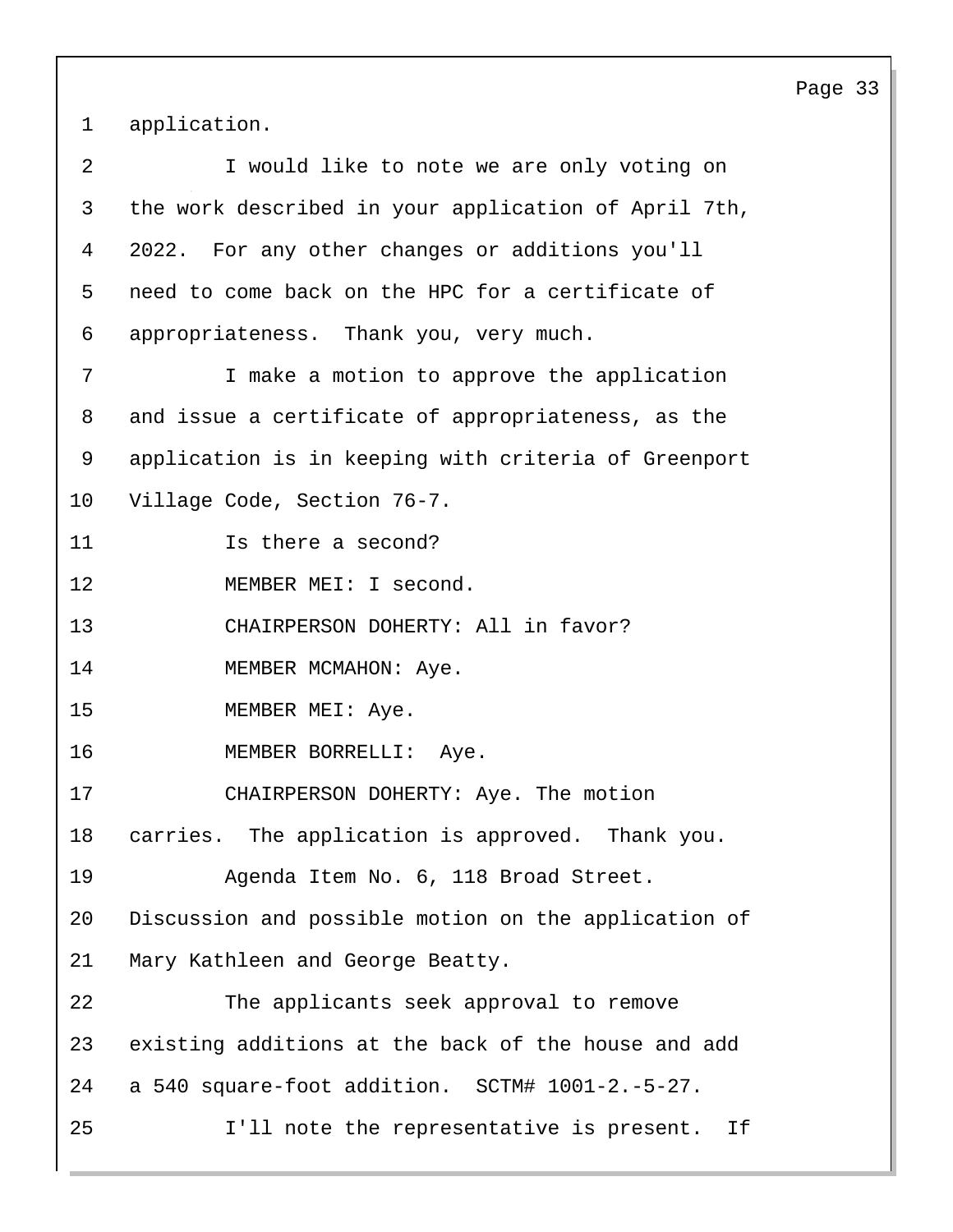you can please state your name and address for the record.

3 MR. LACHAPELLE: Jake Lachapelle. My address is -- do you want me to spell that last name? L-A-C-H-A-P-E-L-L-E 6 CHAIRPERSON DOHERTY: Before you begin to address the HPC, I just wanted to say that I want to first compliment you on your application. I have never seen an application as beautifully done as that. So thank you, very much. It was well written and clear and detailed. It was great. 12 But I have to ask you, did you mean to date your application May 5th, 2022 or April 5th, 2022? 14 MR. LACHAPELLE: Let's go with April. 15 CHAIRPERSON DOHERTY: April 5th. Okay. Then the other thing I needed to tell you, since your work involves a demolition and rebuild, before we can vote on your application, you'll need to go through a public hearing. 20 MR. LACHAPELLE: Okay. 21 CHAIRPERSON DOHERTY: Which we can schedule as our first agenda item next month. 23 MR. LACHAPELLE: Okay. 24 CHAIRPERSON DOHERTY: So we'll do that. But since you are here, we cannot ask you questions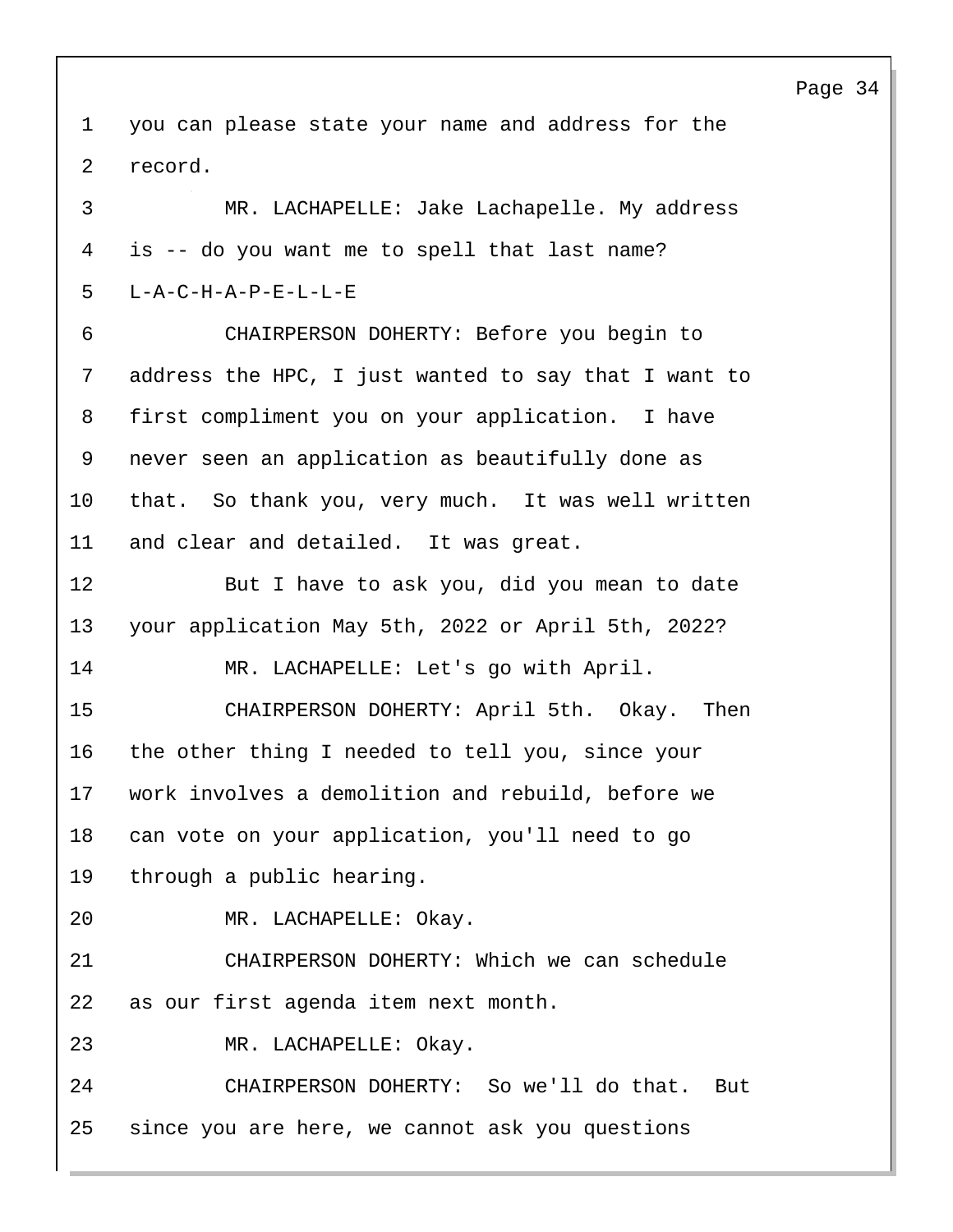Page 35 before the public hearing, but if you wanted to talk a little bit about your project, that would be great. 4 MR. LACHAPELLE: Would you like me to do that now? 6 CHAIRPERSON DOHERTY: Yes. 7 MR. LACHAPELLE: Okay. As you said -- and the applicants are the owners, I apologize, they can't be here tonight. 10 As you said, it's a 540 square-foot addition. This home is, was listed in the Greenport National Register nomination inventory as being built in 1860. There have been three additions as far as I can tell since then. Two of those we don't have a date for. One was in 1984, I believe. 16 And the proposition here is to demolish the back porch, which at some point this century was turned into a kitchen, and then demolish the additional addition from 1984 for a total of 380 square-feet loss, add back the 540 for a net of 160 feet additional. 22 The addition is marginally visible from Broad Street between the two houses. You can catch a glimpse of it for about ten feet walking on the sidewalk.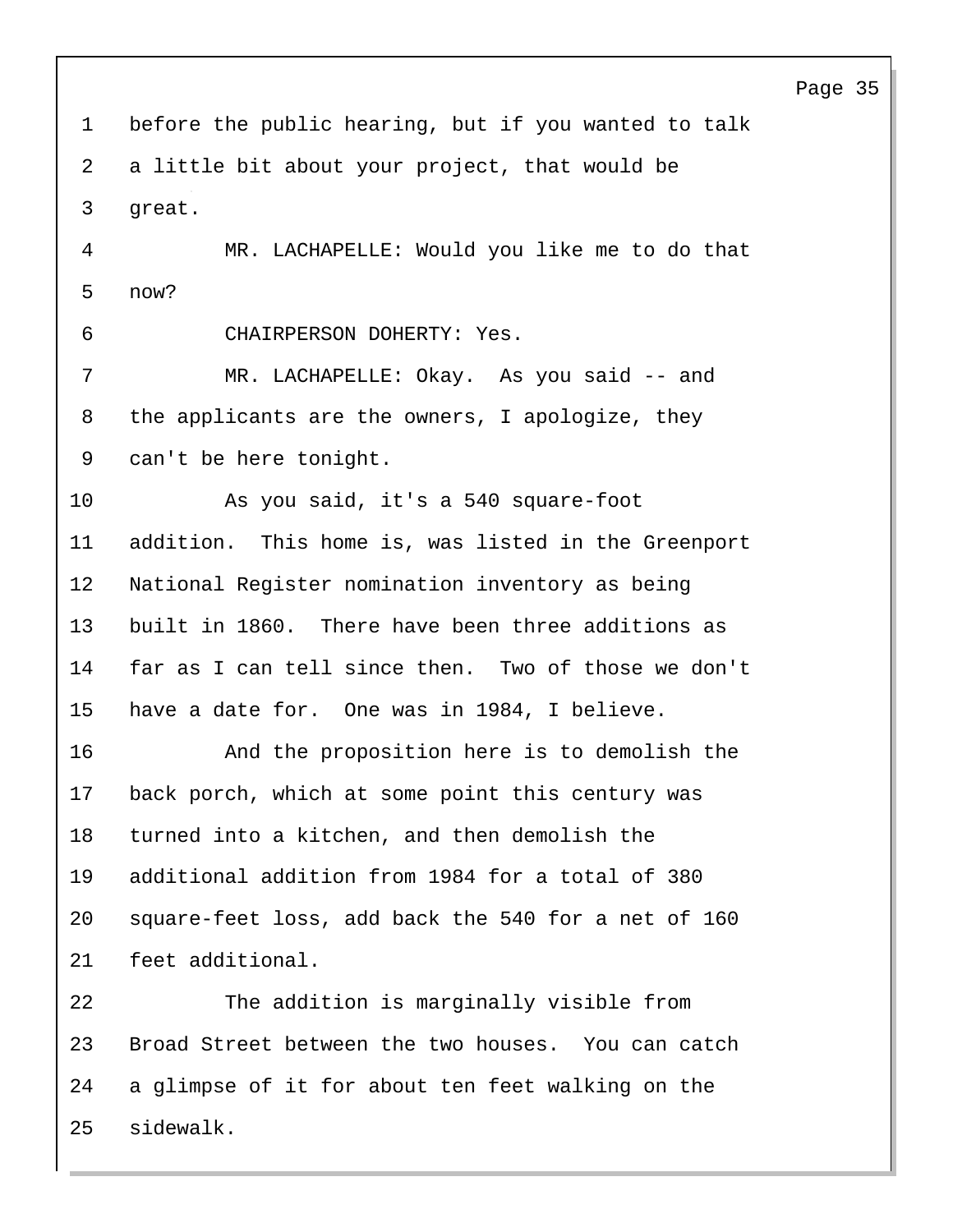1 We are matching the two-over-two windows on 2 the existing house. We are matching trim details, 3 we are using the same, I brought a sample tonight, I 4 found these cement shingles, matching the color. 5 As part of this application we also included 6 repainting all the shingles and maintenance exactly 7 as stated. So repaint the whole house with the 8 exact same color as it is. 9 And I think, oh, and the windows are planned 10 to be Andersen 400 Series which is, which they are 11 allegedly historic window series, that has a vinyl 12 exterior. And there are also the E series, which is 13 the vinyl exterior, which I'm not sure which is 14 preferred by the village. 15 MEMBER MCMAHON: The 400 Series. 16 MR. LACHAPELLE: Okay, thank you. 17 MEMBER BORRELLI: Can I just ask a quick 18 question about the shingles. Are we allowed to ask 19 questions? 20 CHAIRPERSON DOHERTY: We can't. We have to 21 wait until after the hearing. 22 MEMBER BORRELLI: Okay. 23 MR. LACHAPELLE: Okay. Should I stick around 24 for conversation? 25 CHAIRPERSON DOHERTY: We can only talk during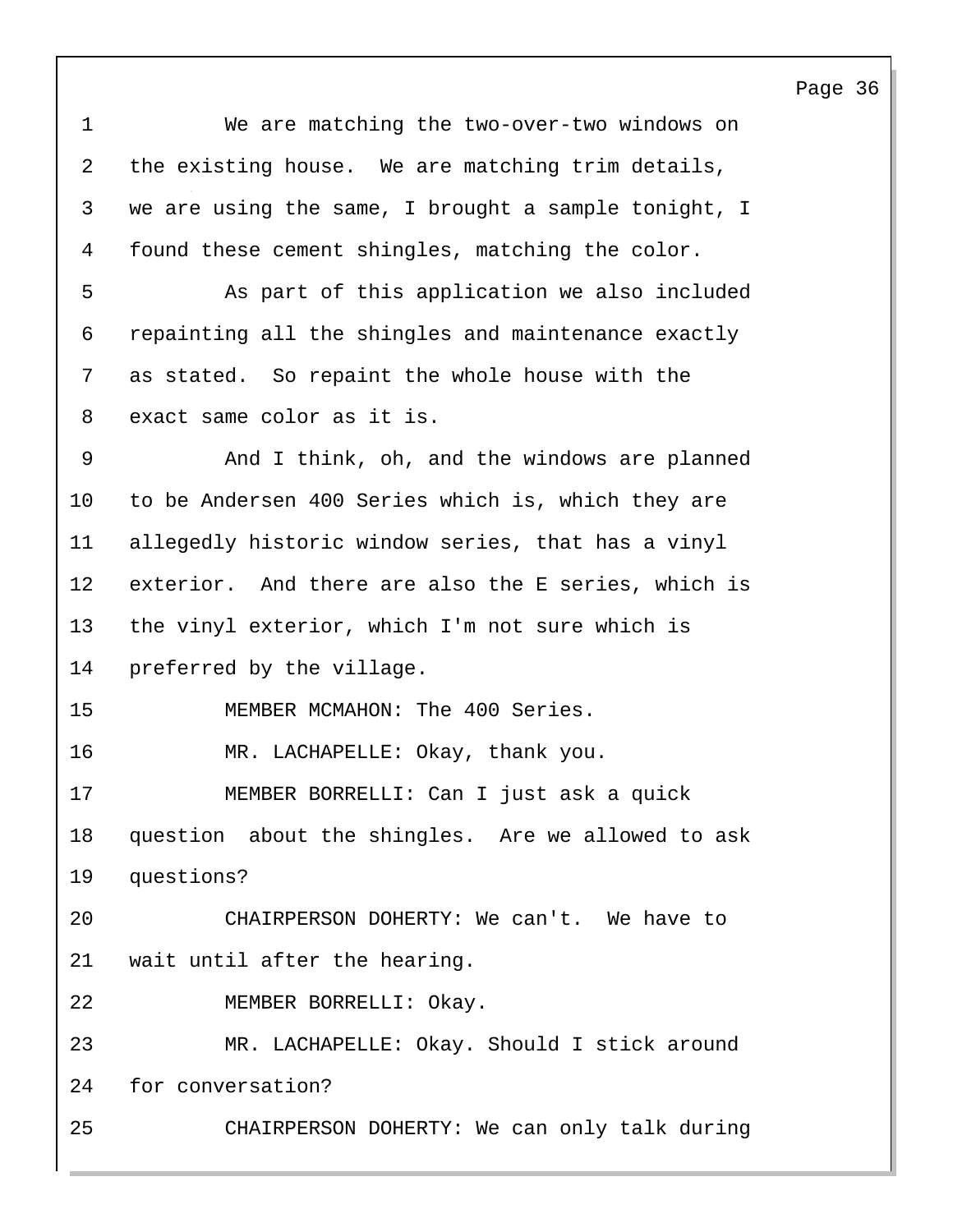Page 37 1 the meeting. 2 MR. LACHAPELLE: Okay. Thank you, for your 3 time. 4 CHAIRPERSON DOHERTY: Okay, thank you, very 5 much. 6 I make a motion to schedule a public hearing 7 on the April 25th, 2022 application of 118 Broad 8 Street for our next HPC meeting on May 19th, 2022. 9 Do I have a second? 10 MEMBER MEI: I'll second. 11 CHAIRPERSON DOHERTY: All in favor? 12 MEMBER MCMAHON: Aye. 13 MEMBER MEI: Aye. 14 MEMBER BORRELLI: Aye. 15 CHAIRPERSON DOHERTY: Aye. Motion carries. 16 Agenda Item No. 7, 111 Main Street. 17 Discussion and possible motion on the application of 18 PWIB Claudio Real Estate LLC. 19 The applicant seeks approval to extend the 20 existing canopy over the "waterfront" dock. 21 SCTM# 1001-5.-4-25, 38.1, 39. 22 The representative I see is here. Could you 23 please state your name and address for the record. 24 MR. BROWN: Robert Brown, for the applicant. 25 CHAIRPERSON DOHERTY: Can you please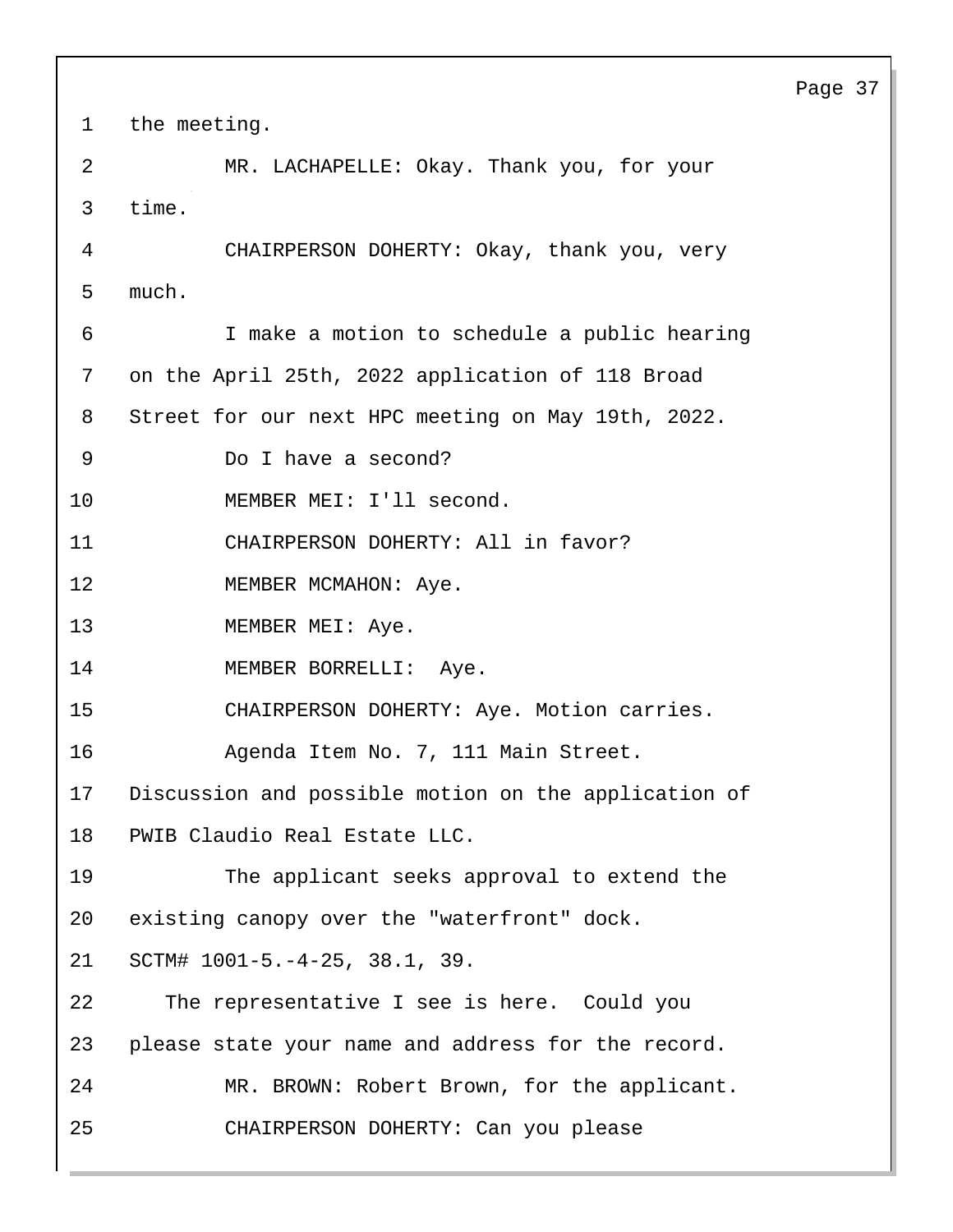| 1  | describe --                                         |
|----|-----------------------------------------------------|
| 2  | MR. BROWN: 205 Bay Avenue, Greenport.               |
| 3  | CHAIRPERSON DOHERTY: Thank you.                     |
| 4  | MR. BROWN: Very simply, I imagine everybody         |
| 5  | is aware of the canopy tent-like structure at the   |
| 6  | end of the wharf at Claudio's. And the application  |
| 7  | is simply to extend it, exactly the same material,  |
| 8  | exactly the same look, exactly the same lines, just |
| 9  | to make it longer to enclose more space.            |
| 10 | Partly, a major part of the reason for doing        |
| 11 | this, is to inhibit sound from bands or DJ's from   |
| 12 | going out beyond the property.                      |
| 13 | So they want to enclose the part where the          |
| 14 | band or DJ was and make that part of that tent      |
| 15 | structure.                                          |
| 16 | MEMBER BORRELLI: So basically where the bar         |
| 17 | ends, let's say, and then when the band was always  |
| 18 | in the back by the water, it's extending it, going  |
| 19 | from there and covering that area?                  |
| 20 | MR. BROWN: Yes. Going back 39 feet. So              |
| 21 | that entire band area will be enclosed.             |
| 22 | CHAIRPERSON DOHERTY: I have a quick                 |
| 23 | question. The front of the application, are you     |
| 24 | going to revise the existing signage and --         |
| 25 | MR. BROWN: Oh, I did send some additional           |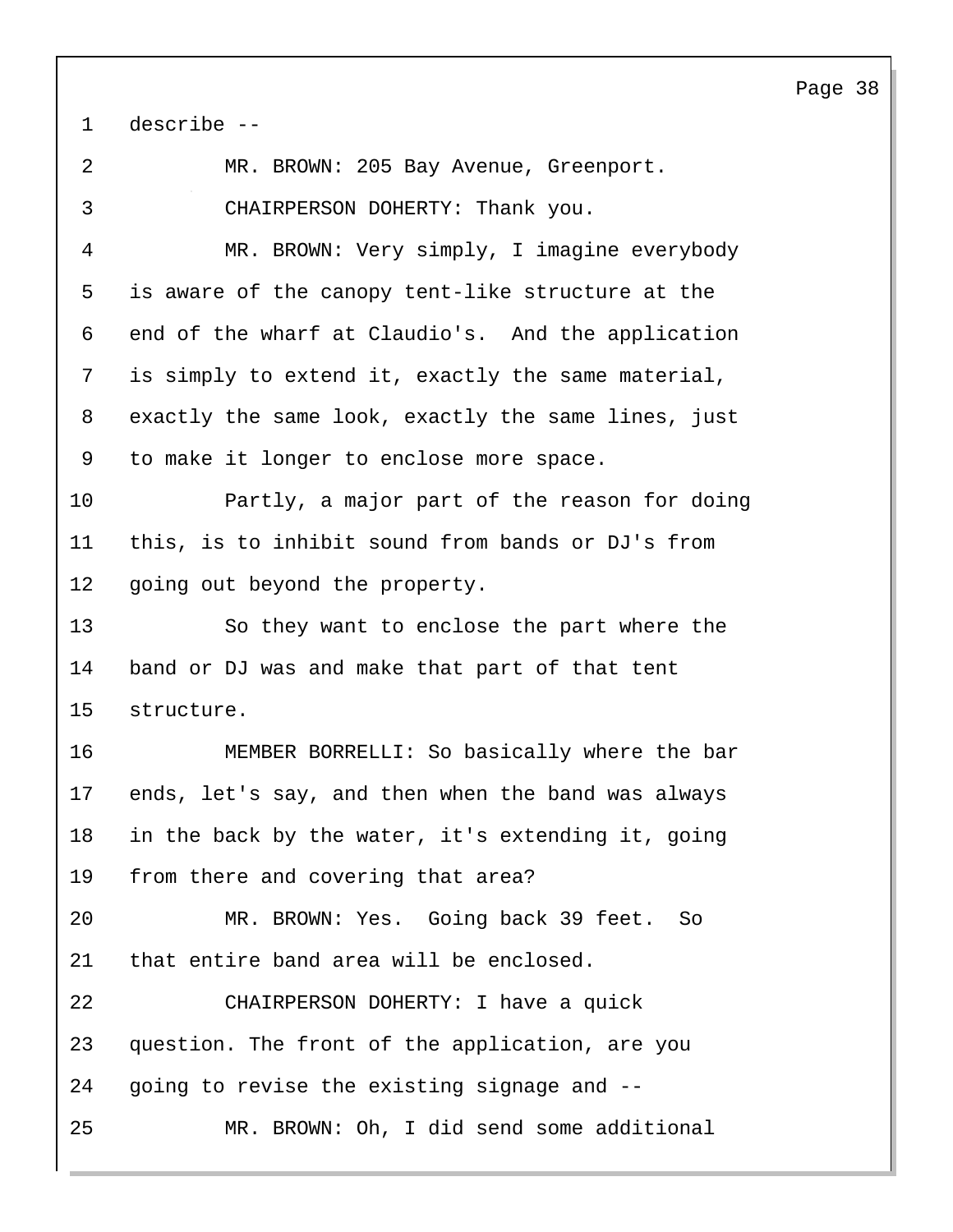information about that. The signage at the end, the gable end of the existing canopy will be removed and put on the new end. So there will be no difference. 4 CHAIRPERSON DOHERTY: Did we get additional information? 6 MR. BROWN: I'm pretty sure that somewhere, I indicated that somewhere. 8 MEMBER MCMAHON: We have it. 9 MR. BROWN: It will be on the end of the new extension. 11 CHAIRPERSON DOHERTY: Okay, great. Any questions? 13 MR. PROKOP: Just a couple of things. The sound barrier buffering by the, in this area was -- the existence of what is there for the use in that area is subject to Planning Board approval of what the buffering is, and that went through a long process at the Planning Board. 19 So I think that before you take action on this it really should be reviewed by the Planning Board again. 22 And, um, I know that there is enforcement, actually several enforcement issues involving this premises now, if I'm not mistaken, and I think that that needs to be reviewed also.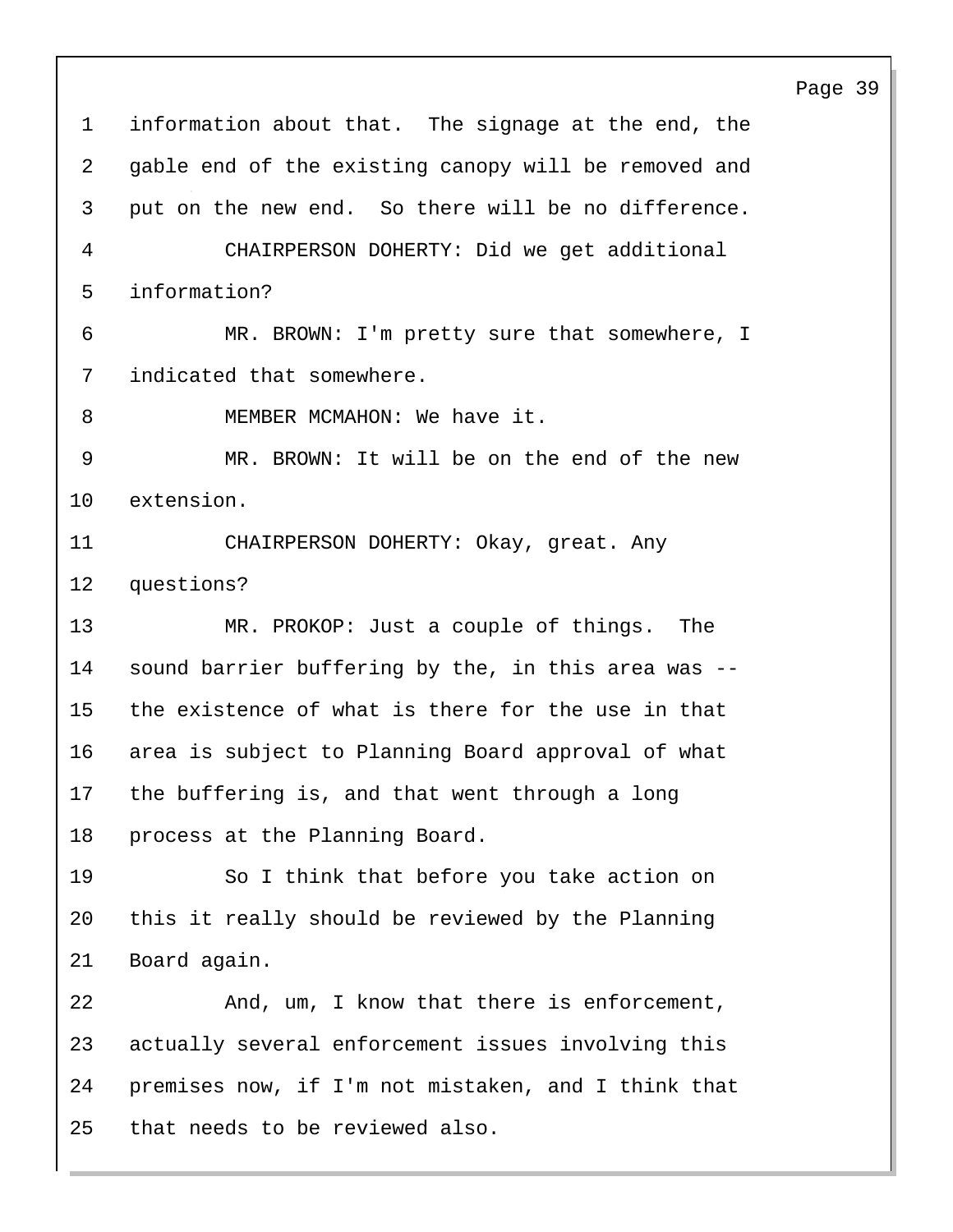Page 40 1 I'm not, I'm obviously all in favor of buffering the sound there, but it was something that was designed in conjunction with the Planning Board. 4 CHAIRPERSON DOHERTY: So with the canopy then we would have to eliminate that -- 6 MR. PROKOP: All I have is the agenda. That's all I'm looking at. I just note that I'm hearing the description of the sound buffering, it was done in conjunction with the Planning Board. 10 MR. BROWN: If I may, Claudio's spent a great deal of money on consultants to design the sound attenuation system, and they spent a great deal of money installing that system. And apparently it was not successful enough for the village. So this is their next step to try to do this. 16 Also we have been to the Planning Board and they indicated that we had to come here first. So. 18 CHAIRPERSON DOHERTY: So it seems they put us in a dilemma. Because we are the last stop. And we cannot vote on something that the other committees, statutory committees, have not voted on. 22 ADMINISTRATOR PALLAS: I apologize. The process that we've established is the Planning Board is actually last. They refer to the other Boards. And that's why we are here. And once, if the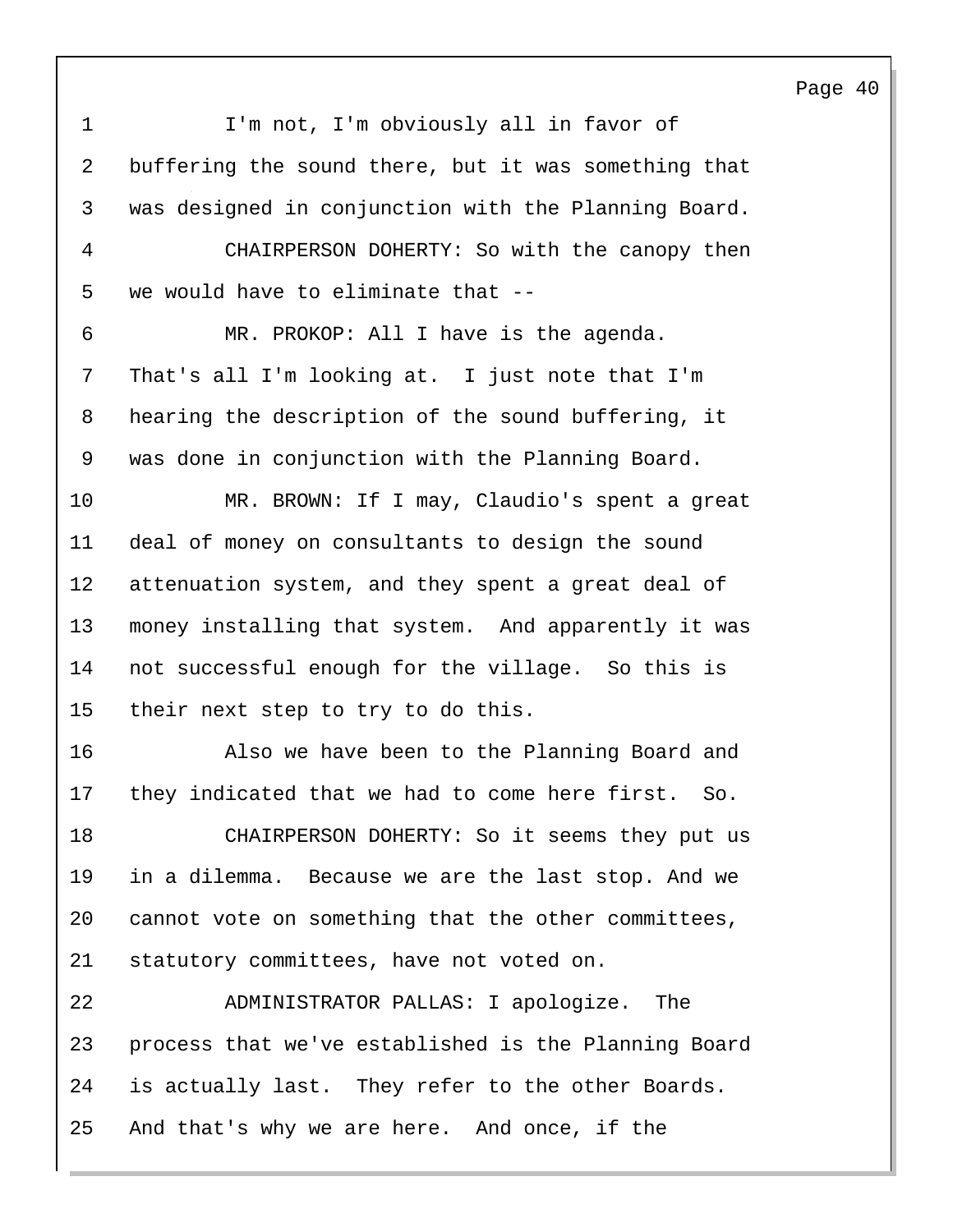application is approved here, then it goes back to have the pre-submission conference there. It was referred here, now if it's successful here, they'll go back to Planning Board for a public hearing for the site plan change. 6 CHAIRPERSON DOHERTY: Okay, but even, so then if we approve the canopy, then the Planning Board can overrule us if they decide that it is not adequate for the purpose. 10 ADMINISTRATOR PALLAS: Correct. 11 CHAIRPERSON DOHERTY: Okay, I just want to make sure of that. 13 Does anyone have any other -- 14 MEMBER BORRELLI: I would like to say that if Claudio's went through the trouble of in any way even trying to keep the noise down by building a canopy, I certainly don't have any issues esthetically, which is what I would be asked to vote upon. I think the dark blue is great. I think the plastic is fine, the vinyl. They want to keep it, you know, the same. They are just extending it out. 22 MR. BROWN: It's the same material as the existing canopy. 24 MEMBER BORRELLI: I think that's a nice effort on the part of the owners of Claudio's to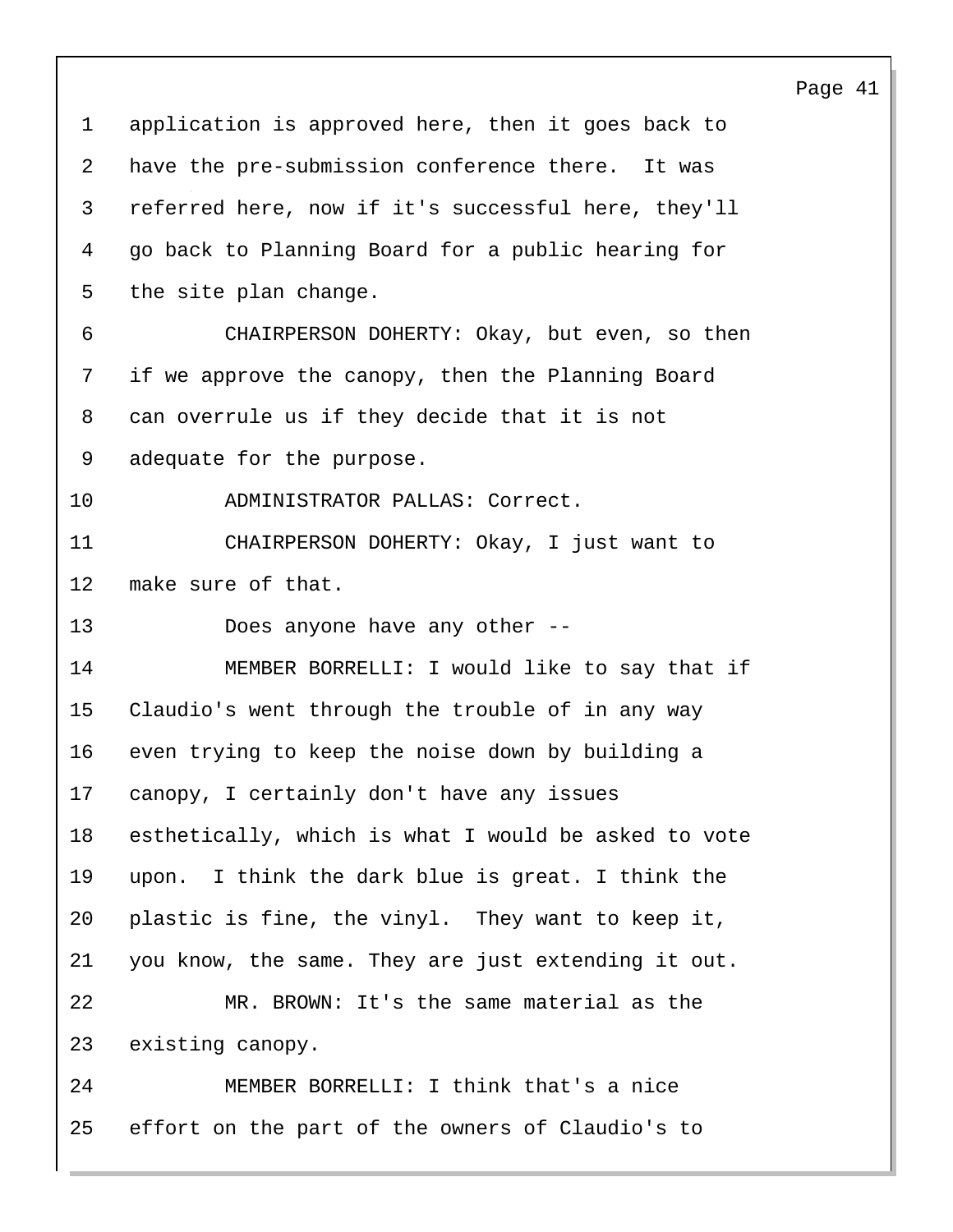help out with the noise. And I would approve that. So, even if I had to approve it based upon whether or not the other committee approves it or whatever, I've got no issues. So I approve it and then whatever, you know, that would be my thought, that it was nice that you even tried to at least somehow help out with the noise.

8 CHAIRPERSON DOHERTY: So the easiest thing to do with the noise though is actually to turn the music down. And I can attest to that, as a Greenport resident, who has been wakened up at 1:30 in the morning by music at Claudio's. So that would be my first suggestion, turn the music down.

14 MR. BROWN: The owners have not given me the authority to comment on that.

16 CHAIRPERSON DOHERTY: Okay. All right.

17 MR. PROKOP: I'm sorry, what was that?

18 MR. BROWN: The owners have not given me the authority to comment on that.

20 MEMBER MCMAHON: Understood.

21 CHAIRPERSON DOHERTY: Okay. So I have a few questions. Do any other Commission members have any questions?

24 MEMBER MCMAHON: Esthetically, I understand the continuation of the canopy. I've got no problem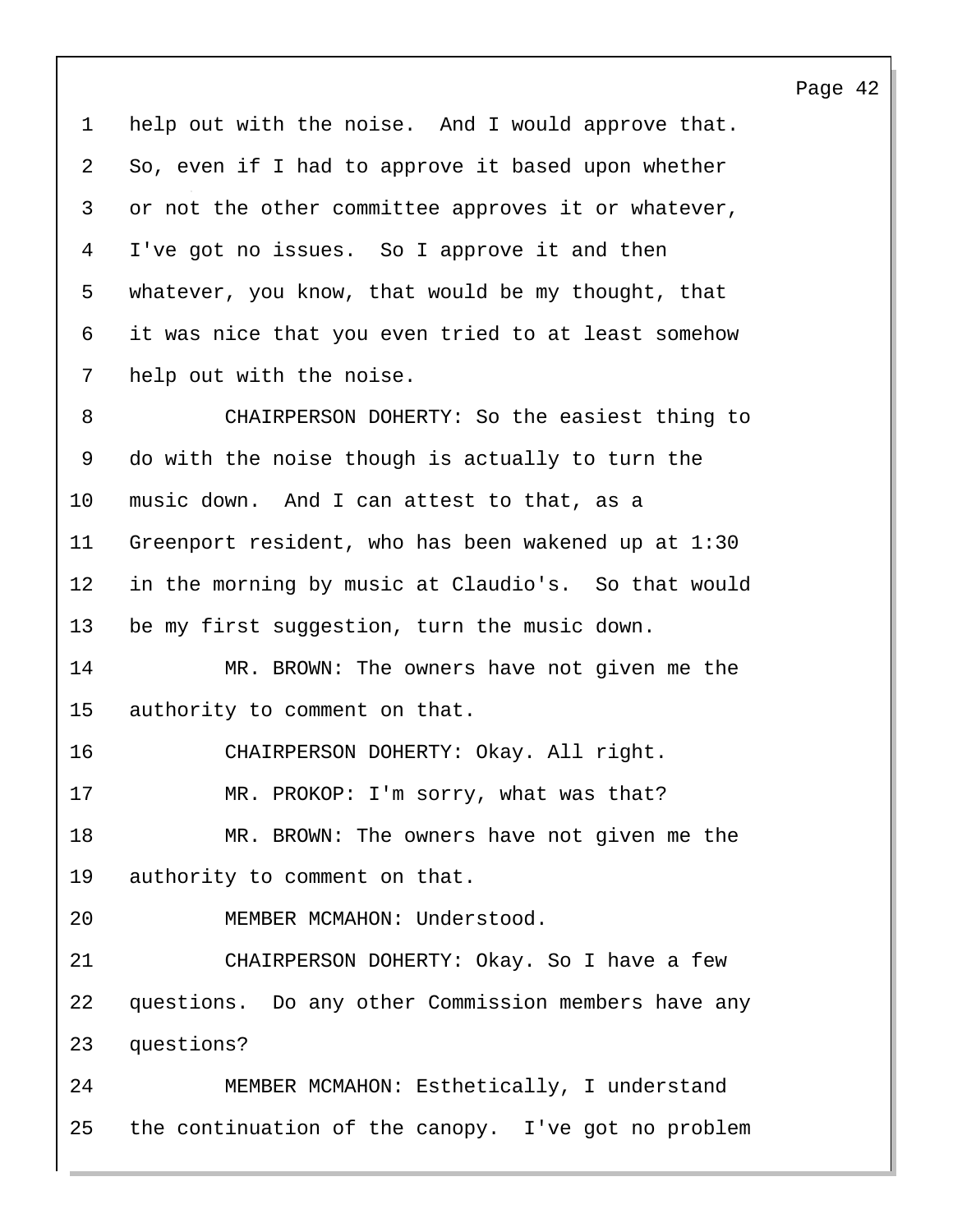with it.

| 2  | CHAIRPERSON DOHERTY: I had read something            |
|----|------------------------------------------------------|
| 3  | about the deck ramp, that it was going to be         |
| 4  | changed, and I was wondering what material you would |
| 5  | be using, color?                                     |
| 6  | MR. BROWN: There is an existing ramp to              |
| 7  | transition from different heights at the end of the  |
| 8  | dock, and we are moving a door to what was storage   |
| 9  | space that is becoming a handicap bathroom. An       |
| 10 | ADA-compliant bathroom. And in order to do that, in  |
| 11 | order to make it compliant, we have to move the      |
| 12 | door. In order to move the door, we have to extend   |
| 13 | the landing of the platform, of the ramp.            |
| 14 | CHAIRPERSON DOHERTY: Okay.                           |
| 15 | MR. BROWN: So it is actually completely the          |
| 16 | same material that is there, just a slightly         |
| 17 | different configuration of the ramp.                 |
| 18 | CHAIRPERSON DOHERTY: Okay, and you are               |
| 19 | adding a bathroom, because that was sort of          |
| 20 | indicated in the application but not --              |
| 21 | MR. BROWN: It was shown on the drawings.             |
| 22 | CHAIRPERSON DOHERTY: On the plans. But not           |
| 23 | included on the application. So you are adding a     |
| 24 | bathroom?                                            |
| 25 | MR. BROWN: Yes. That's totally interior              |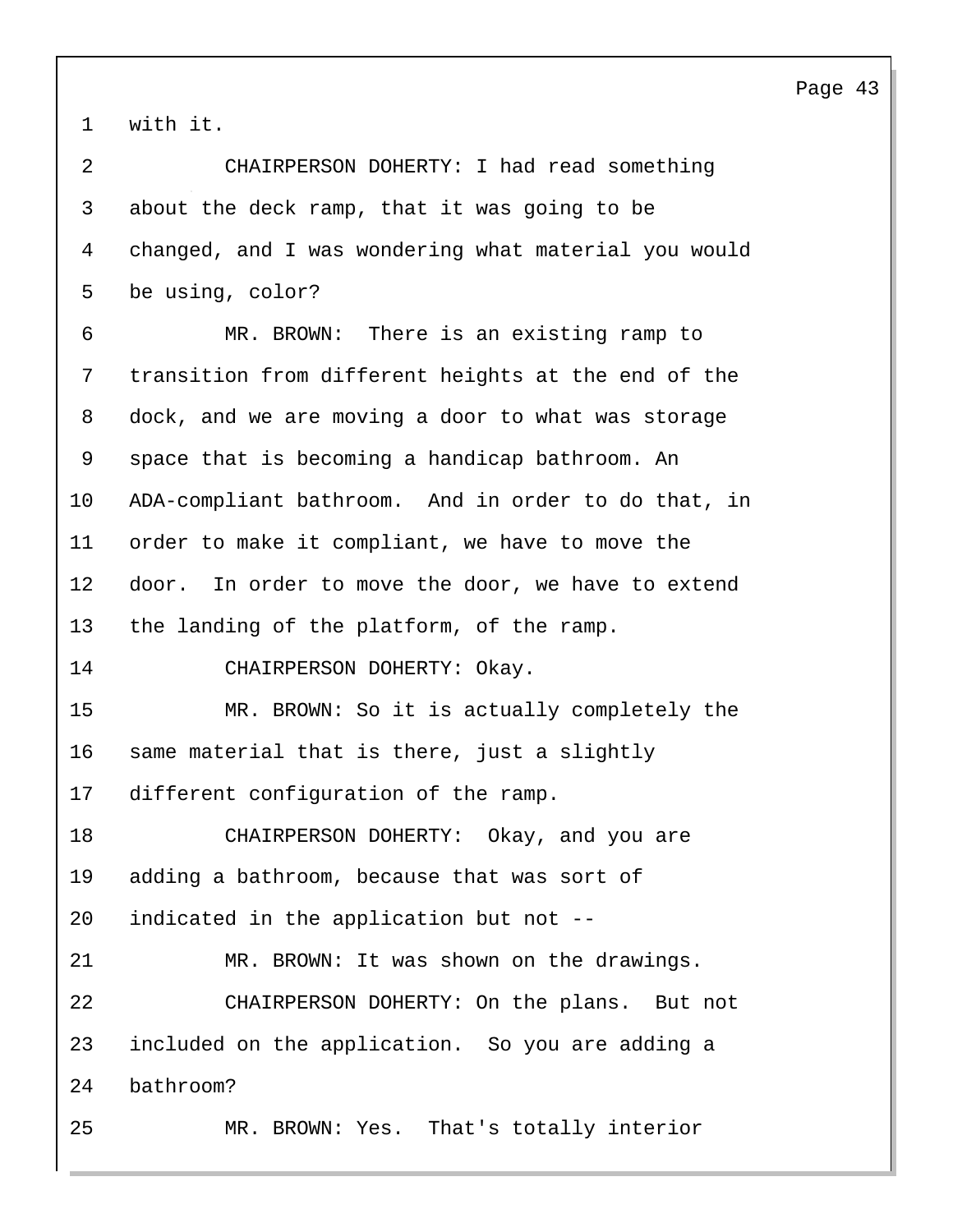space, though.

2 MEMBER BORRELLI: Could I make one more comment?

4 CHAIRPERSON DOHERTY: In keeping with what Karen was saying, I mean, you know, just all seriousness of it, and it's not, I don't know that as an Historic Preservation Commission member that this is beyond my pay grade, but I would say that if you are putting a canopy in and continuing with what Karen was saying, if it is to control the noise, then we are no longer playing to the seagulls and the ospreys, and it's no longer going out to Shelter Island.

14 Seriously, what Karen said should be taken into consideration. I don't know if we can even turn the noise down, because if the noise is now being controlled, as if you were, let's say, like in an opera house, and you put the shell above you to control the noise, so if you've made an effort to control it, now all you have to do is turn it down, because it is supposed to be staying closer to the people, and you don't want to blow everybody's ear drums out.

24 MEMBER MCMAHON: We are getting outside -- 25 MEMBER BORRELLI: Exactly. But this is an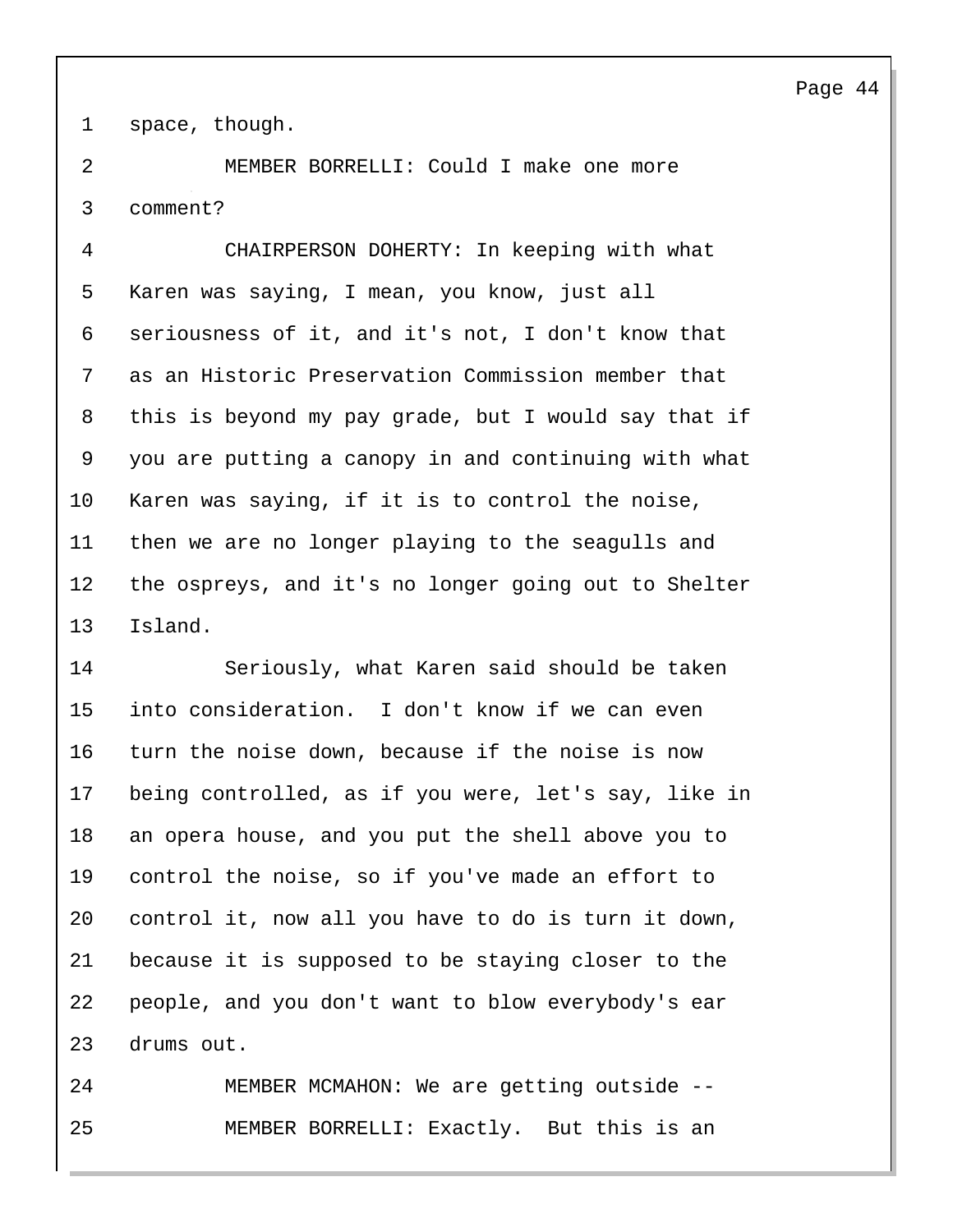1 aside suggestion by, you know, keeping --

2 MR. BROWN: Understood. I'll pass that along. 3 I certainly can't comment.

4 CHAIRPERSON DOHERTY: Okay. Then I just have one last question. It said in here somewhere the stage is being removed. Is a new stage being built? 7 MR. BROWN: No, the stage structure obstructs the extension of the canopy. So it becomes unnecessary. They built a little structure with a little stage and a semi-enclosed tent structure as part of the sound mitigation efforts.

12 CHAIRPERSON DOHERTY: Okay.

13 MR. BROWN: Which obviously didn't work. So 14 now it becomes unnecessary.

15 CHAIRPERSON DOHERTY: Okay, thank you, so 16 much, Mr. Brown.

17 MR. BROWN: Thank you.

18 CHAIRPERSON DOHERTY: If there are no further 19 questions or comments by members of the Commission, 20 Joe, do you have any other questions or comment? 21 MR. PROKOP: No.

22 CHAIRPERSON DOHERTY: I would like to vote on the application. I would like to note we are only voting on the work and site plan described in your application of April 12th of 2022. For any other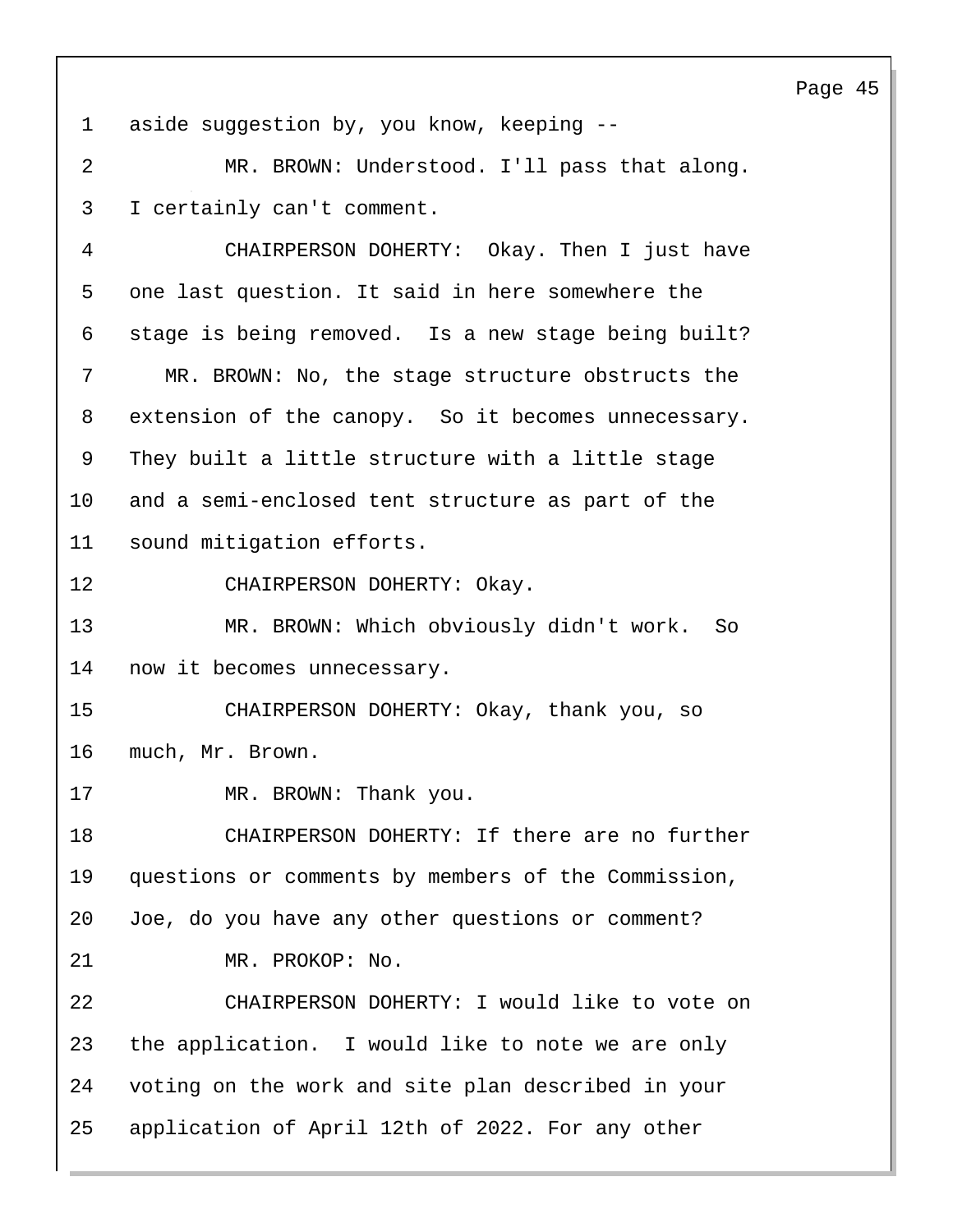|             |                                                    | Page 46 |  |
|-------------|----------------------------------------------------|---------|--|
| $\mathbf 1$ | changes or additions you will need to come before  |         |  |
| 2           | the HPC for a certificate of appropriateness.      |         |  |
| 3           | Thank you, for your attention to this              |         |  |
| 4           | requirement.                                       |         |  |
| 5           | I make a motion to approve the application         |         |  |
| 6           | and issue a certificate of appropriateness as the  |         |  |
| 7           | application is in keeping with the criteria of the |         |  |
| 8           | Greenport Village Code Section 76-7.               |         |  |
| 9           | Is there a second?                                 |         |  |
| 10          | MEMBER BORRELLI: I'll second.                      |         |  |
| 11          | CHAIRPERSON DOHERTY: All in favor?                 |         |  |
| 12          | MEMBER MCMAHON: Aye.                               |         |  |
| 13          | MEMBER MEI: Aye.                                   |         |  |
| 14          | MEMBER BORRELLI: Aye.                              |         |  |
| 15          | CHAIRPERSON DOHERTY: Aye. Motion carries.          |         |  |
| 16          | The application is approved.                       |         |  |
| 17          | Next on the agenda, Item No. 8, Update on          |         |  |
| 18          | the Revisions to the Historic Preservation         |         |  |
| 19          | Commission brochure, "A Guide to Architectural     |         |  |
| 20          | Review in the Historic District."                  |         |  |
| 21          | Last month the members of the HPC reviewed         |         |  |
| 22          | and updated our current brochure. We added         |         |  |
| 23          | references to the tax credit programs available to |         |  |
| 24          | residential and commercial property owners of the  |         |  |
| 25          | historic district, and a comprehensive listing of  |         |  |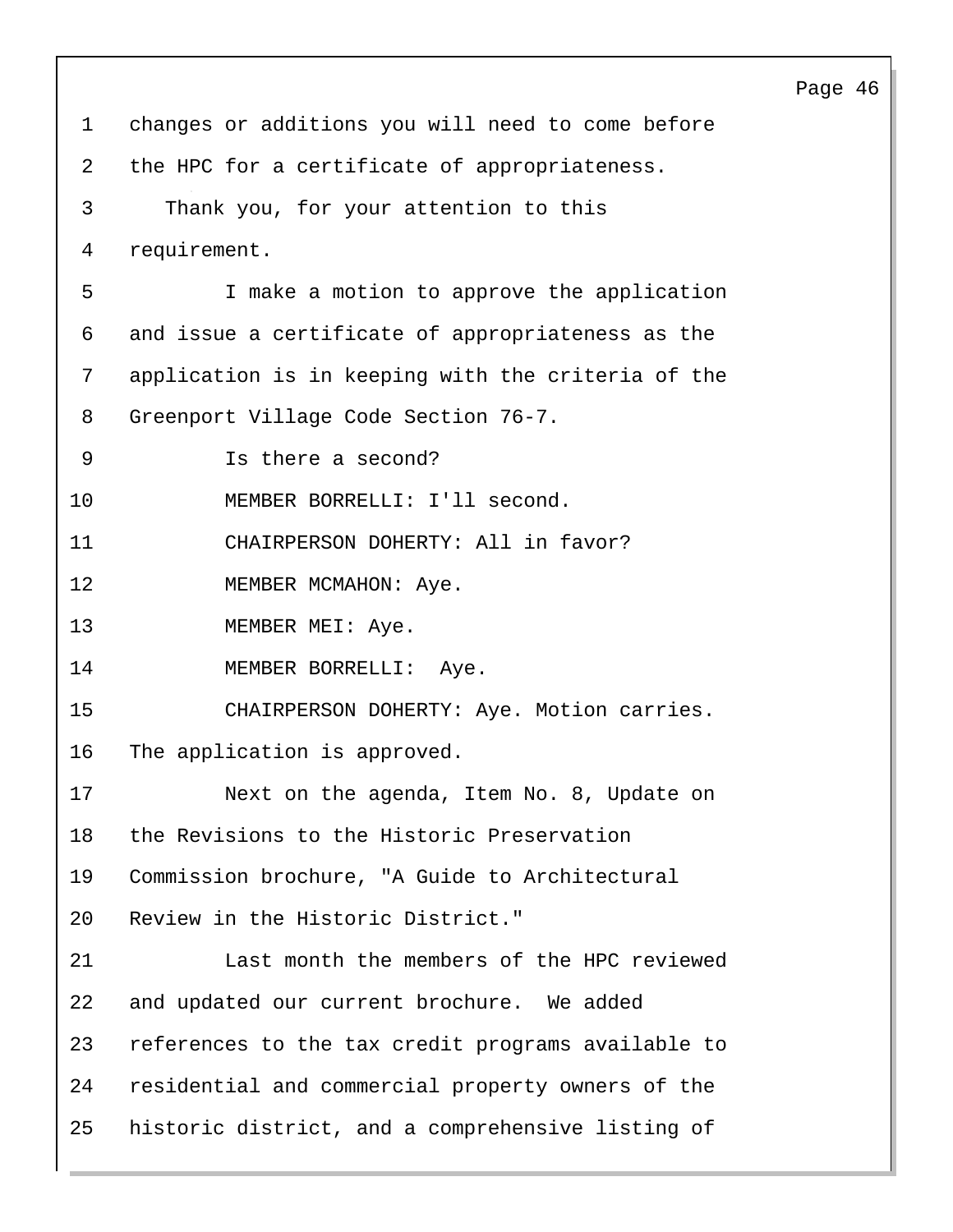Page 47 1 resources that owners can use to find out more about 2 the history of our older buildings. 3 I thank all the members of the HPC for their 4 work on these projects. 5 Agenda No. 9, motion to accept and approve 6 the Minutes of the March 17th, 2022 Regular Meeting. 7 Is there a second? 8 MEMBER BORRELLI: I'll second. 9 CHAIRPERSON DOHERTY: All in favor? 10 MEMBER MCMAHON: Aye. 11 MEMBER MEI: Aye. 12 MEMBER BORRELLI: Aye. 13 CHAIRPERSON DOHERTY: Aye. Motion carries. 14 Agenda Item No. 10, Motion to schedule the 15 next Historic Preservation Commission meeting for 16 5:00 PM on May 19th, 2022, at the Third Street Fire 17 Station. 18 Do I have a second? 19 MEMBER BORRELLI: Second. 20 CHAIRPERSON DOHERTY: All in favor? 21 MEMBER BORELLI: Aye. 22 MEMBER MEI: Aye. 23 MEMBER MCMAHON: Aye. 24 CHAIRPERSON DOHERTY: Aye. Motion carries. 25 Before we adjourn, would anyone else like to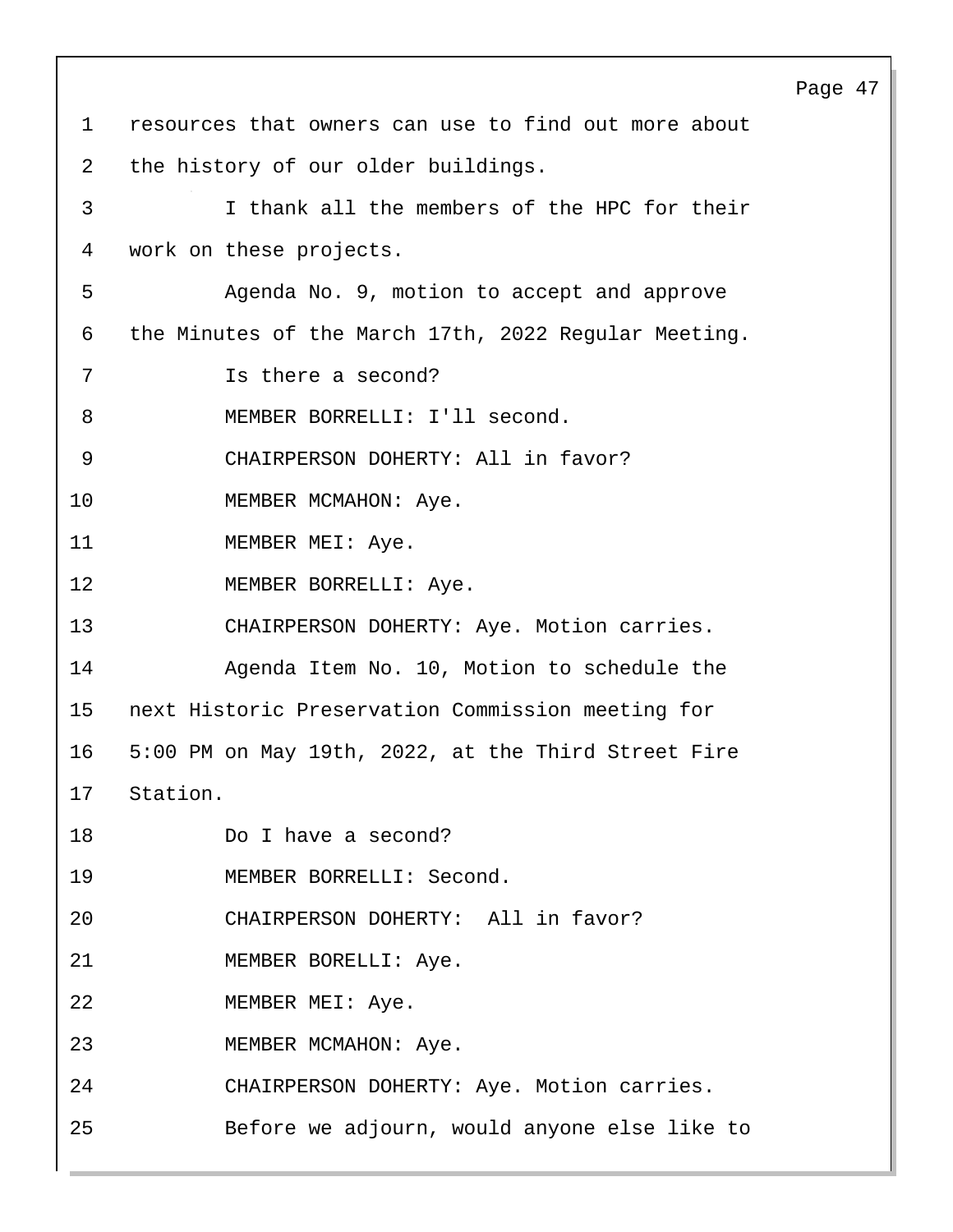# address the Commission? 2 (Negative response). 3 Agenda Item No. 11, I make a motion to adjourn the meeting. Second? 5 MEMBER BORRELLI: Second. 6 CHAIRPERSON DOHERTY: All in favor? 7 MEMBER MCMAHON: Aye. 8 MEMBER MEI: Aye. 9 MEMBER BORRELLI: Aye. 10 CHAIRPERSON DOHERTY: Aye. Adjourned. Thank you, very much. 12 (The meeting is adjourned at 5:53 PM)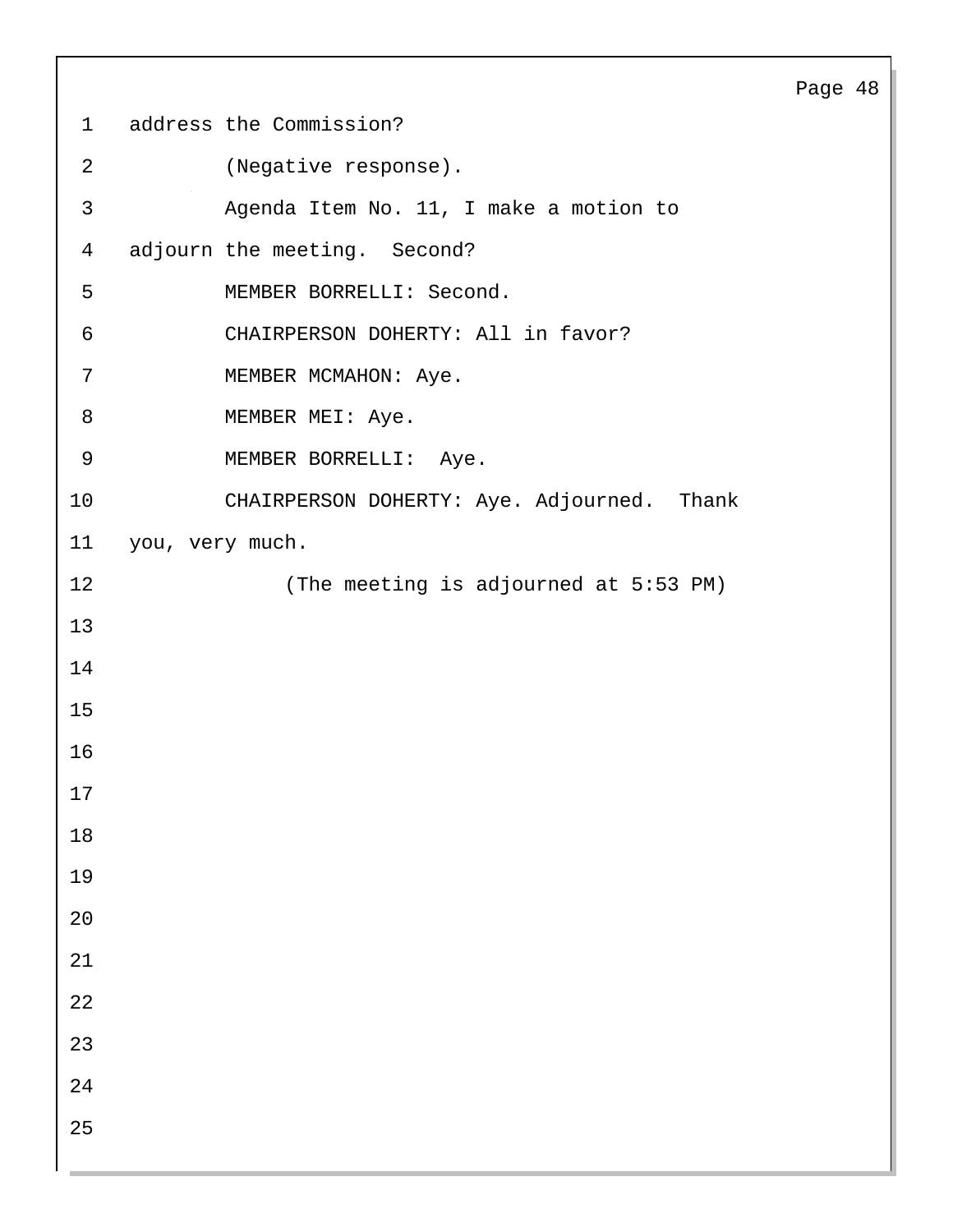| $\mathbf 1$    | CERTIFICATION                                     |
|----------------|---------------------------------------------------|
| $\overline{2}$ |                                                   |
| 3              | STATE OF NEW YORK )                               |
| 4              | $)$ SS:                                           |
| 5              | COUNTY OF SUFFOLK )                               |
| 6              |                                                   |
| 7              | I, WAYNE GALANTE, a Court Reporter and            |
| 8              | Notary Public for and within the State of New     |
| 9              | York, do hereby certify:                          |
| 10             | THAT, the above and foregoing contains a          |
| 11             | True and correct transcription of the proceedings |
| 12             | Taken on April 21st, 2022.                        |
| 13             | I further certify that I am not related to        |
| 14             | Any of the parties to this action by blood or     |
| 15             | Marriage, and that I am in no way interested in   |
| 16             | The outcome of this matter.                       |
| 17             | IN WITNESS WHEREOF, I have hereunto set my        |
| 18             | Hand this 4th day of May, 2022.                   |
| 19             |                                                   |
| 20             |                                                   |
| 21             |                                                   |
| 22             | Wayne Galante                                     |
| 23             |                                                   |
| 24             |                                                   |
| 25             |                                                   |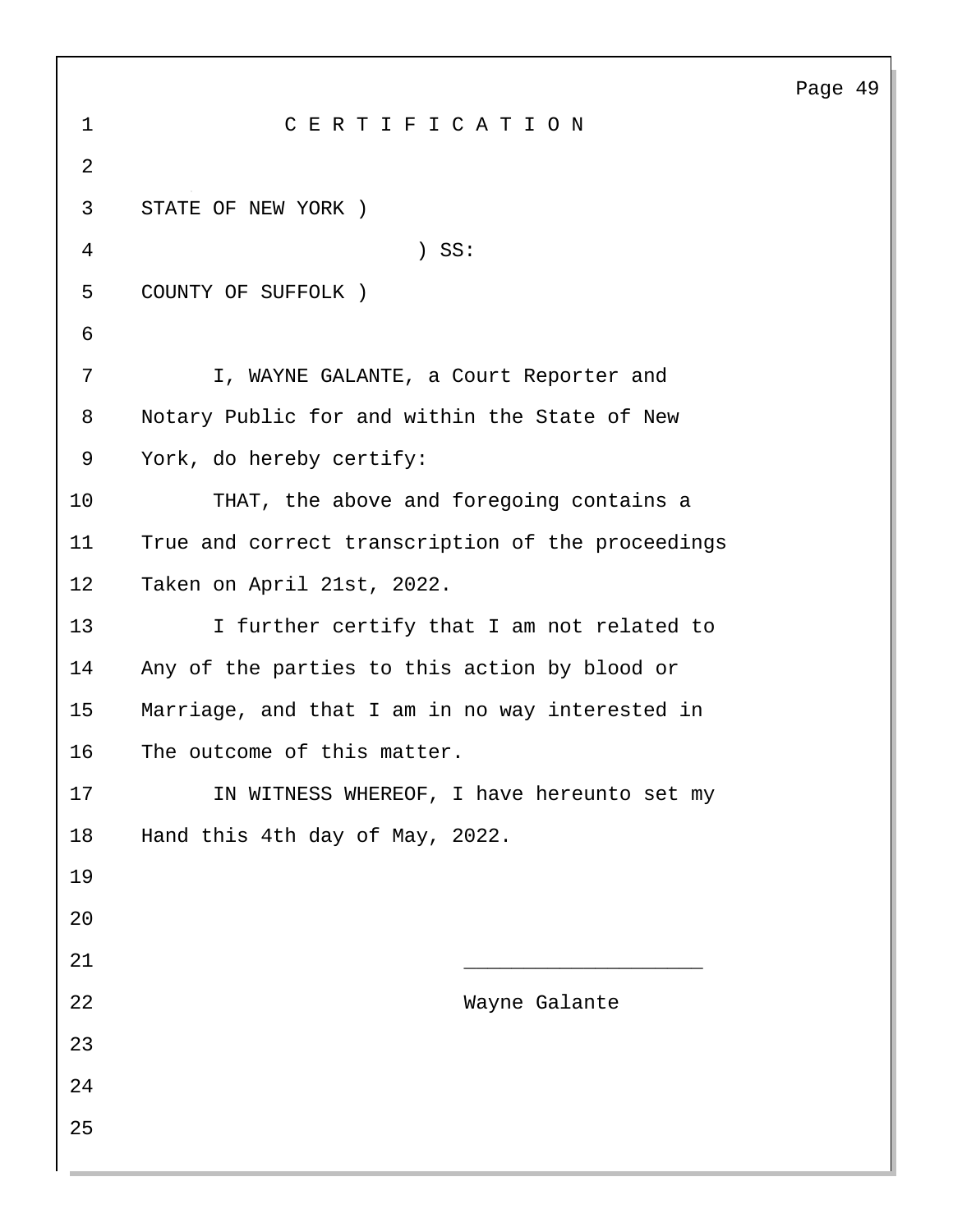| A                      | 24:18                                        | approved 28:21            | 30:15 33:5,23                    | 47:21                      |
|------------------------|----------------------------------------------|---------------------------|----------------------------------|----------------------------|
| <b>able</b> 13:20      | altered 24:16                                | 31:5 33:18 41:1           | 35:17,20 38:18,20                | <b>Borrelli</b> 1:13 4:11  |
| Absent 1:16            | alters $24:24$                               | 46:16                     | 41:1,4                           | 15:9 16:19 18:20           |
| accept 2:22 47:5       | <b>Amanda</b> 1:21 4:15                      | approves 42:3             | backyard 27:10                   | 19:11,15 21:18             |
| accomplish 18:3        | <b>Andersen</b> 7:21                         | April 1:7 4:3 6:24        | <b>ballisters</b> 20:23          | 22:22,25 25:18,21          |
| action 39:19 49:14     | 36:10                                        | 33:3 34:13,14,15          | <b>band</b> 10:20 38:14          | 26:2,5,10 28:19            |
| actual $18:15$         | answer 6:7 8:23                              | 37:7 45:25 49:12          | 38:17,21                         | 30:24 31:3,19              |
| <b>ADA-compliant</b>   | anymore 22:11                                | apt 19:19                 | <b>bands</b> 38:11               | 32:3,19 33:16              |
| 43:10                  | apart 21:21                                  | architect 5:16 9:2        | <b>bar</b> 38:16                 | 36:17,22 37:14             |
| add 5:1 33:23          | apologize 35:8                               | 26:15                     | barrier 39:14                    | 38:16 41:14,24             |
| 35:20                  | 40:22                                        | <b>Architectural 2:20</b> | based $42:2$                     | 44:2,25 46:10,14           |
| added 23:20 46:22      | apparently 40:13                             | 46:19                     | basically 27:8                   | 47:8,12,19 48:5,9          |
| adding 43:19,23        | appearance 12:20                             | area 19:7,7 29:3          | 31:22 38:16                      | <b>bottom</b> $12:10$      |
| addition $5:2,21,22$   | applicant 2:4,6,8                            | 38:19,21 39:14,16         | <b>bathroom</b> 43:9,10          | bought $13:16$             |
| 5:24 9:19 33:24        | 2:10,12,14,17                                | aside $45:1$              | 43:19,24                         | <b>brand</b> 29:21         |
| 35:11,19,22            | 4:25 5:11 8:19                               | asked 41:18               | Bay 5:16 38:2                    | <b>briefly</b> 5:14 29:5   |
| additional 35:19,21    | 26:15,22 29:1                                | attention 28:8 46:3       | <b>Beatty</b> 2:15 33:21         | 31:13                      |
| 38:25 39:4             | 31:9 37:19,24                                | attenuation 40:12         | beautiful 19:18                  | bring $30:7$               |
| additions 5:1,19       | applicants 33:22                             | <b>attest 42:10</b>       | beautifully 34:9                 | <b>Broad</b> 2:13 33:19    |
| 10:11 23:20,23         | 35:8                                         | <b>ATTORNEY</b> 1:19      | becoming 43:9                    | 35:23 37:7                 |
| 28:5 30:15 33:4        | application 4:23                             | <b>Aurichio</b> 1:21 4:16 | bedroom $11:15$                  | brochure 2:19              |
| 33:23 35:13 46:1       | 5:7 6:16 8:24                                | 4:19                      | 14:8 18:10 21:7,8                | 46:19,22                   |
| <b>address</b> 5:12,13 | 14:4,24 15:14                                | authority 42:15,19        | bedrooms 11:14                   | <b>brought</b> 12:4 36:3   |
| 6:15 8:13 11:24        | 23:15 25:2,8,10                              | available 46:23           | belabor 11:1                     | <b>Brown</b> 5:16 37:24    |
| 12:13 27:1 29:5        | 25:20,23 26:1,4,7                            | <b>Avenue</b> 2:3,5 4:14  | <b>believe</b> 6:9 12:8          | 37:24 38:2,4,20            |
| 31:13 34:1,3,7         | 26:12,14,21 28:2                             | 4:23 5:8,16 8:16          | 15:23 22:24 35:15                | 38:25 39:6,9               |
| 37:23 48:1             | 28:4, 10, 12, 21, 24                         | 15:13,16 24:22            | <b>bend</b> 14:12                | 40:10 41:22 42:14          |
| addressed 22:4         | 30:14,19,20 31:5                             | 38:2                      | <b>better</b> 29:12              | 42:18 43:6,15,21           |
| adequate 11:15         | 31:8 33:1,3,7,9,18                           | aware 38:5                | <b>beyond</b> 38:12 44:8         | 43:25 45:2,7,13            |
| 41:9                   | 33:20 34:8,9,13                              | awesome 13:17             | big 7:25 22:18                   | 45:16,17                   |
| adjourn 3:8 47:25      | 34:18 36:5 37:7                              | awning 29:2,10,16         | bigger $22:22$                   | <b>buffering</b> 39:14,17  |
| 48:4                   | 37:17 38:6,23                                | aye 15:7,8,9,10           | bit 8:20 16:11,14                | 40:2,8                     |
| adjourned 48:10        | 41:1 43:20,23                                | 25:16,17,18,19            | 20:21 21:22 35:2                 | building $9:21,22$         |
| 48:12                  | 45:23,25 46:5,7                              | 26:7,8,10,11              | block 9:23 13:12                 | 10:18,23 11:10             |
| <b>ADMINISTRAT</b>     | 46:16                                        | 28:17,18,19,20            | <b>blood</b> 49:14               | 16:2 21:6 22:8             |
| 1:20 40:22 41:10       | applications 24:1                            | 31:1,2,3,4 33:14          | blow $44:22$                     | 32:4 41:16                 |
| advertised 4:21        | 24:13                                        | 33:15,16,17 37:12         | blowing $21:20$                  | buildings $47:2$           |
| afraid $21:23$         | applied 15:14                                | 37:13,14,15 46:12         | <b>blue</b> 23:3 41:19           | <b>built</b> 13:19 17:2,13 |
| agenda $4:13,22$       | appropriateness                              | 46:13,14,15 47:10         | <b>board</b> 1:21 4:16           | 19:17 22:18 23:12          |
| 15:12 26:19 28:23      | 28:7,11 30:16,20                             | 47:11,12,13,21,22         | 8:21 9:17,24                     | 23:19 35:13 45:6           |
| 31:7 33:19 34:22       | 33:6,8 46:2,6                                | 47:23,24 48:7,8,9         | 11:19 27:16 31:24                | 45:9                       |
| 37:16 40:6 46:17       | approval 4:25                                | 48:10                     | 39:16,18,21 40:3                 | burgundy 29:20,21          |
| 47:5,14 48:3           | 26:22 29:1 31:9                              | ayes 26:9 31:4            | 40:9,16,23 41:4,7                | business 29:8              |
| ago 14:14              | 33:22 37:19 39:16                            | $\bf{B}$                  | boarding $17:20,25$              | butts $9:9$                |
| agree 13:11 19:25      | approvals 23:24                              | back 5:19,21,24           | 19:6                             | <b>buy</b> 18:14           |
| allegedly 36:11        | 24:11 25:5                                   | 9:18 11:19 18:2,3         | <b>Boards</b> 40:24              | <b>buying</b> 18:9 23:13   |
| allow 5:3 6:1          | <b>approve</b> 2:22 28:10<br>30:19 33:7 41:7 | 18:4 19:20,24             | boats $17:5$<br><b>bore</b> 10:7 | buys $18:8$                |
| allowed 36:18          |                                              | 20:2,19 26:1,18           | <b>BORELLI4:11</b>               | $\mathbf C$                |
| alteration 5:10        | 42:1,2,4 46:5 47:5                           |                           |                                  |                            |
|                        |                                              |                           |                                  |                            |

г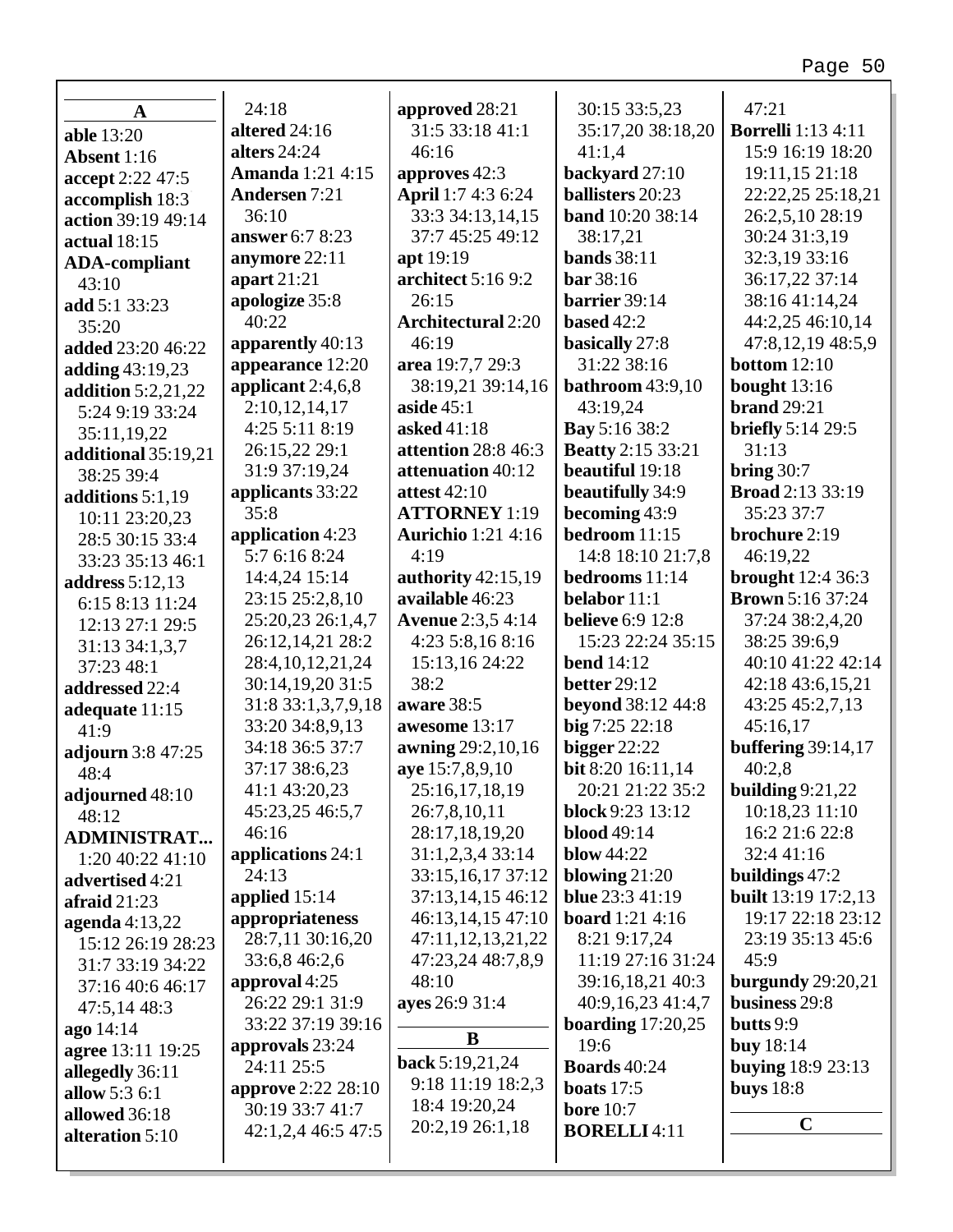| $C$ 49:1,1                | 29:17,19,23,25            | code 10:3 16:2 25:3   | considering 26:17         | deal $40:11,12$          |
|---------------------------|---------------------------|-----------------------|---------------------------|--------------------------|
| call 18:23                | 30:3,9,12,18,25           | 25:12 28:13 30:21     | considers 24:13           | decide 41:8              |
| Called 4:1                | 31:4,18 32:10,14          | 33:10 46:8            | constraints 17:19         | deck 13:24 43:3          |
| canopy 37:20 38:5         | 32:21,24 33:13,17         | codes 12:3,5          | consultants 40:11         | decking 11:8 20:22       |
| 39:2 40:4 41:7,17         | 34:6,15,21,24             | color 32:2,6,8,12     | contains 49:10            | decks 10:13              |
| 41:23 42:25 44:9          | 35:6 36:20,25             | 36:4,8 43:5           | contemporary 9:19         | deep 9:13,14             |
| 45:8                      | 37:4,11,15,25             | columns 11:7          | contend 21:9              | defining 9:5             |
| carefully 10:21           | 38:3,22 39:4,11           | come 6:15 7:2 8:12    | continuation 42:25        | Demarchelier 29:7        |
| carpenter 6:21,22         | 40:4,18 41:6,11           | 11:20 26:1 28:6       | continuing 19:14          | 29:7,22,24 30:5          |
| 8:17 9:7 17:2,3,25        | 42:8,16,21 43:2           | 30:15 33:5 40:17      | 24:10 44:9                | 30:11,17                 |
| 19:4 21:4,24 22:1         | 43:14,18,22 44:4          | 46:1                  | contractor 12:25          | demolish 35:16,18        |
| 22:2 23:9                 | 45:4, 12, 15, 18, 22      | comment 8:12          | contribute 24:2,14        | demolition 34:17         |
| carpenter-style           | 46:11,15 47:9,13          | 22:15 42:15,19        | control 44:10,19,20       | denied 26:14             |
| 19:4                      | 47:20,24 48:6,10          | 44:3 45:3,20          | controlled 44:17          | <b>Dennis</b> 1:15 4:9   |
| carpenters 17:4,4,6       | change 13:3 14:17         | comments 6:6,17       | conversation 36:24        | 21:18                    |
| carries 26:14 28:20       | 14:19 16:23 17:19         | 8:10 22:12 23:15      | convince 19:20            | deny 25:10,23            |
| 31:5 33:18 37:15          | 18:1,16 20:6              | 45:19                 | copy $13:7$               | denying 25:20 26:7       |
| 46:15 47:13,24            | 21:22 27:21 28:22         | commercial 46:24      | corner 6:21 8:17          | 26:12                    |
| case 10:2 11:14           | 41:5                      | <b>Commission</b> 1:4 | 9:7                       | describe 5:14 27:5       |
| 15:22 24:22               | changed 17:24             | 2:19 3:5 4:3,6,7      | correct 8:8 22:24         | 29:5 31:13 38:1          |
| cast 13:18                | 18:21,21 19:1             | 5:6,12 15:19          | 41:10 49:11               | described 25:7 28:4      |
| catch 35:23               | 43:4                      | 42:22 44:7 45:19      | correctly 14:2            | 30:13 33:3 45:24         |
| cement 36:4               | changes 8:10 9:11         | 46:19 47:15 48:1      | cottage 13:16 17:12       | description 2:2 3:2      |
| <b>Central</b> 2:3,5 4:14 | 10:23 12:1,2              | committee 42:3        | 23:9                      | 40:8                     |
| 4:22 5:8 6:22             | 20:13 24:25 28:5          | committees 40:20      | cottage-type 17:11        | design $40:11$           |
| 8:16 15:13,16             | 30:14 33:4 46:1           | 40:21                 | <b>COUNTY</b> 1:2 49:5    | designed 21:24           |
| 24:22                     | changing 8:7 19:22        | compatible 21:1       | couple 9:8 10:25          | 40:3                     |
| century 35:17             | 24:23                     | 24:19                 | 16:19 39:13               | designing 10:11          |
| certainly 41:17           | character 8:7 9:3         | completely 24:24      | <b>Court 49:7</b>         | detailed 34:11           |
| 45:3                      | 9:11,21 24:3,15           | 43:15                 | coverage $9:16,18$        | details 36:2             |
| certificate 28:6,11       | 24:20,20                  | compliant 43:11       | covering 38:19            | developed 10:4           |
| 30:16,19 33:5,8           | character-defining        | compliment 34:8       | create 9:19               | difference 39:3          |
| 46:2,6                    | 10:16,18                  | comprehensive         | credit 46:23              | different 10:22          |
| certify 49:9,13           | chimney 13:5              | 46:25                 | criteria 23:24,25         | 16:13 19:6,7 43:7        |
| chainlink 26:23           | chimneys 15:21,21         | concern 20:20         | 24:11,12 25:5,11          | 43:17                    |
| 27:8                      | 15:25 16:3,5,9            | 21:19                 | 28:12 30:21 33:9          | dilemma 40:19            |
| chair 14:12 22:15         | 20:1,2,14                 | concerned 20:14       | 46:7                      | diminish 9:20            |
| 23:15                     | Clarke's $17:9$           | conference 41:2       | Cultural 23:18            | direction 11:9           |
| <b>Chairperson</b> 1:12   | classic 9:9               | configuration         | current 46:22             | disagree 16:24           |
| 4:2,5,12,205:5            | <b>Claudio</b> 2:17 37:18 | 43:17                 | currently 6:2             | 18:18                    |
| 6:5,9,19,25 7:4,9         | Claudio's 38:6            | configure 11:21       |                           | disagreeing 19:16        |
| 8:11,23 10:3              | 40:10 41:15,25            | confirm $4:15$        | D                         | disappointed 8:18        |
| 11:17,23 12:11            | 42:12                     | confused 7:3,11       | damage 10:16              | discrepancy 7:15         |
| 13:23 14:3,6,22           | cleaner 5:21              | conjunction 40:3,9    | <b>Danielle</b> 2:8 26:21 | Discussion 15:13         |
| 15:6,10 22:11,14          | clear 15:24 34:11         | consider $23:1,25$    | 27:3                      | 26:20 28:24 31:8         |
| 22:21 23:14 24:10         | <b>Clerk</b> 1:21 4:16    | 24:1,12               | dark $41:19$              | 33:20 37:17              |
| 25:15, 19, 25 26:3        | close 15:2,3 30:7         | consideration         | date 7:8 34:12            | Displaying 31:24         |
| 26:6,11 27:5,15           | closed 6:12 15:11         | 44:15                 | 35:15                     | <b>district</b> 2:21 5:9 |
| 27:25 28:16,20            | closer 44:21              | considered 23:1       | day 49:18                 | 18:9 24:3,15,21          |
|                           |                           |                       |                           |                          |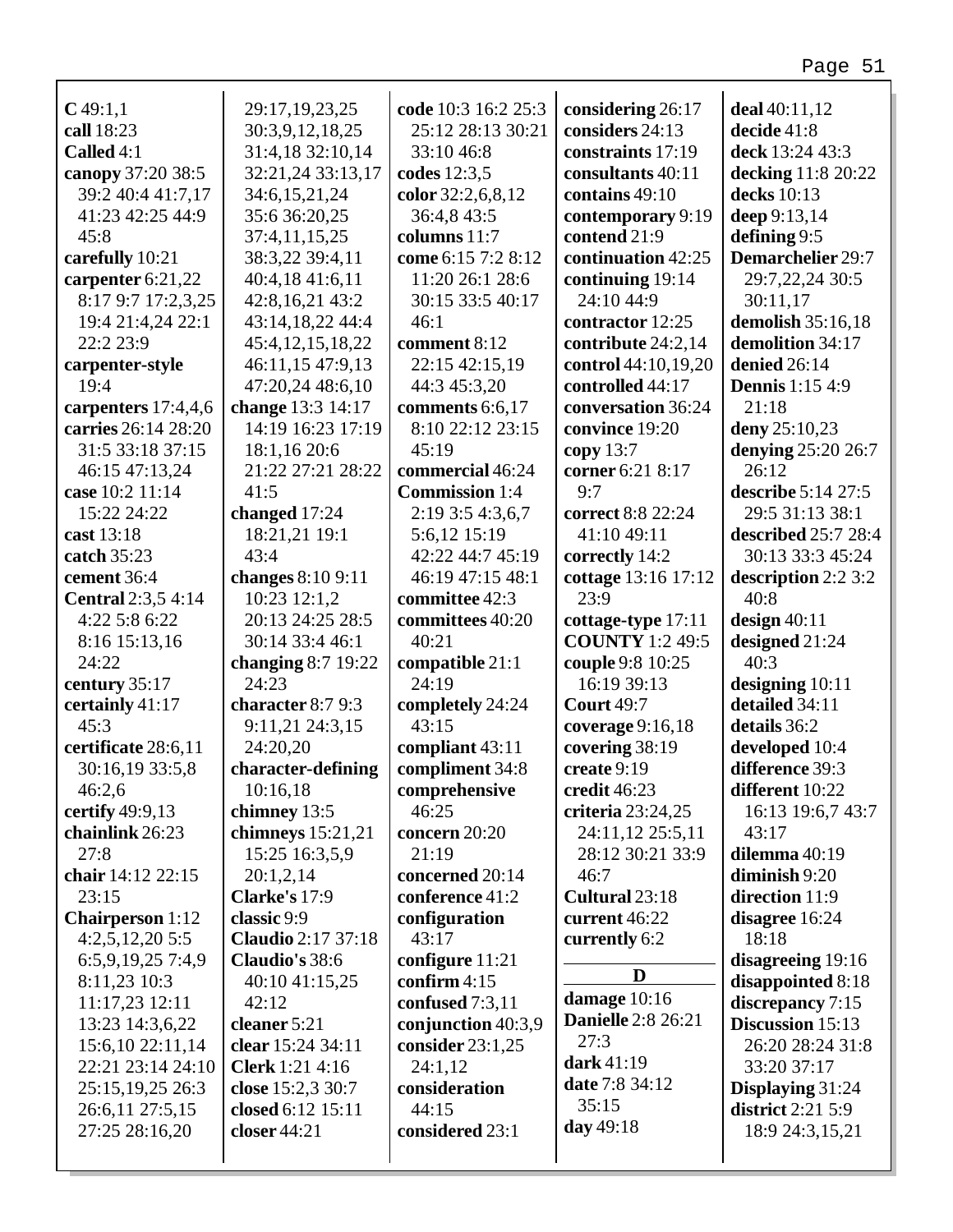| 25:3 46:20,25             | effort 41:25 44:19        | 14:10 18:22                    | four $6:2,17$ $21:7$   | <b>Greenport</b> 1:1 2:10   |
|---------------------------|---------------------------|--------------------------------|------------------------|-----------------------------|
| divided 7:21              | efforts $45:11$           | $\mathbf{F}$                   | front $5:257:16$       | 5:17 15:16 17:17            |
| DJ 38:14                  | elevator 10:12            | $F$ 5:16 49:1                  | 12:1,22,23 13:18       | 19:8 23:21,22               |
| DJ's 38:11                | Eli 8:16                  | facade 24:24 27:10             | 17:22 18:5 19:22       | 25:11 28:13,25              |
| dock 37:20 43:8           | eliminate 40:5            |                                | 20:3 22:19 23:19       | 30:21 33:9 35:11            |
| <b>Doherty</b> 1:12 4:2,5 | Emily 29:7                | fact $20:6,9,12$ 21:2<br>21:14 | 25:24 26:16 27:9       | 38:2 42:11 46:8             |
| 4:12,20 6:5,9,19          | enclose 38:9,13           | far $35:14$                    | 27:10 38:23            | Guide 2:19 46:19            |
| 6:25 7:4,9 8:11,23        | enclosed 38:21            | favor 15:6 25:15               | function 19:6          | guidelines $10:1,4,5$       |
| 10:3 11:17,23             | encourage 26:15           | 26:6 28:16 30:25               | functional 20:20       | guys $24:5$                 |
| 12:11 13:23 14:3          | ends 38:17                | 33:13 37:11 40:1               | 23:7                   | $\mathbf H$                 |
| 14:6,22 15:6,10           | energy $12:3,5$           | 46:11 47:9,20                  | further 15:1 28:1      | habitable 20:21             |
| 22:11,14,21 23:14         | enforcement 39:22         | 48:6                           | 32:25 45:18 49:13      | half 6:3 23:6 32:9          |
| 24:10 25:15,19,25         | 39:23                     | feature 10:18                  | G                      | <b>Hand</b> 49:18           |
| 26:3,6,11 27:5,15         | enlarging 9:10            | features 10:16                 | gable 39:2             | handicap 43:9               |
| 27:25 28:16,20            | entire 9:11 38:21         | 24:16                          | <b>Galante 49:7,22</b> | <b>happen</b> 20:2 21:1     |
| 29:17,19,23,25            | especially 12:6           | feel 20:11                     | Garden 17:9            | happening 8:22              |
| 30:3,9,12,18,25           | established 40:23         | feet $6:1,39:14,15$            | gate 27:19,20          | happy $21:12$               |
| 31:4,18 32:10,14          | <b>Estate 2:17 37:18</b>  | 13:5 14:11 16:3,4              | gateway 27:24          | <b>hard</b> 20:25           |
| 32:21,24 33:13,17         | esthetic 27:14            | 21:7 35:21,24                  | generous 21:6          | head $21:5$                 |
| 34:6, 15, 21, 24          | esthetically 27:12        | 38:20                          | George 2:15 33:21      | hear $21:12$                |
| 35:6 36:20,25             | 41:18 42:24               | fence 13:17,18                 | getting 16:17 29:10    | hearing $4:2,17,21$         |
| 37:4,11,15,25             | esthetics 19:16           | 26:23,24 27:9,19               | 44:24                  | 4:23 5:6 6:11,12            |
| 38:3,22 39:4,11           | evening $8:15$            | 27:23                          | give 10:9 23:14        | 6:24 7:6 15:2,3,10          |
| 40:4,18 41:6,11           | everybody 20:18           | filed $23:16$                  | given 20:8 42:14,18    | 34:19 35:1 36:21            |
| 42:8,16,21 43:2           | 22:9 38:4                 | find 17:21 47:1                | glass $7:18$           | 37:6 40:8 41:4              |
| 43:14,18,22 44:4          | everybody's 44:22         | fine $41:20$                   | glimpse 35:24          | height $6:18:2$             |
| 45:4, 12, 15, 18, 22      | exact 31:23 32:6          | <b>fire</b> 1:8 3:7 4:4        | go 11:19 13:13 30:6    | 11:11 13:2 14:9             |
| 46:11,15 47:9,13          | 36:8                      | 47:16                          | 34:14,18 41:4          | 21:5                        |
| 47:20,24 48:6,10          | exactly 23:10 25:22       | firehouse 24:5,9               | goes 27:23 41:1        | heights 43:7                |
| doing 15:25 18:4          | 32:16 36:6 38:7,8         | first $6:237:10$               | going 7:2 11:4 13:2    | help $42:1,7$               |
| 19:13 38:10               | 38:8 44:25                | 10:20 11:25 23:4               | 13:4, 14, 23, 24       | hereunto 49:17              |
| door 22:5,8 43:8,12       | excerpts 10:7             | 34:8,22 40:17                  | 14:2,19 16:23          | $\mathbf{Hi} 31:15$         |
| 43:12                     | existence 39:15           | 42:13                          | 18:16 21:21,22,23      | high $14:924:23$            |
| dormer $22:18$            | existing 5:23 12:6        | fits $23:5$                    | 21:25 23:14 31:22      | higher 13:7                 |
| dormers 10:13             | 12:10 24:18 26:23         | fix 18:5                       | 32:17 38:12,18,20      | <b>historic</b> 1:4 2:18,20 |
| drawing $7:11,14$         | 33:23 36:2 37:20          | floor $7:12\;21:20$            | 38:24 43:3 44:12       | 3:44:3,65:5,8               |
| 10:21 11:19 12:8          | 38:24 39:2 41:23          | focussing 11:9                 | good 8:15 20:11        | 7:18,24 10:1                |
| drawings 7:13             | 43:6                      | follow 9:25 10:3               | governing 25:3         | 17:17,18,18 18:9            |
| 43:21                     | expanding 26:17           | footage 5:22                   | grade 44:8             | 18:14 19:7 23:17            |
| drums $44:23$             | explain $16:10$           | foregoing $49:10$              | grand $21:25$          | 23:22 24:3,15,16            |
| dump $13:13$              | exposed 13:5              | form $23:16$                   | grander 22:9           | 24:19,21,25 25:1            |
| ${\bf E}$                 | extend 37:19 38:7         | formally 25:23                 | great 17:2 19:24       | 25:3 36:11 44:7             |
| E 36:12 49:1              | 43:12                     | <b>Fortino</b> 31:15,15        | 30:10 34:11 35:3       | 46:18,20,25 47:15           |
| e-mails 7:5               | extending 38:18           | 31:22,24 32:1,4                | 39:11 40:10,12         | historically 8:8            |
| ear 44:22                 | 41:21                     | 32:13,15,20,23                 | 41:19                  | history 47:2                |
| easiest 42:8              | extension 39:10           | <b>Fortino's 31:10,16</b>      | Greek 9:4              | hold $4:216:10$             |
| east 7:12                 | 45:8<br>exterior 36:12,13 | forward 6:15 8:12              | green 17:8 32:5,13     | home 35:11                  |
| eat 21:23                 |                           | <b>found</b> 36:4              | 32:14,15               | homes 23:22 25:1            |
|                           | eyebrow 7:22 13:6         |                                |                        |                             |
|                           |                           |                                |                        |                             |

г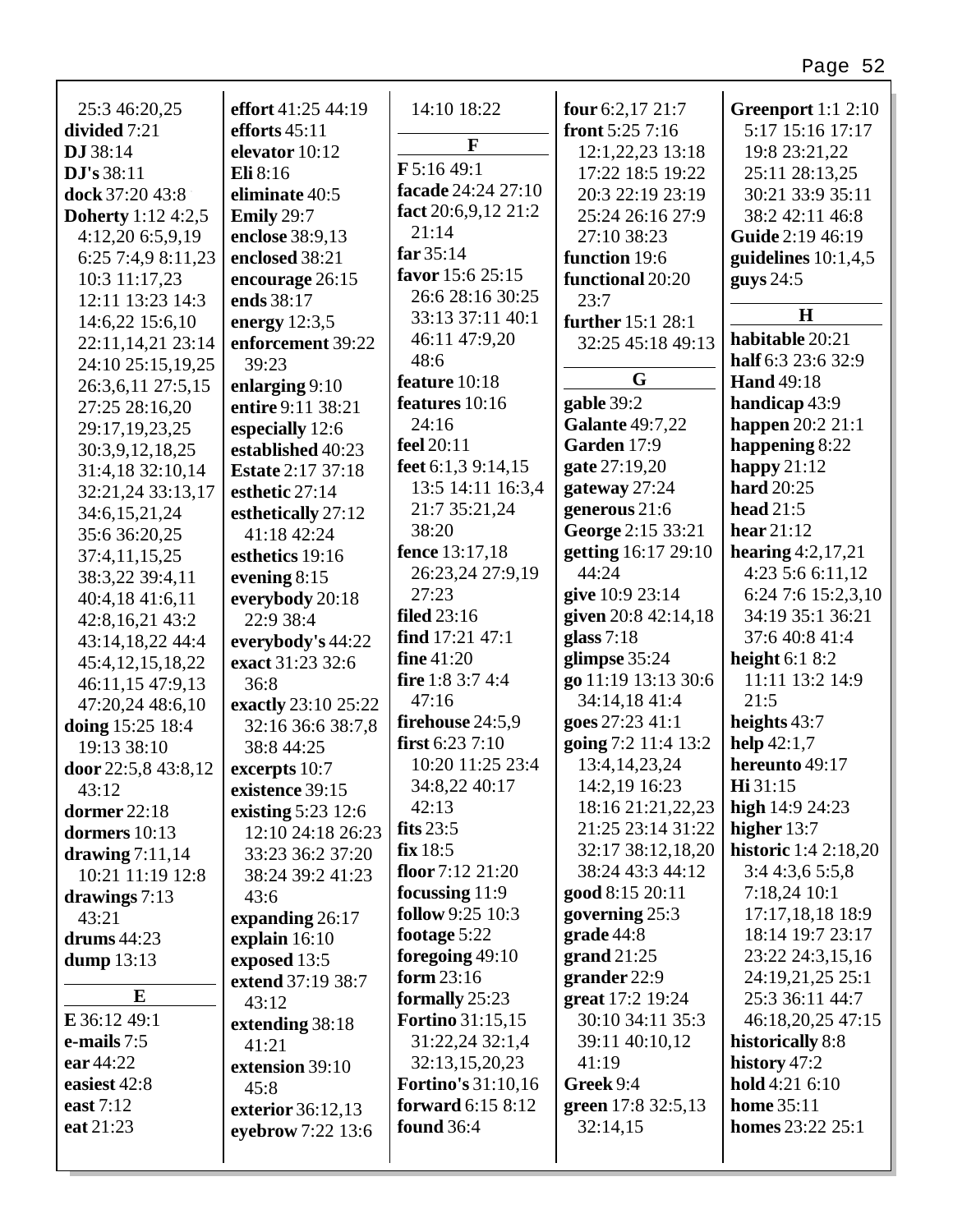## 27:6 35:2 45:9,9 **live** 6:21 8:16 14:13 **lived** 17:3 21:4 **LLC** 2:10,17 28:25 **match** 7:21 43:4,16

| hope $7:2$                | 18:18 19:9,14             | 21:1 41:16,20                  | 21:1,5 23:8 24:17                | Mary 2:14 33:21                |
|---------------------------|---------------------------|--------------------------------|----------------------------------|--------------------------------|
| <b>hotel 17:22</b>        | Innamorato's              | keeping 12:22 25:4             | 27:6 35:2 45:9,9                 | match $7:21$                   |
| house $5:1,197:24$        | 16:22                     | 25:11 28:12 30:20              | live 6:21 8:16 14:13             | matching $36:1,2,4$            |
| 8:3 9:5,7,12 11:3         | inquiries 7:5             | 33:9 44:4 45:1                 | <b>lived</b> 17:3 21:4           | material 38:7 41:22            |
| 11:21 12:4,15,16          | <b>inside 5:3 13:8</b>    | 46:7                           | LLC 2:10,17 28:25                | 43:4,16                        |
| 12:17,19,20 13:1          | 16:16                     | key 23:25 24:11                | 37:18                            | matter 49:16                   |
| 13:3,9,11,19,22           | install 29:1 31:10        | kind 8:18 11:8                 | located 15:15                    | <b>McMahon</b> 1:15 4:9        |
| 14:17,18,18 16:17         | installing 40:13          | 31:20 32:16                    | location 19:14                   | 4:9 15:7 20:5                  |
| 16:23,24 17:7,8,8         | intact $26:17$            | kitchen 35:18                  | long 19:25 39:17                 | 22:4,13 25:16                  |
| 17:11, 12, 16, 20, 20     | integrity 13:21           | knocked 13:18                  | longer 18:23 38:9                | 26:9 28:17 31:1                |
| 17:25 18:5,6,9,16         | 24:25                     | know 6:8 7:15 9:24             | 44:11,12                         | 33:14 36:15 37:12              |
| 19:2,4,6,17,21,23         | intend 16:4               | 10:2 11:7 12:16                | look 10:20 11:13                 | 39:8 42:20,24                  |
| 20:19,25 21:14            | interested 49:15          | 13:13 14:10,14,15              | 12:25 13:3,9,22                  | 44:24 46:12 47:10              |
| 22:10,17,23 23:2          | interesting 11:20         | 14:17 16:11,20                 | 14:16,17,18,21                   | 47:23 48:7                     |
| 23:3,3,18,20              | interior 9:25 43:25       | 17:18 18:13 19:21              | 16:13 17:19 18:1                 | mean 8:4 17:14                 |
| 24:25 26:17 33:23         | interject 21:18           | 20:16,24 21:11                 | 18:8,16 19:9,22                  | 18:4 34:12 44:5                |
| 36:2,7 44:18              | introduce 4:8             | 22:2 25:22 30:8                | 19:24 20:7,13                    | meant $22:3$                   |
| houses 8:9 9:3,8          | inventory $23:16,18$      | 39:22 41:21 42:5               | 21:2,22 32:17                    | medium $21:12$                 |
| 11:12 17:2,7,25           | 35:12                     | 44:5,6,15 45:1                 | 38:8                             | meet 12:3,5                    |
| 18:14 20:17 21:23         | involves 34:17            | knowing 17:17                  | looking 7:11 21:14               | meeting 2:23 3:5               |
| 22:2,16,22 23:8,9         | involving 39:23           | knowledge 7:4                  | 31:17 32:16 40:7                 | $4:1,17,20$ 37:1,8             |
| 23:21 35:23               | iron $13:17,17,18$        |                                | looks 13:8 15:21                 | 47:6,15 48:4,12                |
| housing $10:13$           | <b>Island</b> 29:8 44:13  | L                              | 16:13 17:20,22,25                | Mei 1:14 4:10,10               |
| HPC 6:10 23:25            | <b>issue</b> 9:16 22:6    | L-A-C-H-A-P-E-                 | 19:3 30:9                        | 15:5,8,20,24 16:6              |
| 24:12 28:6 30:15          | 28:11 30:19 33:8          | 34:5                           | Lori 1:14 4:10                   | 16:10 25:14,17                 |
| 33:5 34:7 37:8            | 46:6                      | Lachapelle 34:3,3              | loss 35:20                       | 26:8 28:15,18                  |
| 46:2,21 47:3              | <b>issues</b> 9:18 20:3,3 | 34:14,20,23 35:4               | lot $9:13,16,17$                 | 31:2 33:12,15                  |
| <b>Hunter</b> 32:13,14,15 | 39:23 41:17 42:4          | 35:7 36:16,23                  | love 12:18 13:11                 | 37:10,13 46:13                 |
|                           | item $2:2$ 3:2 4:13       | 37:2                           | 18:8 21:12 23:13                 | 47:11,22 48:8                  |
|                           | 4:22 15:13 26:19          | landing $43:13$                | <b>LOVELACE 27:20</b>            | member 1:13,14,15              |
| imagine 38:4              | 28:23 31:7 33:19          | <b>leaking</b> 32:19,20        | Loveless $27:7,7$                | 1:16 4:9,10,11                 |
| immediate 20:13           | 34:22 37:16 46:17         | leaky $31:17$                  | <b>lovely</b> 28:22              | 15:5,7,8,9,20,24               |
| improving 19:23           | 47:14 48:3                | leaving 26:16 31:19            | M                                | 16:6, 10, 19 18:20             |
| included 36:5<br>43:23    | $\bf J$                   | left 23:4 27:22,22             |                                  | 19:11,15 20:5                  |
|                           | J1:20                     | let's $34:14$ $38:17$<br>44:17 | Main 2:7,9,11,16<br>26:20 27:3,8 | 21:18 22:4,13,22               |
| inconspicuous<br>10:15    | <b>Jake 34:3</b>          | letter $25:8$                  | 28:23 29:8 31:7                  | 22:25 25:14,16,17              |
| <b>INDEX</b> 2:1 3:1      | <b>JANE</b> 1:16          | library $23:4$                 | 31:16 37:16                      | 25:18,21 26:2,5,8              |
| indicate 14:4             | Joe $45:20$               | light $7:21$                   | maintain 19:9                    | 26:9,10 28:15,17               |
| <b>indicated</b> 39:7     | <b>JOSEPH 1:19</b>        | limit 6:16                     | maintenance 36:6                 | 28:18,19 30:24                 |
| 40:17 43:20               | <b>June 32:7</b>          | line $8:7,25$ 20:13            | major 5:10 38:10                 | $31:1,2,3,19$ 32:3             |
| <b>indicating</b> 14:9    |                           | 24:23                          | making 5:20 28:22                | 32:19 33:12,14,15              |
| indoor 6:1                | K                         | lines 38:8                     | mansard 23:6                     | 33:16 36:15,17,22              |
| information 20:22         | <b>Karen</b> 1:12 4:5     | <b>listed</b> 5:8 35:11        | <b>March 2:23 25:9</b>           | 37:10,12,13,14                 |
| 39:1,5                    | 44:5,10,14                | listing $46:25$                | 28:4 30:14 47:6                  | 38:16 39:8 41:14               |
| <b>inhibit 38:11</b>      | Kathleen 2:14             | <b>little</b> 7:11 8:18,20     | marginally 35:22                 | 41:24 42:20,24<br>44:2,7,24,25 |
| <b>Innamorato</b> 2:4,6   | 33:21                     | 10:22,23 13:6,7                | Marriage 49:15                   | 46:10,12,13,14                 |
| 4:24 5:7 12:14,14         | <b>keep</b> 12:16,19,24   | 13:16 16:10,14                 | <b>Martin 8:15,16 9:1</b>        | 47:8,10,11,12,19               |
| $14:1,5,8$ 15:15          | 12:25 13:9,21             | 18:22,22 20:10,21              | 10:6 11:18                       | 47:21,22,23 48:5               |
|                           | 14:16 16:11 17:1          |                                |                                  |                                |
|                           |                           |                                |                                  |                                |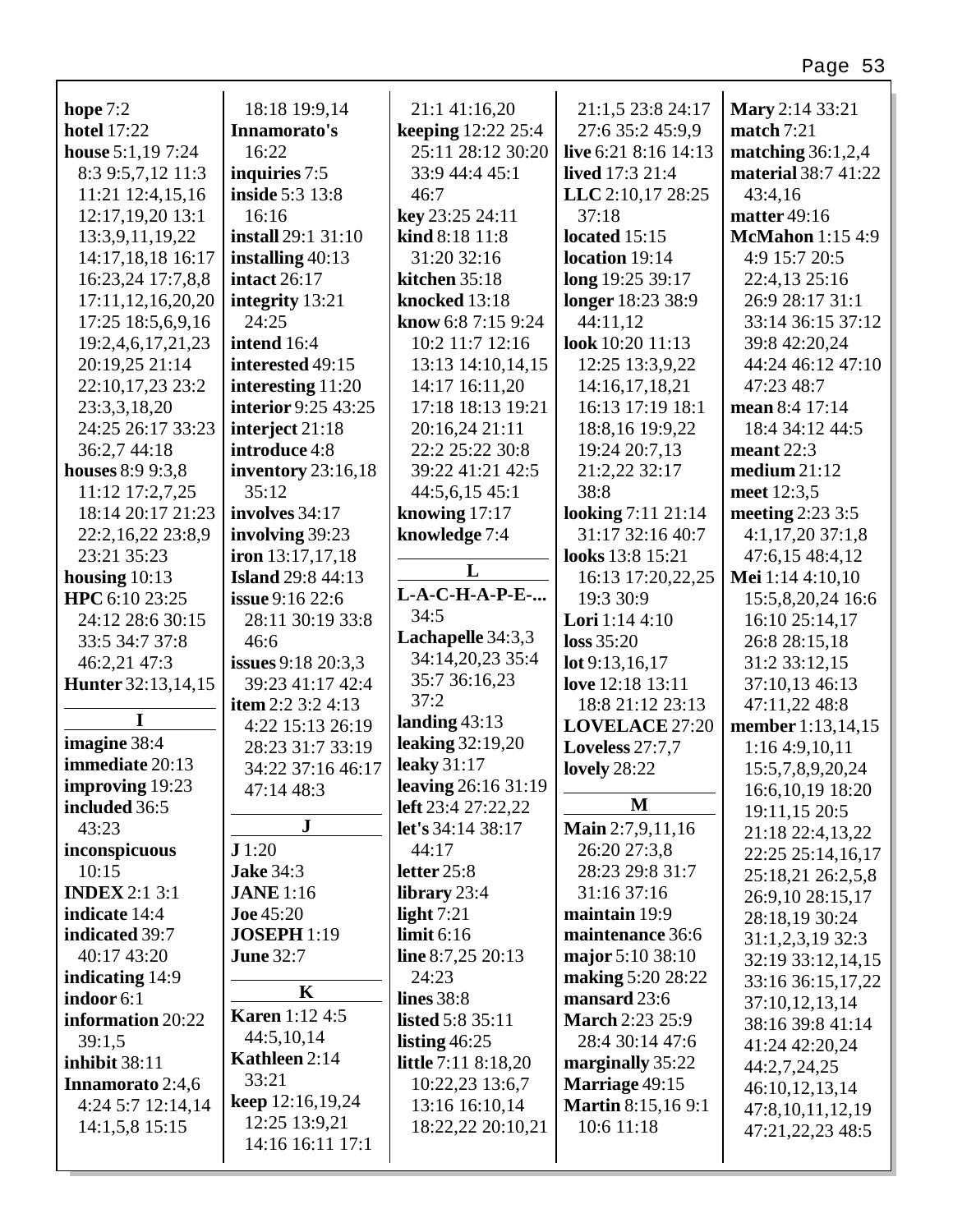| 48:7,8,9                 | 29:18 48:2            | 45:15               | particular 21:6          | posts 20:22              |
|--------------------------|-----------------------|---------------------|--------------------------|--------------------------|
| <b>members</b> 4:7 6:10  | neighbor $13:15$      | old 7:18 17:16      | 22:10                    | power 9:25               |
| 6:13,14 12:12            | 22:5,16               | 18:15 23:23         | particularly 20:24       | practical 20:17          |
| 15:18 42:22 45:19        | neighboring $25:1$    | old-fashioned       | parties 49:14            | practicality 20:6        |
| 46:21 47:3               | net 35:20             | 17:11               | <b>Partly 38:10</b>      | pre-submission           |
| Menhaden 17:22           | never 34:9            | older 5:1,19 8:9    | pass 12:7 45:2           | 41:2                     |
| <b>Meson</b> 17:21 19:5  | new 1:2 7:20 10:14    | 10:19 12:6 47:2     | pathway 27:23            | preferred 36:14          |
| <b>Mike 31:15</b>        | 10:19 12:5 15:16      | oldest 23:21,22     | <b>PAUL</b> 1:20         | premises 39:24           |
| mind 18:2                | 23:17 31:10,17,23     | Ole 17:21 19:5      | pause 24:7               | present 26:25            |
| minutes 2:22 6:17        | 39:3,9 45:6 49:3,8    | once 6:11 40:25     | pay 44:8                 | 33:25                    |
| 47:6                     | nice 11:11 30:9       | one-and-a-half      | people 7:2 13:12         | presentation 8:19        |
| mistake 8:1              | 32:18 41:24 42:6      | 11:13 23:2,3,5,10   | 18:13 44:22              | presented 8:20           |
| mistaken 39:24           | nicer 13:14           | one-and-a-quarter   | perfect 19:4             | <b>Preservation 1:4</b>  |
| mitigation $45:11$       | <b>Nicky</b> 31:15,19 | 23:11               | picket 26:24             | 2:19 3:5 4:3,6 5:5       |
| <b>modern</b> 13:19      | noise 24:8 41:16      | ones 7:16,20 12:6   | pictures 16:13           | 23:17 44:7 46:18         |
| momentary 24:7           | 42:1,7,9 44:10,16     | open 9:17           | pitch 13:3 14:19         | 47:15                    |
| money 40:11,13           | 44:16,19              | opened 29:12        | 16:11,12,18 20:7         | preserve 11:20           |
| month 32:8,9 34:22       | nomination 35:12      | opening 5:6         | 21:16 31:20              | 18:14                    |
| 46:21                    | Notary 49:8           | opera 44:18         | place 16:7               | <b>Preston 2:12 31:9</b> |
| morning $42:12$          | note 25:6 28:3        | opposed 19:5 25:19  | plan 8:24 12:17          | pretty 32:17 39:6        |
| <b>motion</b> 2:22 3:4,8 | 30:12 33:2,25         | 26:11               | 25:7 28:4 41:5           | probably 19:23           |
| 15:3,14 25:10            | 40:7 45:23            | order 4:1 43:10,11  | 45:24                    | 23:7                     |
| 26:14,20 28:10,20        | notice 4:16 6:23      | 43:12               | planned 36:9             | problem 8:4 42:25        |
| 28:24 30:18 31:4         | noticed 6:23          | ordinance 9:24      | <b>Planning 39:16,18</b> | proceedingdue            |
| 31:8 33:7,17,20          | notices 4:17          | original 7:12 11:21 | 39:20 40:3,9,16          | 24:8                     |
| 37:6,15,17 46:5          | <b>Number 24:2,14</b> | 15:22               | 40:23 41:4,7             | proceedings 49:11        |
| 46:15 47:5,13,14         |                       | ospreys $44:12$     | plans 26:16 43:22        | process 39:18 40:23      |
| 47:24 48:3               | $\mathbf 0$           | outcome 49:16       | plastic 41:20            | profile 8:3              |
| move 4:13 8:6            | $Q$ 49:1              | outdoor 29:2        | platform 43:13           | programs 46:23           |
| 12:17 15:12 26:19        | obscure 10:16         | outnumbered 22:1    | playing 44:11            | project $5:14,18$        |
| 43:11,12                 | obscuring 10:17       | outnumbering 22:1   | please 4:7 5:13 6:16     | 27:6 29:6 31:14          |
| moving 16:8 43:8         | obstructs 45:7        | outshines 22:10     | 8:12,13 12:13            | 35:2                     |
| mullets 13:8             | obviously 8:5 40:1    | outside 6:11 44:24  | 27:1,5 29:4 31:12        | projects 47:4            |
| music 42:10,12,13        | 45:13                 | overall 9:21 16:17  | 34:1 37:23,25            | PROKOP 1:19              |
|                          | October 25:8          | overrule 41:8       | pleasing $27:12$         | 30:1 39:13 40:6          |
| N                        | office 10:12 23:17    | owner 12:15 26:25   | plenty 8:6               | 42:17 45:21              |
| $N$ 49:1                 | oh 6:18 36:9 38:25    | 27:7                | <b>plus</b> 20:7         | properly 4:21            |
| name 5:13,15 6:20        | okay 6:25 8:10 10:6   | owners 35:8 41:25   | PM 3:6 4:1 47:16         | properties 24:2,14       |
| 8:13,15 12:13            | 10:10 11:16,21        | 42:14,18 46:24      | 48:12                    | property 5:7,9           |
| 27:1 29:4 31:12          | 12:12 14:3,5,8,14     | 47:1                | point 11:1 21:19         | 15:15 24:19 27:9         |
| 34:1,4 37:23             | 16:22 22:21 24:10     |                     | 35:17                    | 38:12 46:24              |
| <b>National 35:12</b>    | 26:2,5 27:15,25       | $\mathbf{P}$        | porch 9:9 11:7,25        | proportion 18:25         |
| necessarily 22:5         | 29:17,25 30:3,9       | <b>P.M</b> 1:9      | 12:1,22,23 13:24         | 19:1                     |
| need 14:7 20:21          | 30:10 32:21 34:15     | PAGE 2:2 3:2        | 17:14 18:24 23:20        | proportions 10:19        |
| 24:12 28:6 30:15         | 34:20,23 35:7         | <b>PALLAS</b> 1:20  | 35:17                    | 10:21 18:20,21           |
| 33:5 34:18 46:1          | 36:16,22,23 37:2      | 40:22 41:10         | possible 15:14           | proposed $5:9,22$        |
| <b>needed</b> 34:16      | 37:4 39:11 41:6       | parking 22:7        | 24:17 26:20 28:24        | 10:20 11:6 25:4          |
| needs 23:25 39:25        | 41:11 42:16,21        | part 36:5 38:10,13  | 31:8 33:20 37:17         | proposing 5:23           |
| Negative 26:13           | 43:14,18 45:4,12      | 38:14 41:25 45:10   | possibly $18:4,12$       | proposition 35:16        |
|                          |                       |                     |                          |                          |
|                          |                       |                     |                          |                          |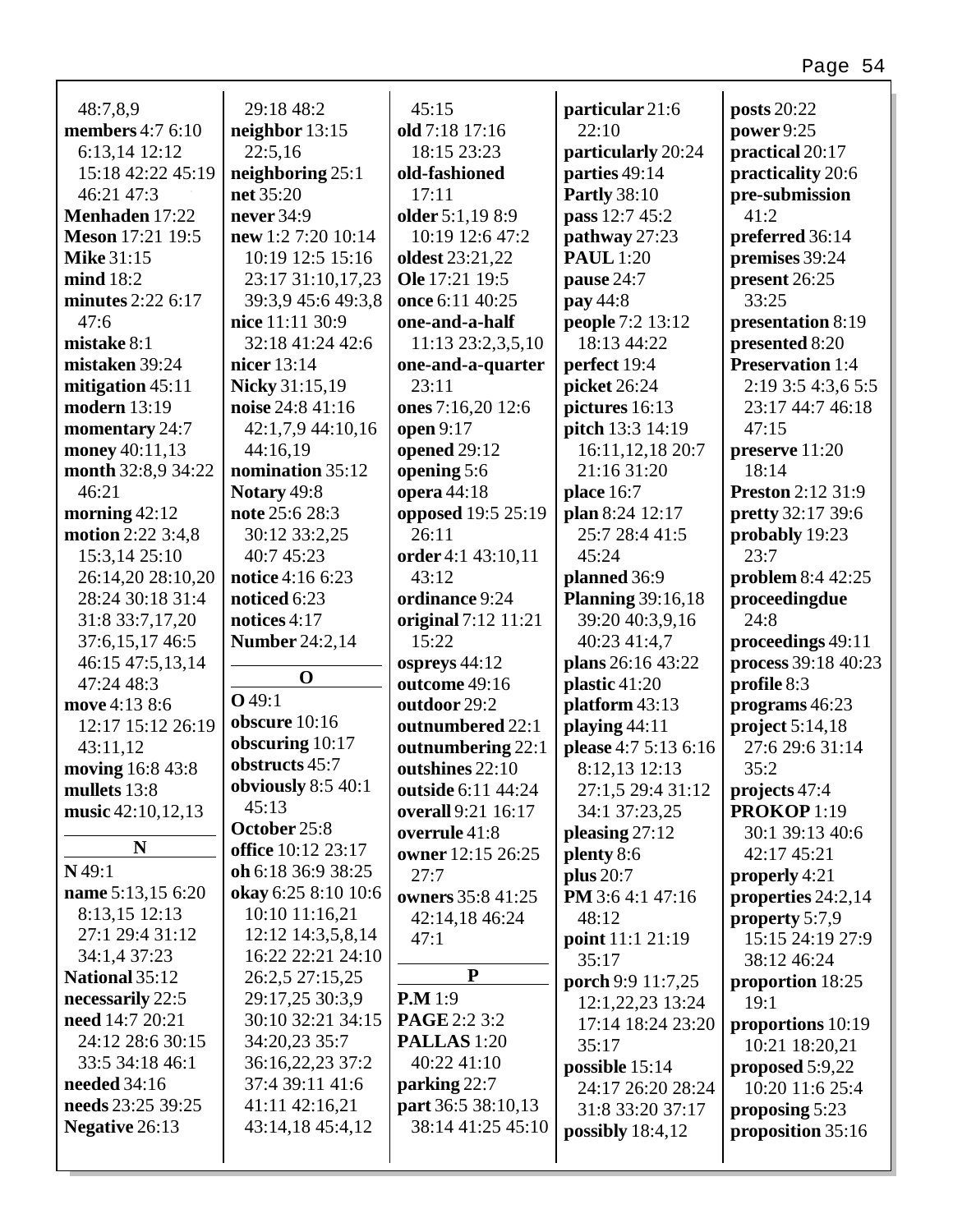| protect $29:2,12$       | real 2:17 11:8 17:6     | requirement 12:7         | <b>Roselle</b> 1:13 4:11 | seriousness 44:6          |
|-------------------------|-------------------------|--------------------------|--------------------------|---------------------------|
| 30:6,8                  | 37:18                   | 46:4                     | <b>Ruth 6:20 19:25</b>   | <b>SESSION 1:5</b>        |
| <b>public</b> 4:2,21,23 | really 6:8,187:17       | requirements 28:9        | <b>Ruth's 9:7 17:7</b>   | set 49:17                 |
| 5:6 6:11,11,13,14       | 7:17,179:3,4,22         | resident 42:11           | <b>Ryan</b> $5:15$       | <b>Shank</b> 6:18,20,20   |
| 6:24 8:21 10:15         | 10:23 11:18 14:11       | residential 10:12        | S                        | 7:1,7,10                  |
| 12:12 15:2 34:19        | 14:13 17:10 20:2        | 46:24                    |                          | Shebeest 2:10             |
| 35:1 37:6 41:4          | 32:18 39:20             | resources 23:18          | saltbox 17:10 20:8       | 28:25                     |
| 49:8                    | <b>rear</b> 5:1 23:20   | 47:1                     | 20:10 21:3 22:9          | shed 22:18                |
| published 4:17          | reason 18:7 22:6        | response 14:25           | 22:18                    | shell 44:18               |
| <b>pulled</b> 20:12     | 38:10                   | 26:13 27:17 29:18        | saltboxes 23:8           | <b>Shelter 29:8 44:12</b> |
| purchase 17:16          | rebuild 12:23 34:17     | 48:2                     | sample 32:11 36:3        | shingle $31:25$           |
| 18:12                   | record 5:14 8:14        | <b>rest 22:1</b>         | saw 7:20 9:1,1           | shingles 32:5 36:4,6      |
| purpose 19:18 41:9      | 27:2 29:5 31:13         | restore 12:24            | saying 7:7 16:11         | 36:18                     |
| put 26:23 39:3          | 32:10 34:2 37:23        | retained $24:4,16$       | 19:12 44:5,10            | ship $17:4$               |
| 40:18 44:18             | red 29:2,11,20,22       | retire $12:18$           | says 6:24 7:13 10:8      | ships $17:6$              |
| putting 18:25           | 29:23 32:3,4            | retractable 29:2,10      | scale 24:23              | shoddy 32:17              |
| 31:21 32:7 44:9         | refer 40:24             | 29:16                    | schedule 3:4 34:21       | show $12:8$               |
| <b>PWIB</b> 2:17 37:18  | references 46:23        | retracted 30:2,3         | 37:6 47:14               | shown $43:21$             |
|                         | referred 41:3           | reverse 27:21            | <b>SCTM</b> 5:4 15:17    | side 7:12 16:25           |
| Q                       | regard 20:10,18,22      | <b>review</b> 2:20 25:2  | 26:24 29:3 31:11         | 20:19                     |
| qualifies $5:10$        | 20:24 22:6,7            | 46:20                    | 33:24 37:21              | sides $21:7,8$            |
| question 7:10 27:18     | regarding $4:238:2$     | reviewed 39:20,25        | seagulls $44:11$         | sidewalk 35:25            |
| 29:20 36:18 38:23       | Register 35:12          | 46:21                    | seating 29:2             | Sidor 5:15,15 6:7         |
| 45:5                    | <b>Regular</b> 1:5 2:23 | revise 26:16 38:24       | second 7:12 12:2         | 11:24 15:23 16:2          |
| questions $6:7,10,12$   | 47:6                    | revised 26:1             | 15:4,5 21:20,21          | 16:8,15 22:16,24          |
| 11:25 15:1,18,20        | rehabilitation 10:1     | revisions 2:18           | 24:18 25:13,14           | signage $29:13,14$        |
| 16:20,21 28:1           | related 49:13           | 46:18                    | 28:14,15 30:23,24        | 29:15 38:24 39:1          |
| 29:17 31:18 32:25       | remain 5:4 11:25        | revival 9:4              | 33:11,12 37:9,10         | significant $9:6,22$      |
| 34:25 36:19 39:12       | 13:4 14:19              | ridge 16:17              | 46:9,10 47:7,8,18        | 11:3 12:3                 |
| 42:22,23 45:19,20       | remaining 16:18         | right 6:2 8:23 9:9       | 47:19 48:4,5             | significantly 10:24       |
| quick 29:19 36:17       | remains 20:6            | 17:9 19:15 21:19         | second-story 19:1        | $\textbf{sil }6:1$        |
| 38:22                   | remember 22:23          | 22:18 29:25 32:3         | Secretary 9:25           | similar $21:5$            |
| quickly 10:8            | remove 4:25 26:22       | 32:17 42:16              | section 11:10 25:12      | simply 38:4,7             |
| quiet 24:6              | 33:22                   | right-of-way $10:15$     | 28:13 30:21 33:10        | sit 14:12                 |
| quorum $4:12$           | removed 29:14           | right/right $27:22$      | 46:8                     | site 8:24 25:7 28:3       |
| quotes 10:25            | 39:2 45:6               | $rip$ 12:23              | see 9:6,20 11:6,10       | 41:5 45:24                |
|                         | removing 5:18           | <b>Road 29:8</b>         | 11:11,19 19:22           | sits 6:2 17:8 19:17       |
| $\mathbf R$             | renovation $12:4,21$    | <b>Robert 5:16 37:24</b> | 21:15 37:22              | sitting $17:14$ 18:23     |
| $R$ 49:1                | renovations 25:4        | <b>Rodger</b> 2:8 26:21  | seek 33:22               | situation 21:5            |
| railing $13:17$         | repaint 36:7            | 27:3,3,13                | seeks 4:25 26:22         | $\sin 7:12, 13, 14, 14$   |
| railings 11:7           | repainting 36:6         | roof $5:2,38:2,7$        | 29:1 31:9 37:19          | 7:14,21,21 12:9,9         |
| rains 29:13 30:5,6      | replace $7:13,20$       | 9:10 10:17 13:2,3        | seen 34:9                | 12:9 14:11                |
| <b>raise</b> 16:5,25    | 14:6 27:11 29:10        | 14:19 16:4,5,12          | semi-enclosed            | skylights 10:13           |
| raised 5:2 16:16,17     | replacing 29:13         | 16:18,25 17:14,14        | 45:10                    | slants 8:5                |
| raising $5:259:10$      | replicate 20:9          | 18:15,24 20:13           | send 38:25               | slightly $43:16$          |
| 10:17 13:2 15:25        | Reporter 49:7           | 21:15 23:6 24:23         | separates 27:9           | slope 5:3                 |
| 16:9 18:15 24:22        | representative 5:11     | 31:10,17                 | series 36:10,11,12       | soffits $16:15$           |
| ramp 43:3,6,13,17       | 26:25 33:25 37:22       | roofs $10:11$            | 36:15                    | somebody 18:7             |
| <b>RATSEY</b> 1:16      | required $10:14$        | room $6:38:69:18$        | Seriously 44:14          | son $2:128:331:9$         |
| <b>read 43:2</b>        |                         |                          |                          |                           |
|                         |                         |                          |                          |                           |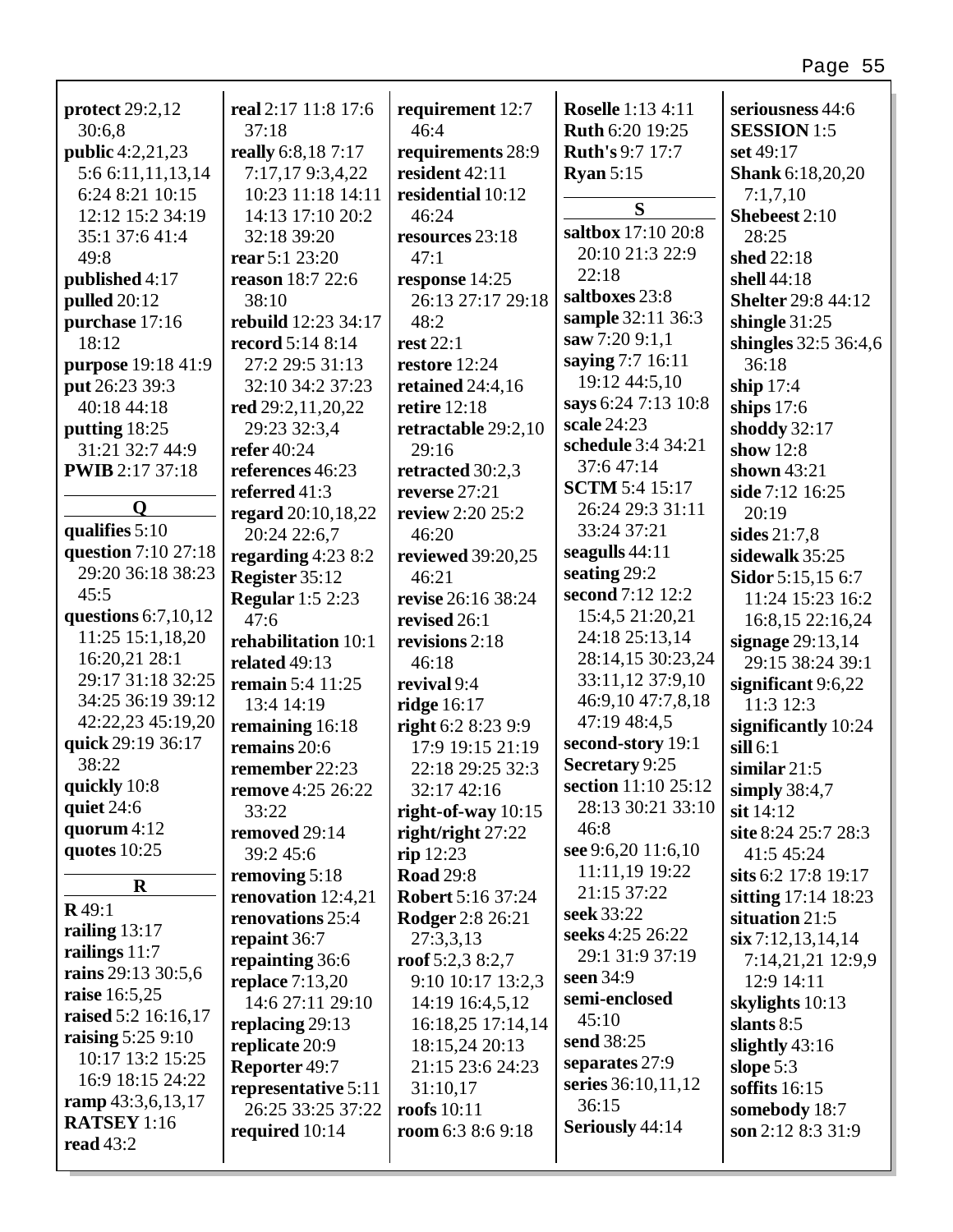| sorry 42:17                    | 21:24 22:2 23:4.9              | <b>thank</b> 6:19 8:11    | traditional 11:13                   | V                        |
|--------------------------------|--------------------------------|---------------------------|-------------------------------------|--------------------------|
| sort 17:11 23:5                | 26:20 27:4,8                   | 11:16,17,21,23            | 27:13                               |                          |
| 43:19                          | 28:23 29:9 31:7                | 12:11 14:22 26:18         | traditionally 21:17                 | valance 29:15            |
| sound 38:11 39:14              | 31:16 33:19 35:23              | 27:25 28:8,21             | transcription 49:11                 | Victorian 26:23          |
| 40:2,8,11 45:11                | 37:8,16 47:16                  | 30:10,11,17 31:5          | transition 43:7                     | <b>village</b> 1:1,19,20 |
| space 5:3 6:1 14:11            | streetscape 9:20               | 32:21,23 33:6,18          | tried $42:6$                        | 7:25 17:17 25:12         |
| 14:13 16:16 18:10              | 20:19 25:1                     | 34:10 36:16 37:2          | trim $36:2$                         | 28:13 30:21 33:10        |
| 38:9 43:9 44:1                 | structure 26:18                | 37:4 38:3 45:15           | trouble $41:15$                     | 36:14 40:14 46:8         |
| spaces $10:12$                 | 38:5,15 45:7,9,10              | 45:17 46:3 47:3           | true 23:2,5 49:11                   | vinyl 36:11,13           |
| speak $14:23$                  | stuff 31:21                    | 48:10                     | try $40:15$                         | 41:20                    |
| specific 17:12                 | style 17:15 20:10              | thing $7:24$ 11:18        | trying 12:19 13:20                  | visible 35:22            |
| 19:18                          | 22:23 23:13                    | 13:19 20:11 27:21         | 17:1 18:3 20:9,25                   | void 11:8                |
| spell 34:4                     | subject $39:16$                | 31:23 34:16 42:8          | 41:16                               | volume 9:6,11,21         |
| spent 40:10,12                 | substantially 24:24            | things 18:11 20:25        | Tuesday 6:24                        | vote 25:6 28:2           |
| square 5:22 23:6               | successful 40:14               | 39:13                     | turn 42:9,13 44:16                  | 32:25 34:18 40:20        |
| square-feet 35:20              | 41:3                           | think $7:17,19,22,25$     | 44:20                               | 41:18 45:22              |
|                                | <b>SUFFOLK</b> 1:2             | 8:7 9:13 11:1             | turned 35:18                        | voted 40:21              |
| square-foot 5:2<br>33:24 35:10 | 49:5                           |                           | twice 14:1                          | voting 25:7 26:3         |
|                                |                                | 13:11,12 14:18            | two 5:18 6:1 7:25                   | 28:3 30:13 33:2          |
| squared 5:20                   | suggestion 25:22<br>42:13 45:1 | 16:24 18:6,11             |                                     | 45:24                    |
| SS 49:4<br>ST 2:12 31:9        |                                | 20:9,21 24:5              | 13:4 16:3 21:8<br>23:25 24:11 35:14 | W                        |
|                                | supposed 44:21                 | 29:21 30:1 36:9           |                                     |                          |
| stage 45:6,6,7,9               | sure 9:16 13:20                | 39:19,24 41:19,19         | 35:23                               | wait 36:21               |
| stand 8:4                      | 16:21 36:13 39:6               | 41:24                     | two-over-two 36:1                   | wakened 42:11            |
| stands $13:12$                 | 41:12                          | <b>Third</b> 1:8 3:6 4:4  | two-story 5:23                      | walk 8:5 14:10 21:7      |
| state 1:2 5:13 8:13            | surrounding $24:20$            | 47:16                     | types $23:9$                        | walking $35:24$          |
| 12:5,13 23:17                  | swing 27:21,22                 | thought $13:16$           | typical 17:9                        | wall 13:7 14:9           |
| 27:1 29:4 31:12                | system 23:18 40:12             | 18:12 42:5                | U                                   | want 10:7,9 11:1         |
| 34:1 37:23 49:3,8              | 40:13                          | three 7:19 21:7           | um 8:18 21:8,22                     | 12:16,17,18,24,25        |
| stated 20:18 36:7              | T                              | 35:13                     | 39:22                               | 13:9,21 14:13,16         |
| statement 16:22                | T49:1,1                        | three-band 9:5,10         | umbrellas 29:11                     | 14:17 16:25 17:19        |
| states 16:2                    | <b>Taber 27:7</b>              | three-story 22:7          | understand 7:7                      | 18:14 19:9,12            |
| station $1:83:74:4$            | tables 29:12 30:6              | thrilled 11:4             | 8:21 16:25 19:11                    | 22:15,19 34:4,7          |
| 47:17                          | take 6:12 7:18 32:8            | throw $21:16$             | 20:5,11 42:24                       | 38:13 41:11,20           |
| stature $21:25$                | 39:19                          | Thursday 7:1              | <b>Understood 42:20</b>             | 44:22                    |
| statutory 40:21                | taken 44:14 49:12              | tight $21:10$             | 45:2                                | wanted 18:10 34:7        |
| staying $44:21$                | talk $35:1$ 36:25              | Timberline 32:11          |                                     | 35:1                     |
| stays $8:3$                    | tall $22:3$                    | time $37:3$               | unnecessary 45:8<br>45:14           | water 38:18              |
| step $40:15$                   | <b>taller</b> 10:22 13:6       | <b>told</b> 12:22         | untouched 11:25                     | waterfront 37:20         |
| stick 36:23                    |                                | Tom 2:4,6 4:24 5:7        | <b>unusable</b> 6:4 14:11           | <b>Wave 29:8</b>         |
| stone 27:23                    | 16:3,7 22:17                   | 12:14 15:15               |                                     | way 9:2 17:13,15         |
| stop $40:19$                   | tallest 16:4                   | tonight 35:9 36:3         | <b>Update 2:18 46:17</b>            | 18:6,7,15 19:17          |
| storage 10:12 43:8             | <b>Tavern</b> 31:10,16         | top 7:23 12:9 13:5        | updated 46:22                       | 19:17 23:12 41:15        |
| story 5:20 $11:11,13$          | $\text{tax}\,46:23$            | 17:14                     | upper $11:11$                       | 49:15                    |
| 21:21 23:2,3,5,7               | tell 13:23 16:14               | torn $21:2$               | upstairs $6:3$ $8:4$                | <b>Wayne 49:7,22</b>     |
| 23:10,11                       | 34:16 35:14                    | <b>total</b> 35:19        | 14:8                                | we'll 5:25 34:24         |
| street 1:8 2:7,9,11            | ten 16:4 35:24                 | <b>totally</b> 7:23 16:24 | <b>usable</b> 5:3 14:13             | we've 31:16 40:23        |
| 2:13,163:74:4                  | tent 38:14 45:10               | 43:25                     | use 10:14 20:18                     | weigh 23:25 24:12        |
| 6:21 9:7 13:15                 | tent-like 38:5                 | tough $20:16$             | 39:15 47:1                          | went 39:17 41:15         |
| 17:3,4 19:5 21:4               | terraces 10:13                 | town 12:18                | useable 6:2                         | weren't $21:24$          |
|                                |                                |                           |                                     |                          |

Г